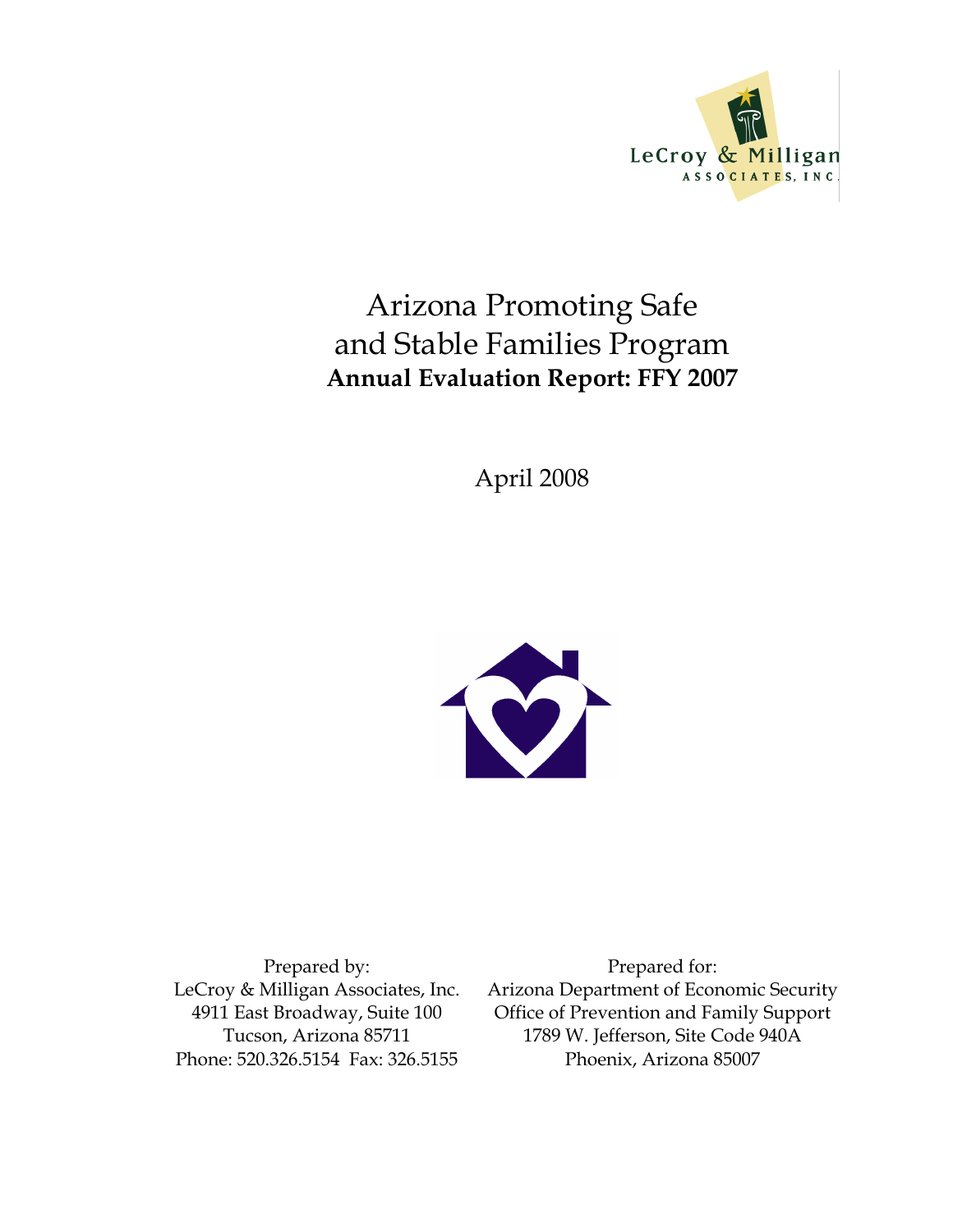

## Acknowledgements

The evaluation team for this project wants to thank Mark Klym, Program Coordinator, for his supervision and oversight of the PSSF program as well as his guidance with the evaluation. The team also wants to thank Jenna Shroyer, Program Coordinator, for her support and contribution to the program's oversight and continued development. We recognize and greatly appreciate all the data collected by the program sites as well as their input into the evaluation.

The evaluation team consists of Jen Kozik, MPH, Allison Titcomb, PhD, Trish Campie, PhD, Allyson Baehr, BA, Cindy Jones, BS, and Delcia Cardenas.

Suggested Citation:

LeCroy & Milligan Associates, Inc. (2008). Arizona Promoting Safe and Stable Families Annual Evaluation Report: FFY 2007. Tucson, AZ: LeCroy & Milligan Associates, Inc.

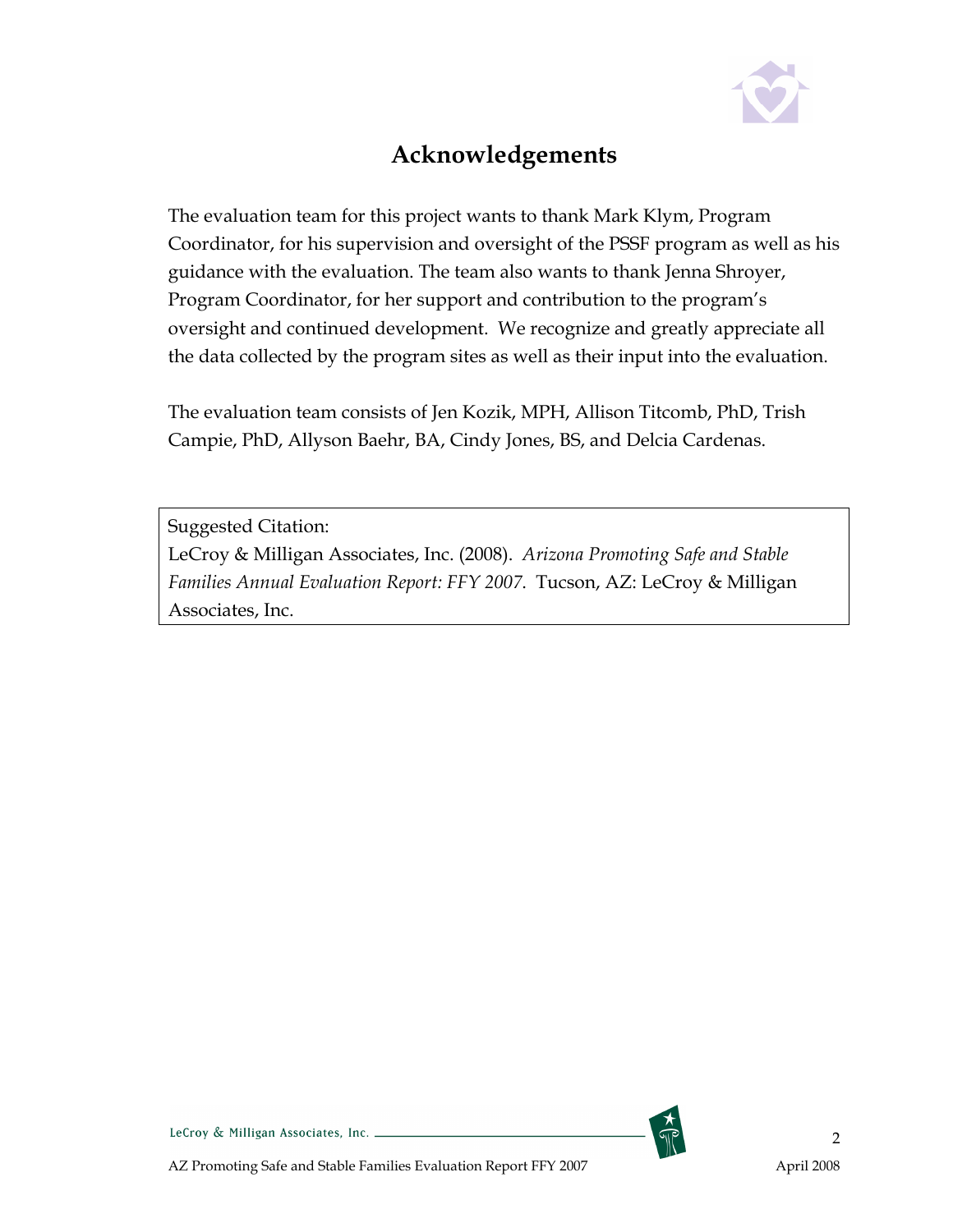

# **Table of Contents**

| Service Delivery - What number of participants does each county and site serve?21 |            |
|-----------------------------------------------------------------------------------|------------|
|                                                                                   |            |
|                                                                                   |            |
|                                                                                   |            |
|                                                                                   |            |
|                                                                                   |            |
|                                                                                   |            |
|                                                                                   |            |
|                                                                                   |            |
|                                                                                   |            |
|                                                                                   |            |
|                                                                                   |            |
|                                                                                   |            |
|                                                                                   |            |
|                                                                                   |            |
|                                                                                   |            |
|                                                                                   |            |
|                                                                                   |            |
|                                                                                   |            |
| Appendix A: Listing of Program Agencies by County and Tribal Agencies44           |            |
| Appendix B: Historical Review of PSSF Long-term & Short-term Families 52          |            |
| LeCroy & Milligan Associates, Inc.                                                | 3          |
| AZ Promoting Safe and Stable Families Evaluation Report FFY 2007                  | April 2008 |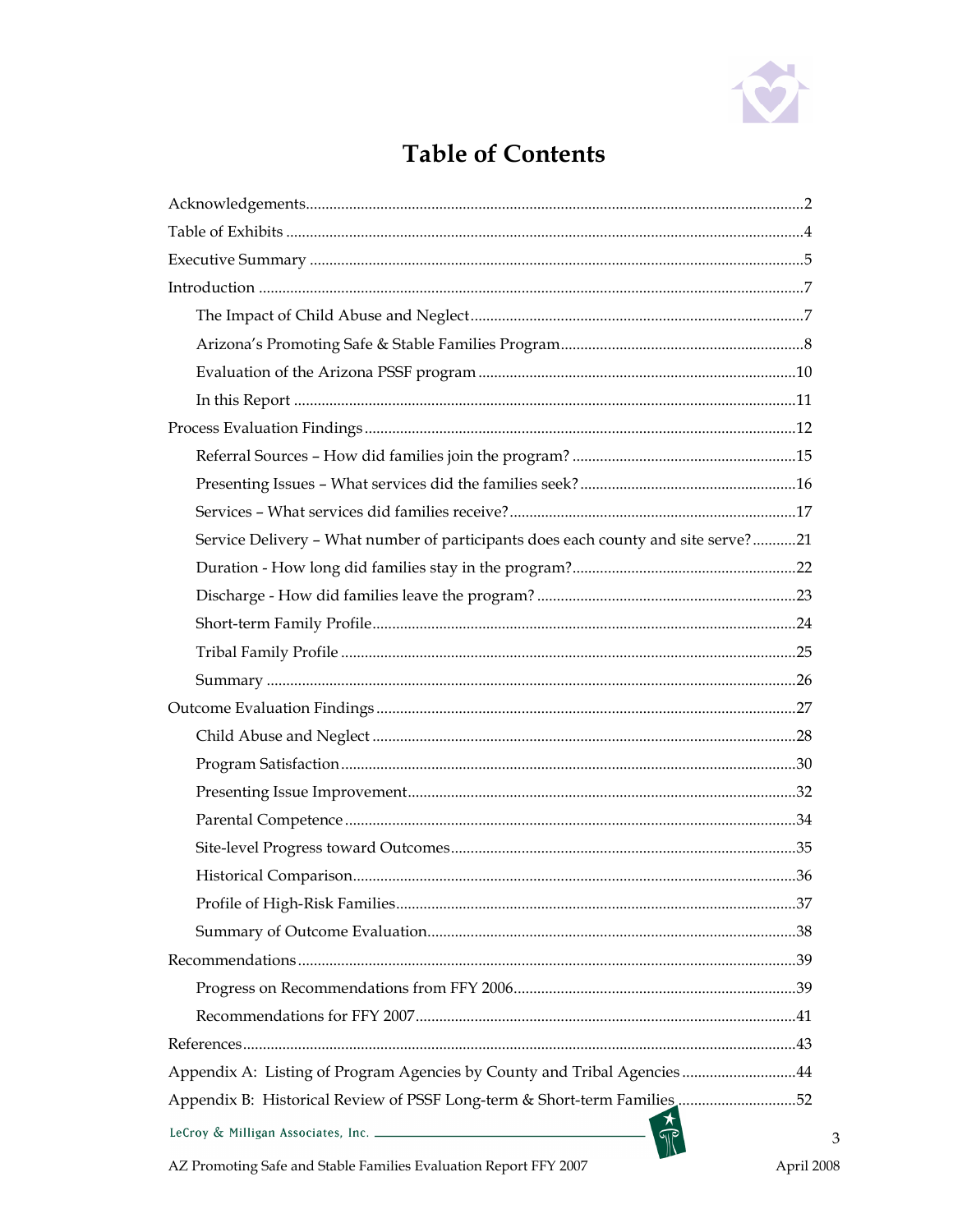

# Table of Exhibits

| Exhibit 8: Types of Services and Median Amount of Time Spent in Program18         |  |
|-----------------------------------------------------------------------------------|--|
|                                                                                   |  |
|                                                                                   |  |
|                                                                                   |  |
|                                                                                   |  |
|                                                                                   |  |
|                                                                                   |  |
|                                                                                   |  |
|                                                                                   |  |
|                                                                                   |  |
| Exhibit 18: Challenges in Completing Program Satisfaction Surveys, FFY 200731     |  |
|                                                                                   |  |
| Exhibit 20: Percent of Families that Improved by Total Contact Hours, FFY 2007 33 |  |
|                                                                                   |  |
| Exhibit 22: State Strategic Plan Objectives, Previous FFYs Compared to FFY 200736 |  |
|                                                                                   |  |

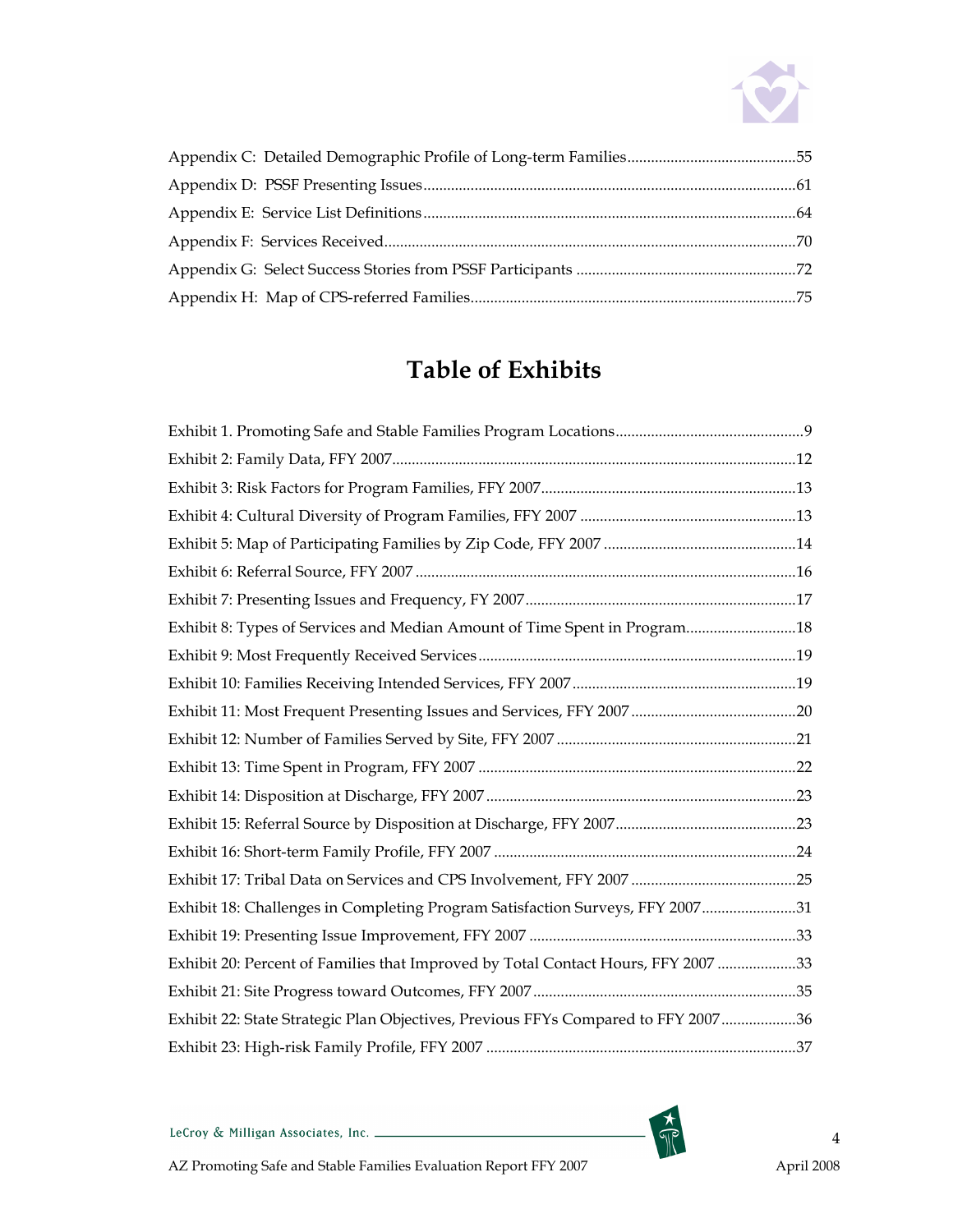

### Executive Summary

In 1998, the Division of Children, Youth, and Families in the Arizona Department of Economic Security (DES) created the Promoting Safe and Stable Families (PSSF) program to provide Family Preservation and Family Support Services to families throughout the state. The mission of the program was, and remains, to strengthen and stabilize all families through the development of a continuum of familycentered services that are comprehensive, coordinated, community-based, accessible, and culturally responsive. The goal of the program is to reduce child abuse and neglect by enhancing parents' ability to create stable and nurturing home environments that promote safety for all family members and healthy child development. During Fiscal Year 2007, the PSSF program provided 35 services through its 16 statewide and seven tribal sites.

The PSSF program uses a family-centered, family-driven approach to provide program services to Arizona families. This approach is designed to allow the family to take a fundamental role in prioritizing and resolving their presenting issues. Because the PSSF program tailors services to meet individual family's needs, it is a program able to offer services to families at various levels of risk. Furthermore, PSSF services help DES create a continuum of care for families in need in communities throughout the state.

The purpose of the program evaluation was to inform program coordinators and DES about the program participants, the services and program dosage they received, and their demonstrated progress toward stated outcomes. More specifically, the evaluation was primarily designed to assess and measure the following:

- Participant demographic characteristics and their level of risk of child abuse and neglect
- **Participants' experiences through their presenting issues and services they** received
- **Participant progress toward outcomes related to improvement on their** presenting issues, perceived improvement on their parenting abilities, satisfaction with the program, and subsequent CPS contact

LeCroy & Milligan Associates, Inc. \_



5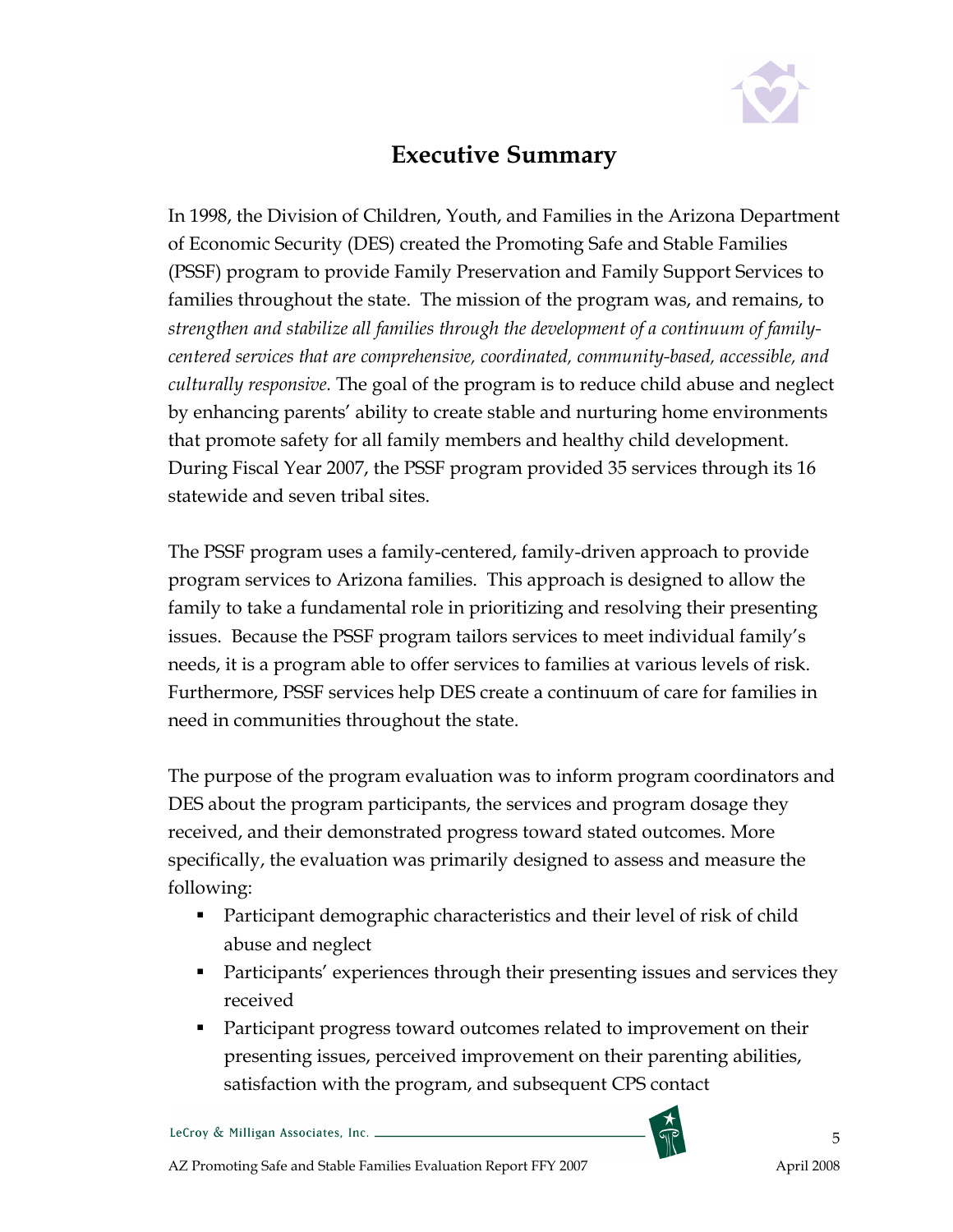

In Federal Fiscal Year 2007, the program served a total of 7,154 families, which included 632 families from tribal sites. Key findings include the following:

- $\triangleright$  Program sites statewide served a highly diverse group of families throughout FFY 2007, with many exhibiting risk factors for child abuse and neglect.
- $\triangleright$  Most families (97%) received the services recommended at intake, and over 70% completed services.
- Over 99% of PSSF families did not have a substantiated CPS report within six months of program participation.
- $\triangleright$  Most families (82%) showed a positive change on at least one presenting issue while in the program.
- Most families (87%) receiving parenting classes reported improved competence in their parenting skills and competencies.
- $\triangleright$  Nearly all families (95%) were satisfied with the program and the services received.

Based on this year's report findings, the evaluation team recommends the following:

- The program should continue to evaluate parenting assessment tools and other measures to assess how families are progressing during program participation.
- The program should consider exploring families referred by CPS to understand why they perform better on outcome measures and work to better capture participating families' level of CPS involvement.
- The program should continue to encourage sites to spend more time with families.



LeCroy & Milligan Associates, Inc. \_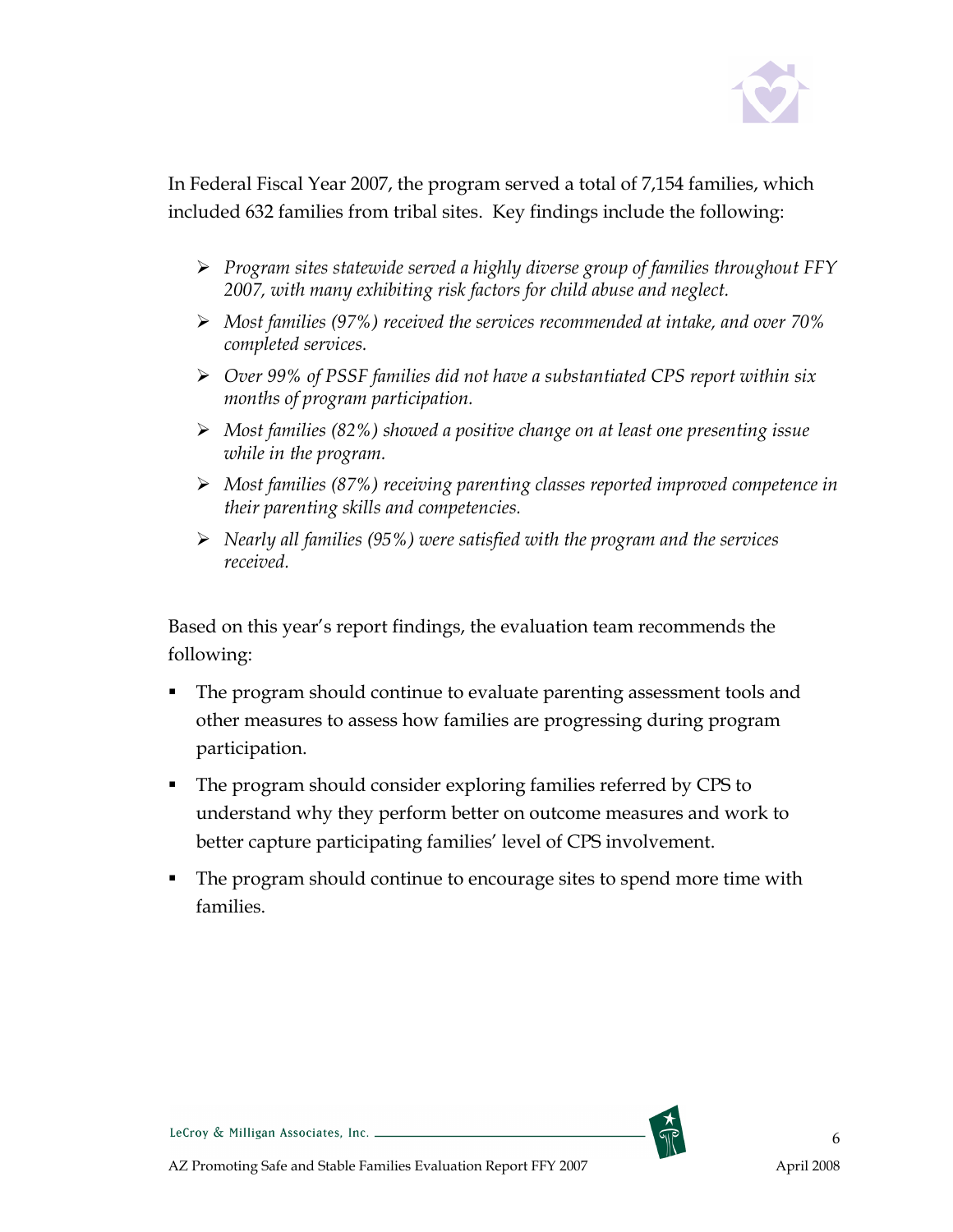

## Introduction

"25 - 50% of all children will experience some form of abuse during childhood." -Child Abuse Prevention Association

"A child in Arizona is abused or neglected every hour." -Arizona's Child Abuse InfoCenter

"Providing services that engage, involve, strengthen, and support families is the most effective approach to ensuring children's safety, permanency, and well-being."

> -National Clearinghouse on Child Abuse and Neglect Information

#### The Impact of Child Abuse and Neglect

Approximately six children in the United States are reportedly abused and/or neglected every minute, which results in more than 3 million abuse reports annually (State of Arizona, 2008). The consequences of abuse suffered by children are wide-ranging, severe, and often last into adulthood (Centers for Disease Control and Prevention, 2008). The results of child abuse and neglect include physical limitations (e.g., shaken baby syndrome, impaired brain development, poor physical health), psychological problems (e.g., eventual psychiatric disorders, cognitive and social difficulties), and behavioral consequences such as delinquency, substance abuse, and abusive behavior. The overall societal burden is staggering as well. In a 2001 study commissioned by Prevent Child Abuse America, the estimated total direct annual costs of child abuse and neglect in the United States were estimated at over \$24 billion per year (National Clearinghouse on Child Abuse and Neglect Information, 2004). Indirect costs included special education, mental health and health care, juvenile delinquency, lost productivity to society, and adult criminality. The annual indirect impact of such services was estimated at over \$94 billion. With a projected burden of over \$118 billion per year and increasing, the prevention of child abuse is a critical policy priority. In response to the need for prevention within Arizona, the Department of Economic Security (DES) created the Promoting Safe & Stable Families (PSSF) program to provide family support and preservation services to Arizona families.

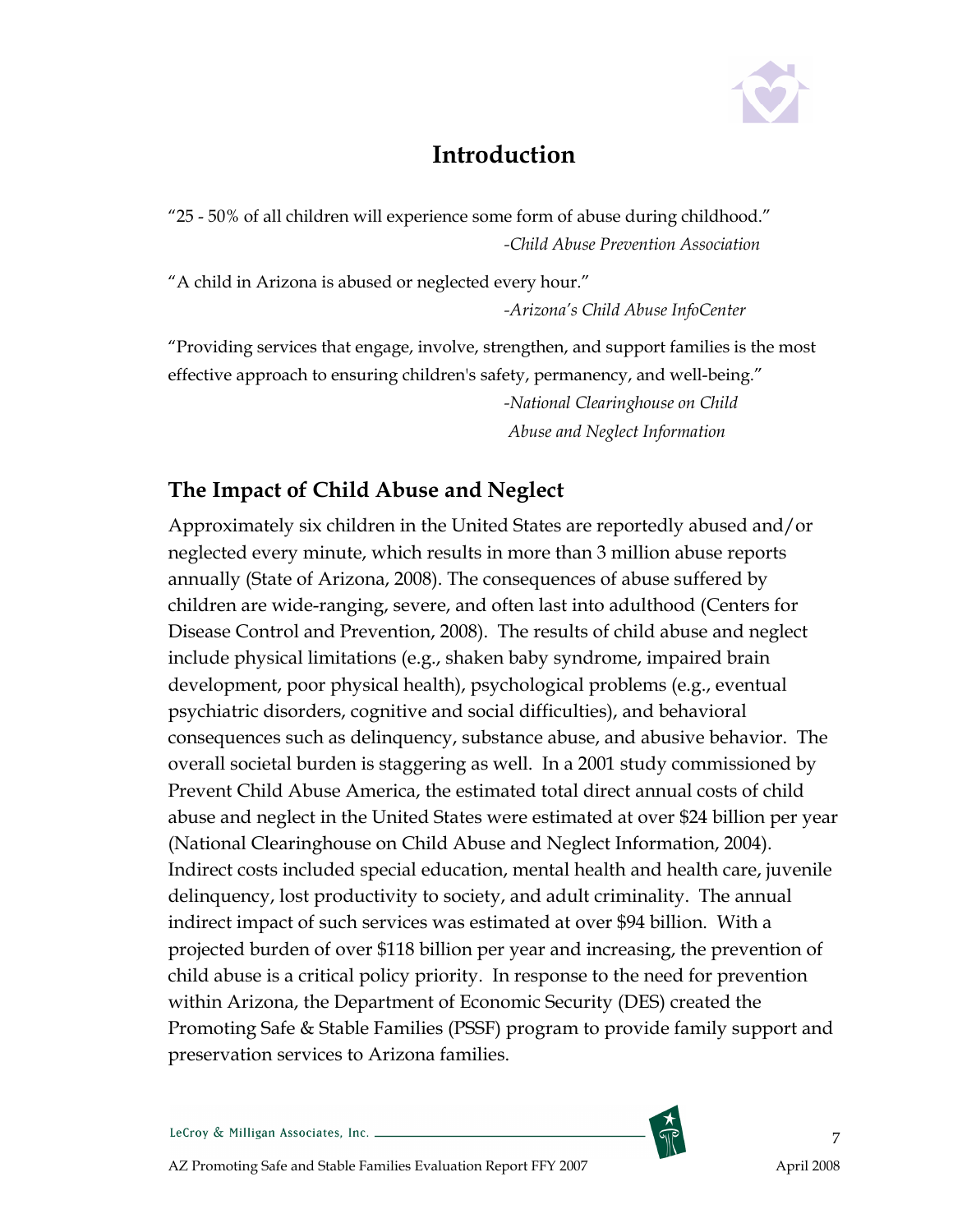

#### Arizona's Promoting Safe & Stable Families Program

Imagine a woman with two preteen sons living in a domestic violence shelter. Imagine a young, single mother of two boys under the age of 7, dealing with developmental issues for her eldest. Picture a teenage mother being abused by her boyfriend and in need of safety. Imagine a family that needs help parenting their children.

These scenarios come from families who sought services through the PSSF program. These families, and many others like them, came to the program in need of help and, through their participation, successfully improved their situations.

The PSSF program is a child abuse and neglect prevention program that helps Arizona families facing a wide variety of needs. Administered by the Department of Economic Security, the PSSF program uses a family-centered, family-driven approach to providing services to any family in Arizona. The main goal of PSSF is to reduce child abuse and neglect. The mission of the program is to:

…strengthen and stabilize all families through the development of a continuum of familycentered services that are comprehensive, coordinated, community-based, accessible, and culturally responsive.

Families come to the program voluntarily and through referrals with a variety of needs (i.e., presenting issues). Once the families identify their specific presenting issues, they are then matched to appropriate services, which include the spectrum of family support (preventative services) and family preservation services (short-term, family-based services designed to assist families in crisis). Services vary across the state with some sites relying heavily on making referrals to outside agencies to provide the continuum of services necessary to address families' needs.

The PSSF program consists of 16 statewide agencies and seven tribal agencies. Exhibit 1 shows the location of all 23 agencies within Arizona. Appendix A provides a complete list of all program agencies and the services they provide.

LeCroy & Milligan Associates, Inc. \_



8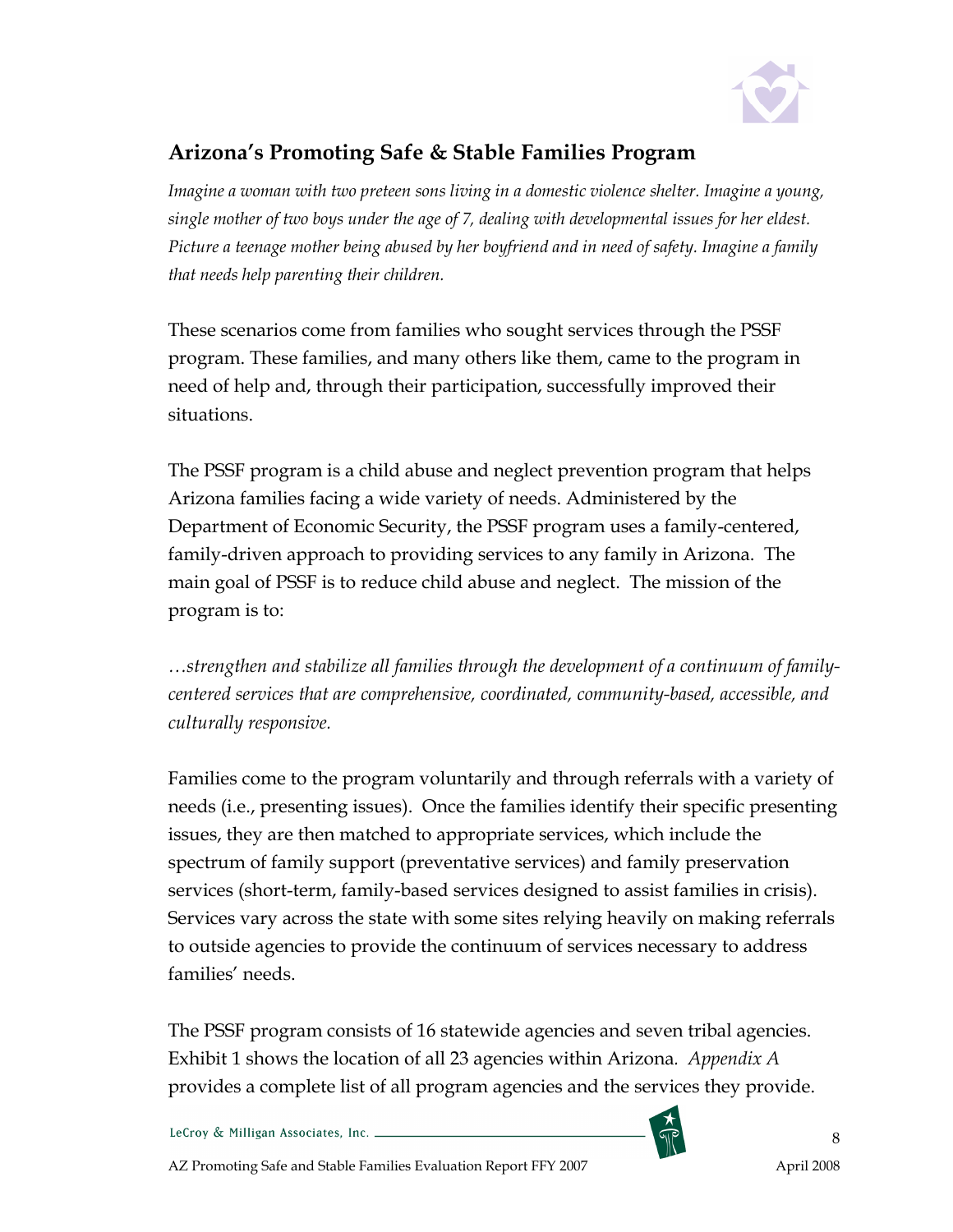



Exhibit 1. Promoting Safe and Stable Families Program Locations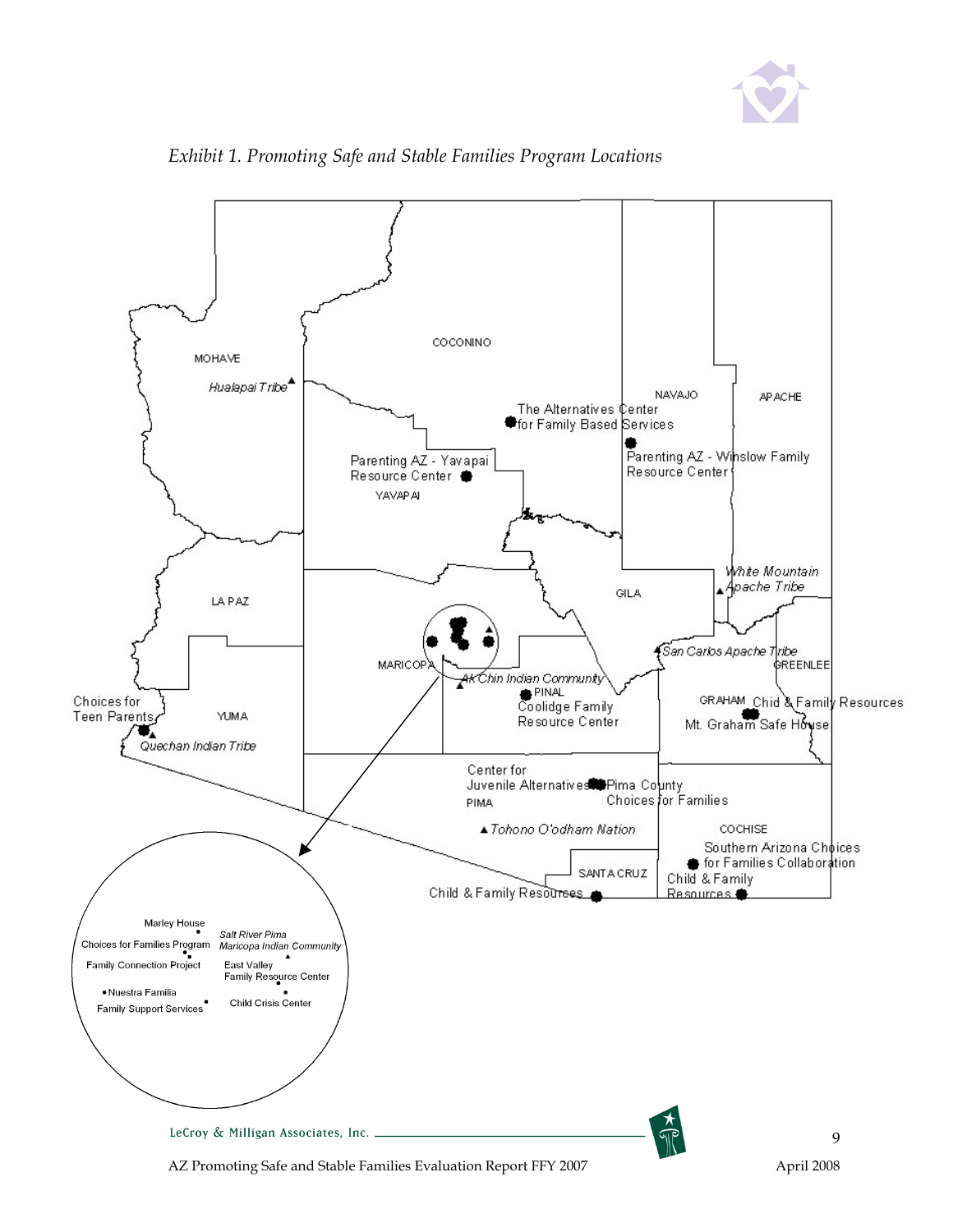

#### Evaluation of the Arizona PSSF program

Since the program began in 1998, LeCroy & Milligan Associates has performed the evaluation of the PSSF program. The purpose of the evaluation is to characterize the families served, describe the program services, and analyze progress toward the program outcomes. Specific questions guide the evaluation and analysis of the program's success.

#### Evaluation Questions

The evaluation collects demographic information on the participants and their families, monitors families' abilities to address and reach personal goals, tracks services provided, and answers questions related to program outcomes. The outcome evaluation focuses on specific questions based on the State Strategic Plan Objectives:

- 1. How many program participants had substantiated CPS reports within six months after discharge?
	- Using the statewide child abuse tracking database, PSSF participants were tracked to identify those with a substantiated report of child abuse.
- 2. What was the overall family satisfaction with the program?
	- Participants' satisfaction ratings were tracked and compared with other indicators of program success.
- 3. Was there improvement in self-reported parental competence?
	- Since poor parenting is a well-known risk factor for child abuse and neglect, PSSF specifically assessed self-reported parenting competencies as an outcome measure.
- 4. Was there improvement in at least one presenting issue?
	- **PSSF** families provided reasons (known as presenting issues) for why they came to the program for services. During participation and at the end of receiving services, the program tracked families' progress toward improving these issues.
- 5. What was the total number of families served?
	- The program tracked the number of families served to assess how widespread the program's presence is throughout the state.

LeCroy & Milligan Associates, Inc. \_

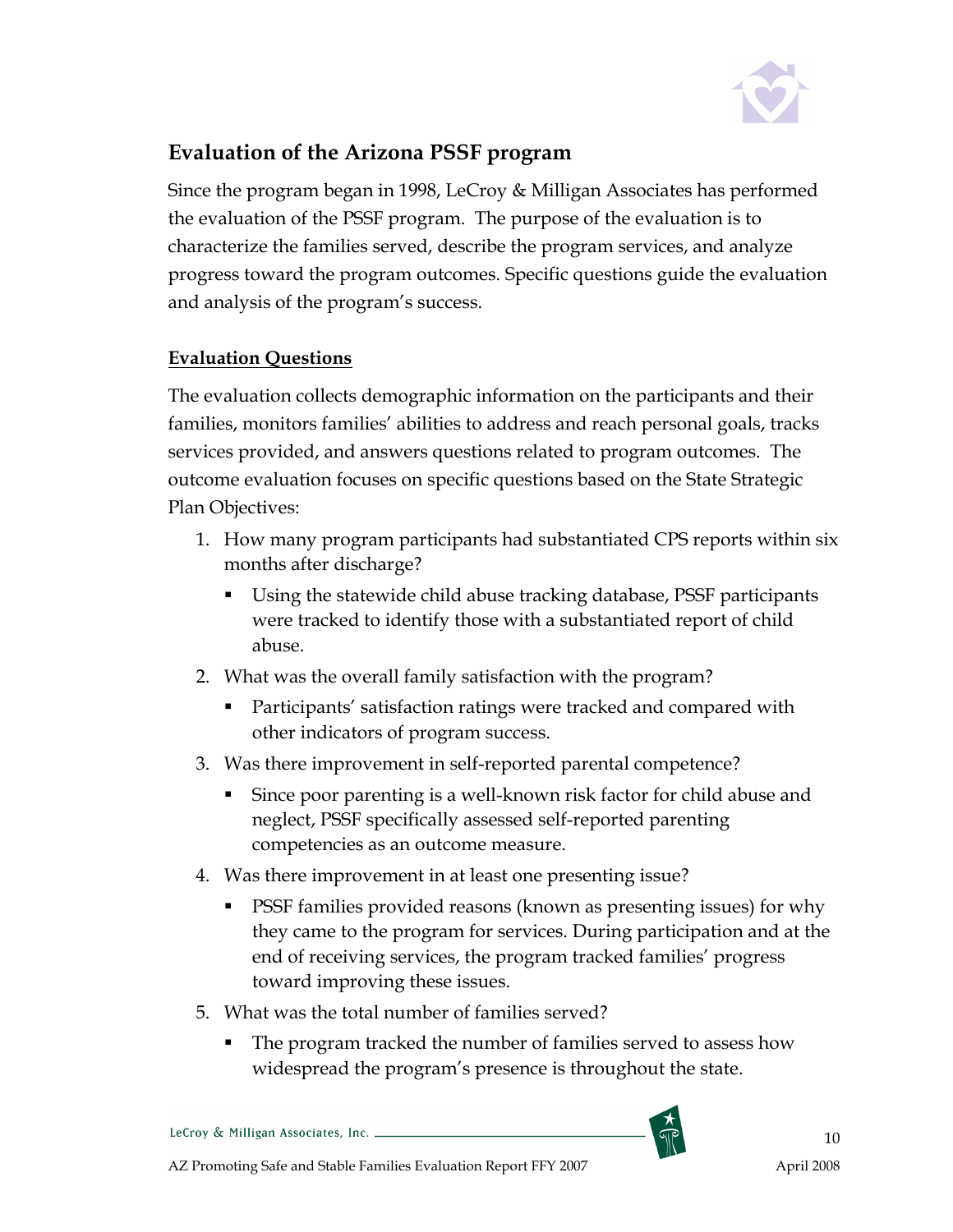

#### Data Collection & Analysis

The program provided services to three different types of families. Families who received two or more hours of service were considered long-term families. Families with less than two hours of service were short-term families and had significantly less data collected from them. Families who received services from one of the seven tribal providers had minimal data collected. This report focuses primarily on the program's long-term families, with separate sections dedicated to both short-term and tribal families.

Program staff completed the Family Data Collection Form (FDCF) for long-term families. The FDCF captures demographic data, information regarding presenting issues, and certain outcome data. Families also completed a Program Satisfaction Survey to provide feedback on the services received. Both forms were sent to the evaluation team when the family discharged from the program. The evaluation team analyzed and reported data monthly and quarterly to both DES and the participating sites. This annual report provides a thorough examination of the program's progress between October 1, 2006 and September 30, 2007, which is Federal Fiscal Year (FFY) 2007.

#### In this Report

This annual evaluation report analyzes both process and outcome evaluation data to determine the program's progress toward its stated goals. The report focuses on aggregate data summarized across the 16 agencies and seven tribal sites that constitute the PSSF program. Evaluation data are presented for the cohort of participants who received PSSF services during FFY 2007. At the request of DES, this year's report provides a brief overview of the process evaluation findings and focuses more on outcomes and site-level data to improve program quality overall. The report is divided into the following sections: Background of Child Abuse and Neglect, Process Evaluation Findings, Outcome Evaluation Findings, Profile of High-Risk Families, and Recommendations. The attached appendices provide more detailed information about key concepts.

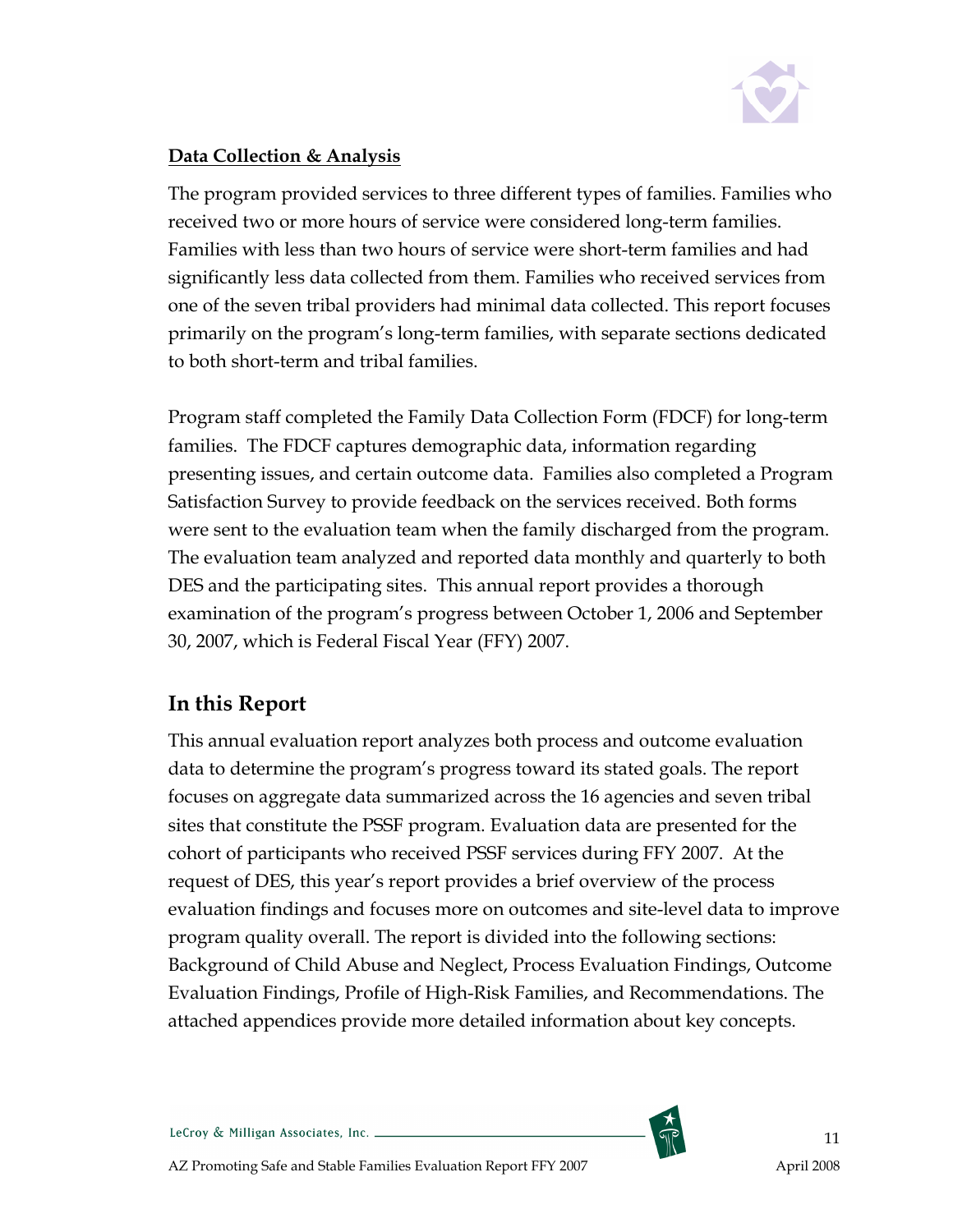

## Process Evaluation Findings

Between October 2006 and September 2007 (FFY 2007), the Promoting Safe and Stable Families program served a total of 7,154 families with 14,990 children overall. The program provided services to three different types of families (longterm, short-term, and tribal). The following table outlines the three family types and the numbers served during the past year.

#### Demographics – Who is the program serving?

| Demographic     | Long-term<br>families | <b>Short-term</b><br>families | Tribal<br>families | All<br>families |
|-----------------|-----------------------|-------------------------------|--------------------|-----------------|
| Families served | 3,563                 | 2,959                         | 632                | 7,154           |
| Adults served   | 5,893                 | 4,100                         | N/A                | 9,993           |
| Children served | 7,797                 | 6,463                         | 730*               | 14,990          |

Exhibit 2: Family Data, FFY 2007 (n=7,154)

\*These numbers should be reviewed with caution since approximately 38% of the data on the number of children from tribal families was missing. The tribal sites continued to refine their process of collecting and reporting data for the program. The evaluation continued to work with these sites throughout fiscal year 2007.

The majority of this report analyzes long-term families during FFY 2007, with short-term and tribal families reported separately at the end of this section. A historical review of program enrollment by family type is provided in Appendix B.

Specific families were most at-risk for child abuse and neglect; consequently, they were in the greatest need of prevention services. As the following table shows, many families served exhibit a significant level of need. Many families served had incomes below the poverty threshold, were single parent households, and lived in their neighborhoods for one year or less. Appendix C details the demographic profile of long-term families.

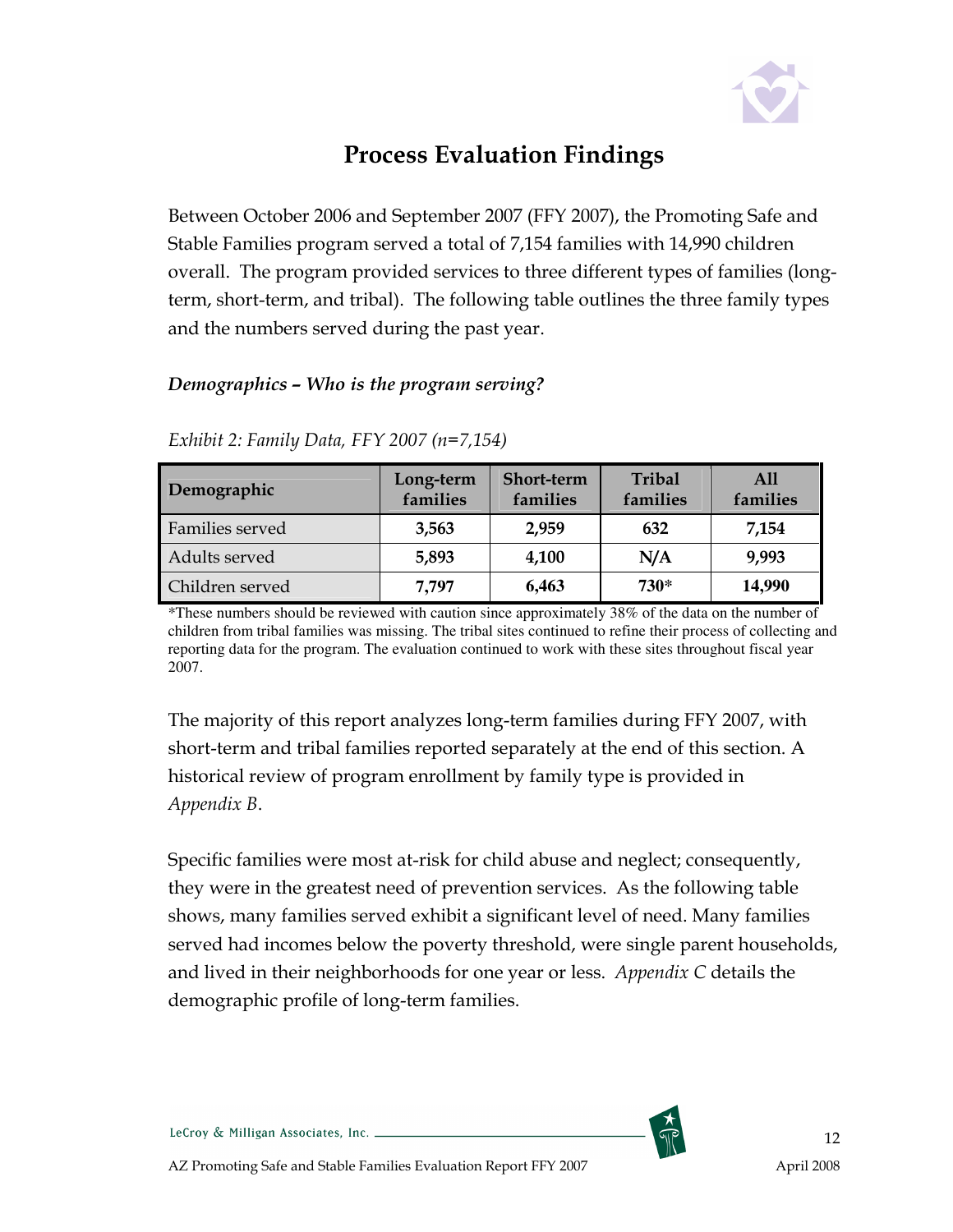

| <b>Risk Factor</b>                                         | Long-term<br><b>Families</b> |
|------------------------------------------------------------|------------------------------|
| Income below poverty threshold <sup>a</sup>                | 55%                          |
| Single parent household                                    | 42%                          |
| Unemployed primary caregiver at intake                     | 38%                          |
| Primary caregiver less than high school education          | 23%                          |
| In neighborhood 1 year or less                             | 42%                          |
| Children in physically residing outside the home at intake | 9%                           |
| Homeless at intake                                         | 8%                           |

Exhibit 3: Risk Factors for Program Families, FFY 2007 (n=3,563)

*<sup>a</sup>Poverty threshold is defined using the 2007 U.S. Census definition (www.census.gov, 2008). The 2007 definition is the most current one available at the time of this report.* 

The PSSF program serves a variety of culturally and ethnically diverse participants throughout the state. The program's participant cultural makeup is similar to the state's overall composition, with most participants being either Caucasian or Hispanic.





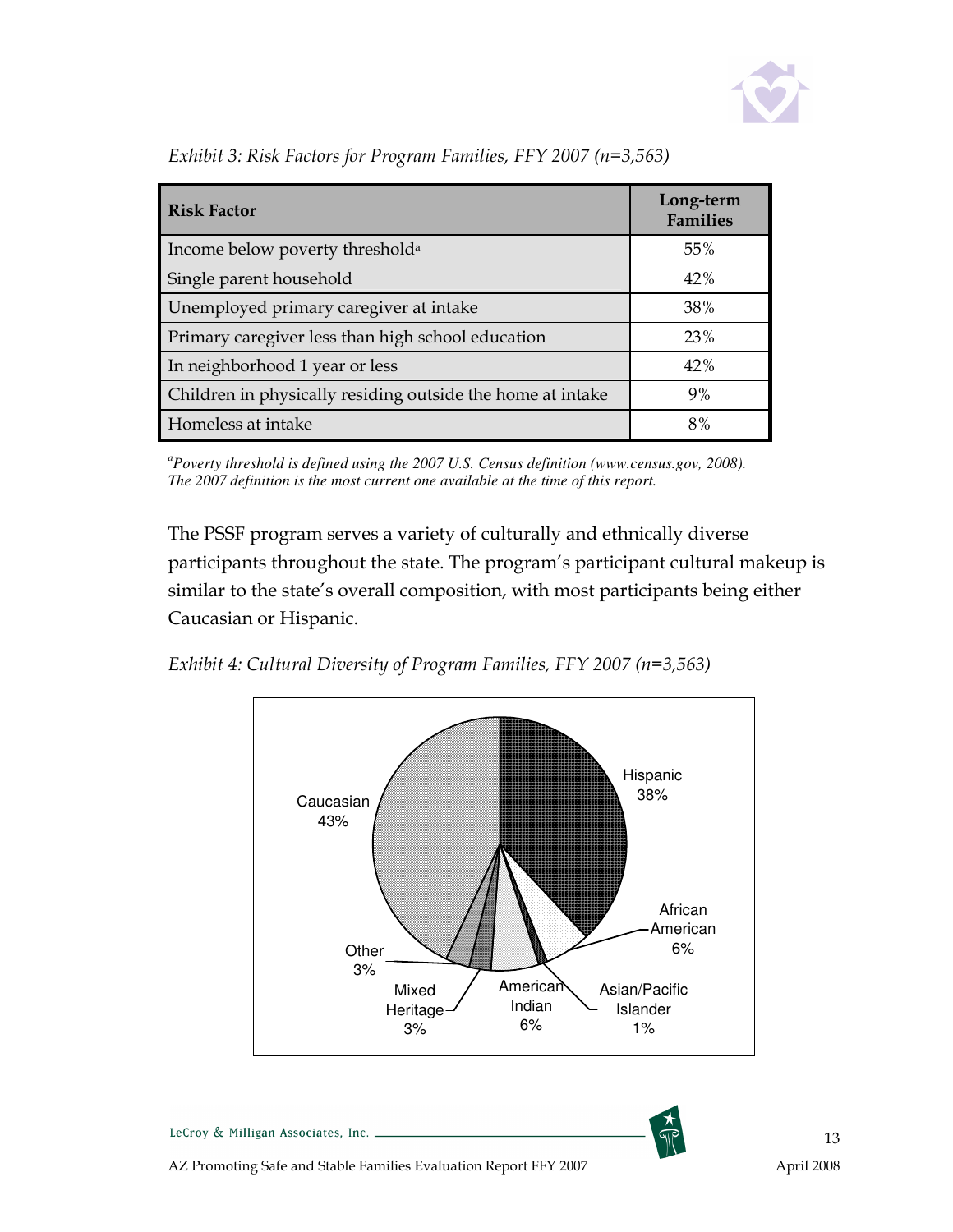

Families participating in the PSSF program come from many different regions within Arizona. As shown in Exhibit 5, long-term families were concentrated in particular regions, mostly those correlating with the location of the 16 program sites. However, the program did have an impact beyond the immediate location of those sites and served families in tribal areas, as well.

Exhibit 5: Map of Participating Families by Zip Code, FFY 2007

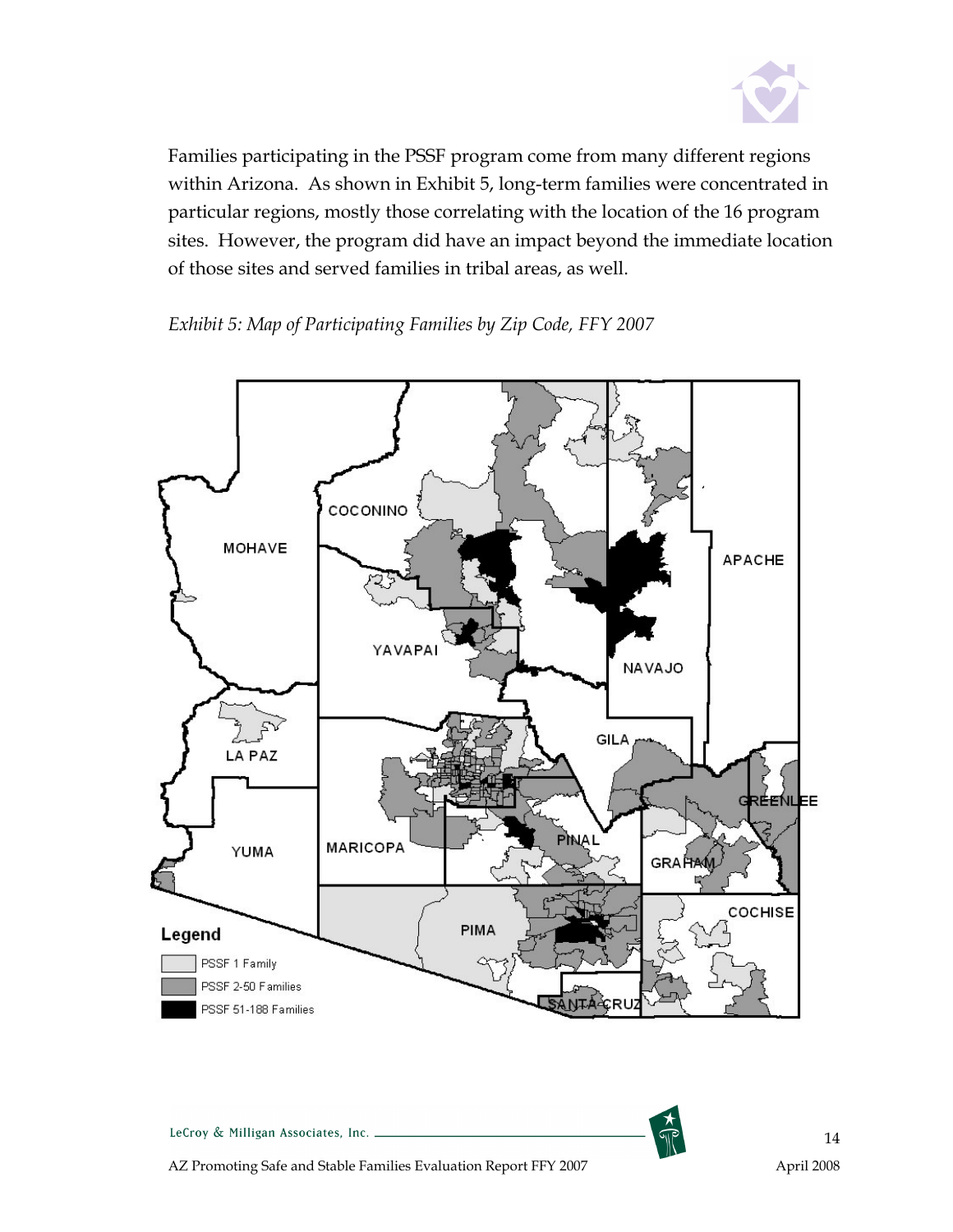

Comparable to previous years, families who received services from PSSF program sites during FFY 2007 were a diverse group with a variety of needs. Many of the demographic characteristics of these families were similar to families served in previous years, with the highlights listed below. For a complete listing of demographic characteristics of PSSF families, see Appendix C.

- 88% of the primary caregivers were female, and 12% were male.
- 6% of the primary caregivers were younger than 21 years of age, whereas 67% were over the age of 30.
- The average family size was four, and families ranged in size from one to 12.
- 79% of the families spoke English as their primary language, 9% spoke Spanish, and 11% spoke a mixture of Spanish and English.

#### Referral Sources – How did families join the program?

The program has only one inclusion criteria, which is to serve families with a child 0 to 18 years of age. While program participation is free and voluntary, families are referred through various sources (see Exhibit 6). Many participating families (39%) were referred from either law enforcement or from the legal system. One site that specializes in juvenile offenders serves approximately onethird of all PSSF families and accounts for a significant part of this referral source. Self-referred or voluntary referrals make up 33% of all referrals. This percentage is up from last year's 27%. The percentage of families referred by CPS held constant at 14% from last year to this year. "Other" sources such as friends and schools made up approximately 14% of all referrals for this year.

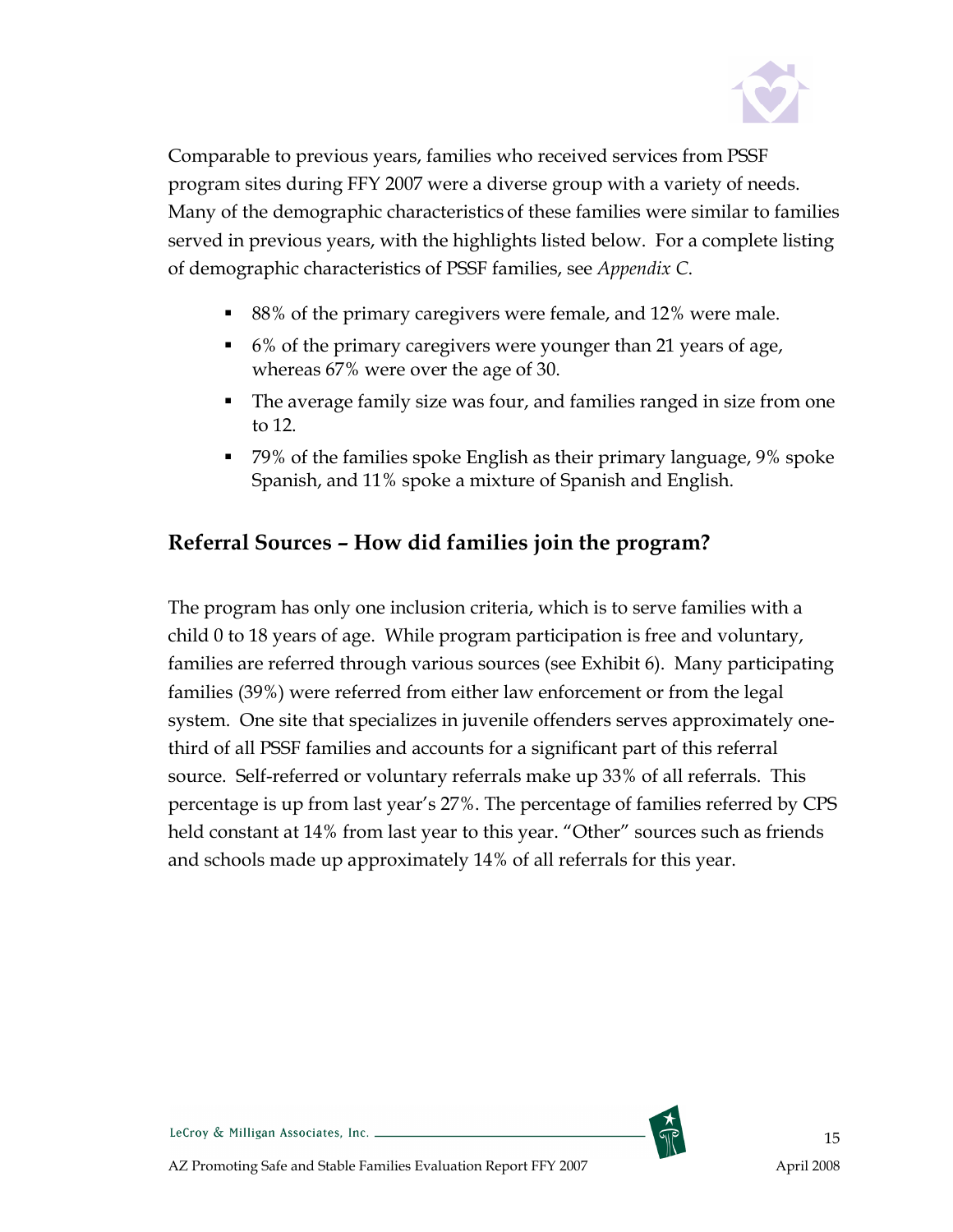

Exhibit 6: Referral Source, FFY 2007 (n=3,545)



#### Presenting Issues – What services did the families seek?

The Promoting Safe and Stable Families program is a universal prevention program, meaning that the agencies do not screen families based on their level of risk. Therefore, any family with a child between 0 to 18 years old is eligible to receive services. The issues that families needed assistance with ranged from the need for basic goods used to preserve their families during difficult times (e.g., food or clothing), to dealing with the complex problems of family management to support their families. (See Appendix D for a complete list of presenting issues and descriptions.)

During the first visit with the agency, the family and their caseworker decide which of 13 issues best describe why the family is seeking assistance from the agency. These issues are used to develop prevention plans for the families and to identify the most helpful services. Following the intent of family-centered practice, the PSSF program focuses on the issues determined by the family and develops a tailored plan of action to address those issues to stabilize the family and minimize potential negative effects of risk factors. The following table provides a list of all presenting issues available to the families and the frequency of which they selected each one.

LeCroy & Milligan Associates, Inc. \_

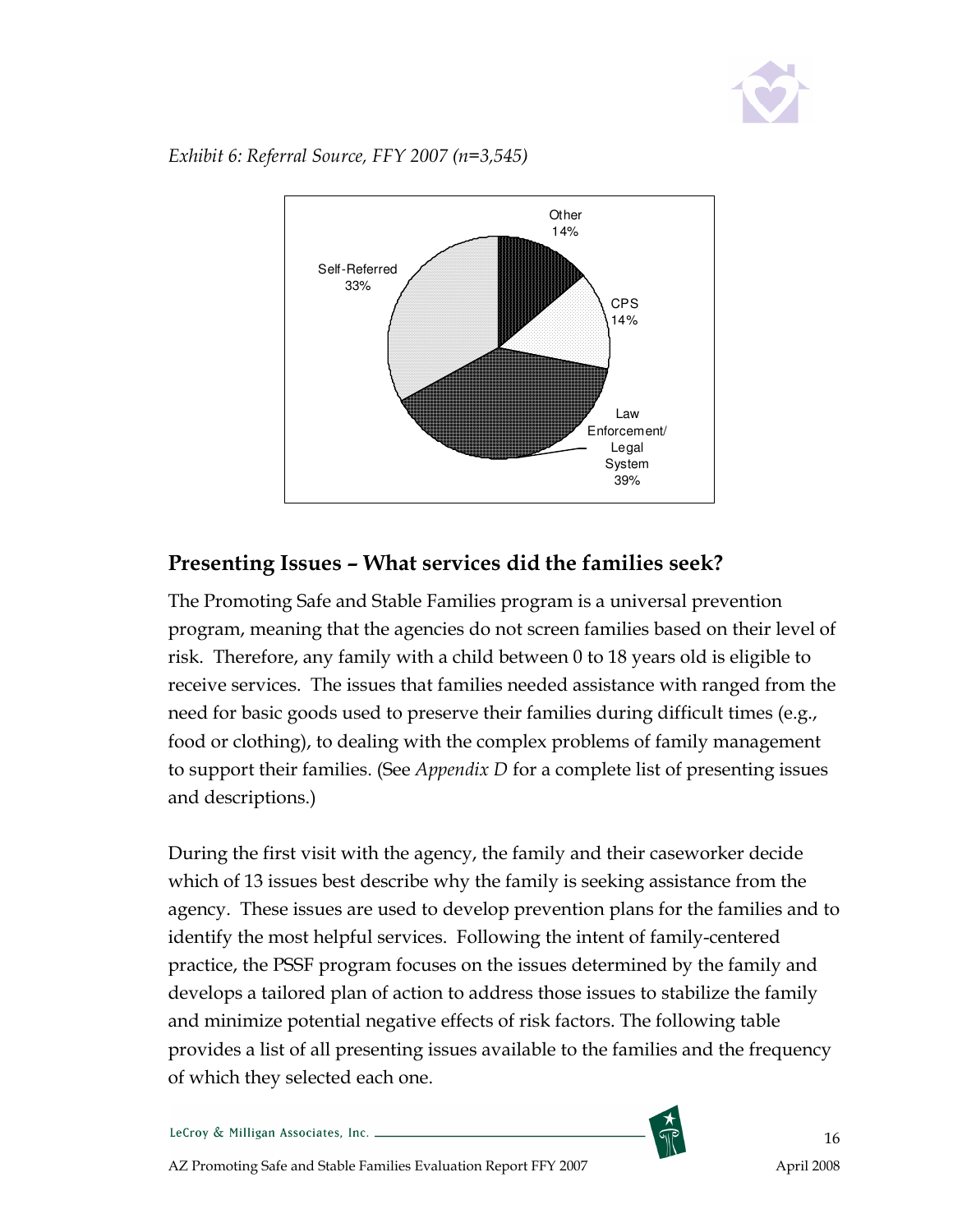

| <b>Order of Most</b><br><b>Frequently Used</b> | <b>Presenting Issue</b>     | $\%$ (N)         |
|------------------------------------------------|-----------------------------|------------------|
| 1                                              | <b>Parent Stress</b>        | $30\%$ (n=2,222) |
| 2                                              | Education/Skills/Training   | $18\%$ (n=1,338) |
| 3                                              | Child Stress                | $14\%$ (n=1,004) |
| $\overline{4}$                                 | <b>Family Stress</b>        | $11\%$ (n=834)   |
| 5                                              | <b>Adult Stress</b>         | $5\%$ (n=378)    |
| 6                                              | Information & Referral      | $5\%$ (n=338)    |
| 7                                              | <b>Basic Goods</b>          | 4\% (n=318)      |
| 8                                              | <b>Financial Assistance</b> | $4\%$ (n=299)    |
| 9                                              | Housing                     | $3\%$ (n=237)    |
| 10                                             | Shelter/Respite             | $3\%$ (n=228)    |
| 11                                             | <b>Medical Care</b>         | $1\%$ (n=62)     |
| 12                                             | Transportation              | $\leq$ 1% (n=52) |
| 13                                             | Legal Assistance            | $1\%$ (n=46)     |

Exhibit 7: Presenting Issues and Frequency, FY 2007 (n=3,563)

Similar to previous years, families typically selected two presenting issues, and the top three most common presenting issues were Parent Stress, Education/Skills/Training, and Child Stress. Combined, these three categories account for approximately 62% of the presenting issues for all families served.

#### Services – What services did families receive?

Based on a family's presenting issues, PSSF provides services that specifically address those identified needs. The program provides two general categories of services: family support and family preservation services. Family support services are designed to help parents provide stable and nurturing homes, promote safe environments, and enable healthy child development. Family preservation services are designed to preserve and reunite families through intensive intervention, resulting in safe, stable, and nurturing home environments. Appendix E provides detailed descriptions of all services provided by family support and family preservation service types. The following table

LeCroy & Milligan Associates, Inc. \_

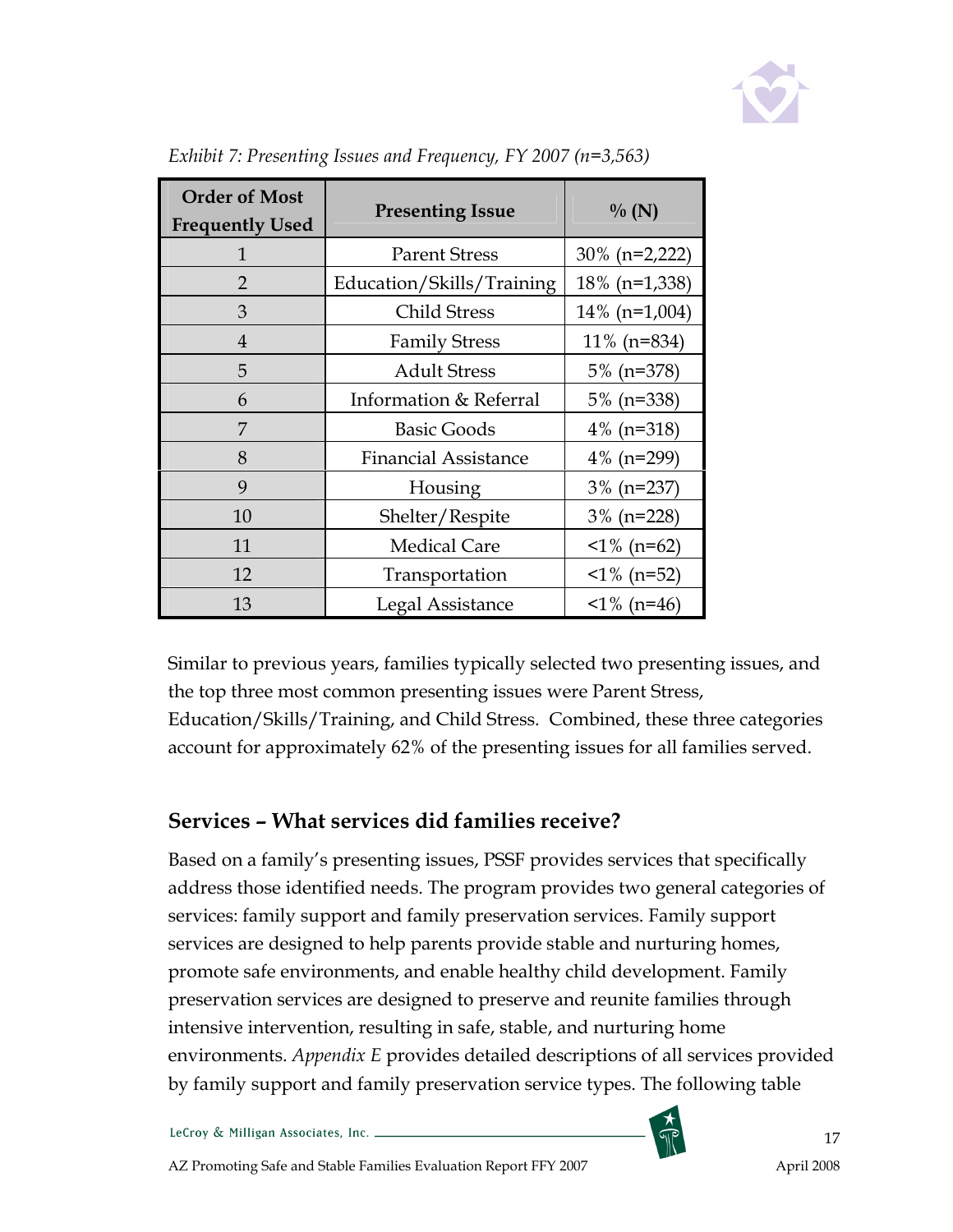

details how frequently families received each type of service or both service types and approximately how much time families received each service.

| <b>Type of Service</b>                                         | $%$ (# Served)   | Median Amount of Time<br>Spent in Program (in hours) |
|----------------------------------------------------------------|------------------|------------------------------------------------------|
| <b>Family Support Services Only</b>                            | $35\%$ (n=1,241) |                                                      |
| <b>Family Preservation Services Only</b>                       | $11\%$ (n=387)   | 12                                                   |
| Both Family Support and Family<br><b>Preservation Services</b> | $54\%$ (n=1,935) | h                                                    |

Exhibit 8: Types of Services and Median Amount of Time Spent in Program (n=3,563)

Families receiving preservation services spent more time in the program than those receiving family support services or a combination of both service types. Approximately 54% of families received a combination of both services.

While the general categories of family support and family preservation services are informative, it is more telling to know which specific services families received and of what duration. Over 60% of families received assessment, evaluation, and case management. In addition to those services, many families received information and referral for additional services, supportive intervention counseling, and parent skills training. These types of services provide the skills necessary to prevent child abuse and neglect. The following table outlines the top 10 services received and the amount of time spent with each. Appendix F provides a detailed list of each service provided.

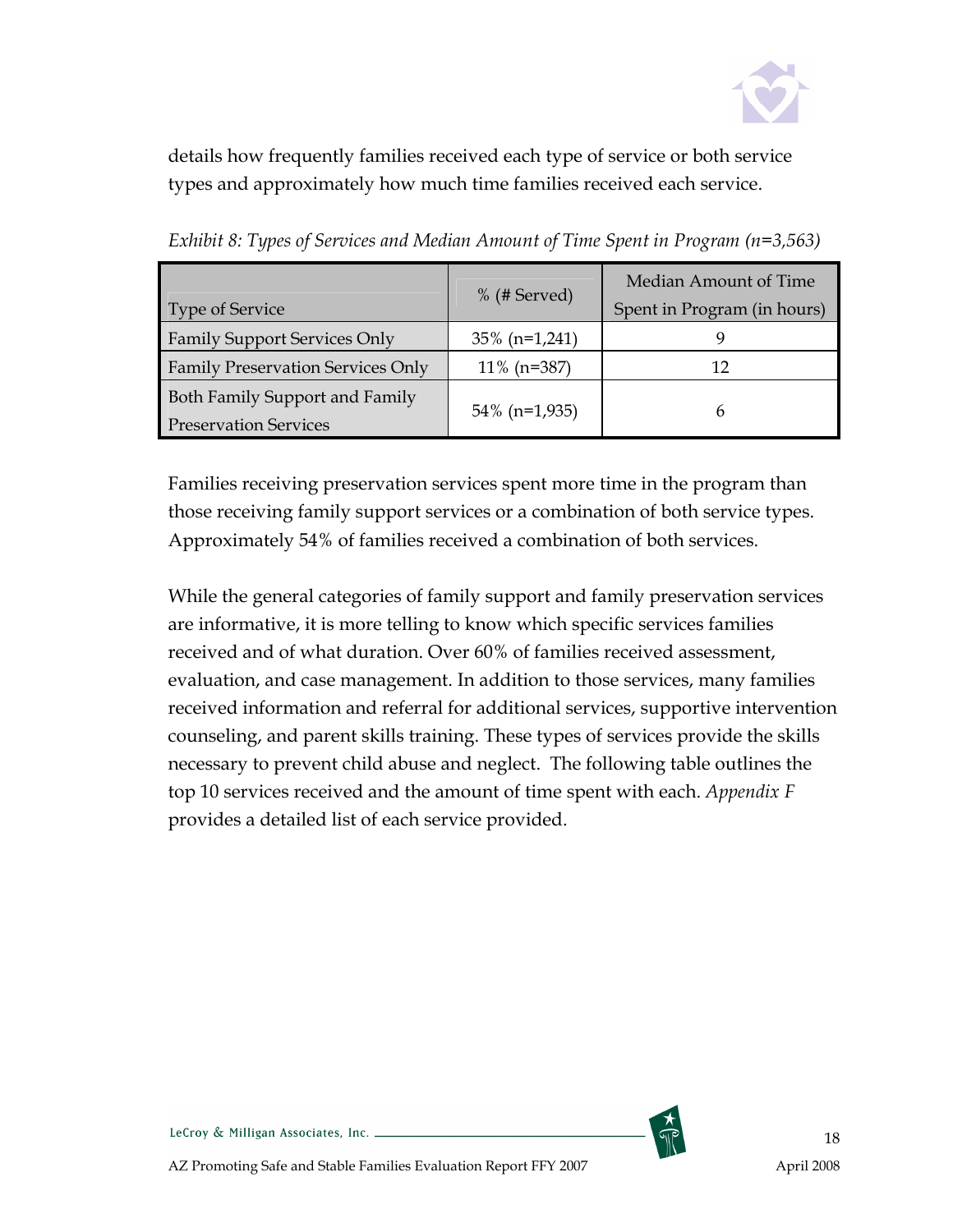

| Top 10 Most Received Services           | $%$ (# served)* | Median Time Spent<br>(in hours) |
|-----------------------------------------|-----------------|---------------------------------|
| 1. Assessment/Evaluation                | 63% (2,219)     | 7.0                             |
| 2. Case Management                      | $61\%$ (2,164)  | 7.0                             |
| 3. Information & Referral               | 48% (1,704)     | 5.0                             |
| 4. Supportive Intervention - Counseling | 27% (976)       | 12.0                            |
| 5. Parent Skills Training               | 26% (938)       | 10.5                            |
| 6. Early Intervention                   | 20% (715)       | 4.0                             |
| 7. Respite Care                         | 12% (413)       | 25.0                            |
| 8. Basic Education (tied)               | 8% (281)        | 11.5                            |
| <b>Emergency Human Services</b>         | 8% (271)        | 6.3                             |
| Socialization & Recreation              | 8% (266)        | 12.0                            |

Exhibit 9: Most Frequently Received Services (n=3,563)

\*Since most families received multiple services, the percentages should be interpreted as the percent of all families that received a particular service (e.g., 63% of all families received assessment or evaluation).

According to Family-Centered Practice, families that received services tied directly to their self-assessed needs should have more positive outcomes than families that received services not directly tied to their needs. Historically and including this year, the program has closely matched the intended services to the services received. This year approximately 97% of the intended services became the actual services received. Such a high success rate among the provider agencies in offering intended services to families means that if service gaps are identified, the providers should be able to adapt their service models to ensure families receive appropriate services. For the 3.5% who did not receive intended services, these families were often linked with comparable and related services to those outlined at intake.

|                                                           | <b>Number of Services</b><br><b>Families Received</b> | <b>Percent of Services</b><br><b>Families Received</b> |
|-----------------------------------------------------------|-------------------------------------------------------|--------------------------------------------------------|
| <b>Family Received Intended Services</b>                  | 7,094                                                 | 96.5%                                                  |
| <b>Family Did Not Receive Intended</b><br><b>Services</b> | 257                                                   | $3.5\%$                                                |
| LeCroy & Milligan Associates, Inc.                        |                                                       |                                                        |

Exhibit 10: Families Receiving Intended Services, FFY 2007 (n=3,563)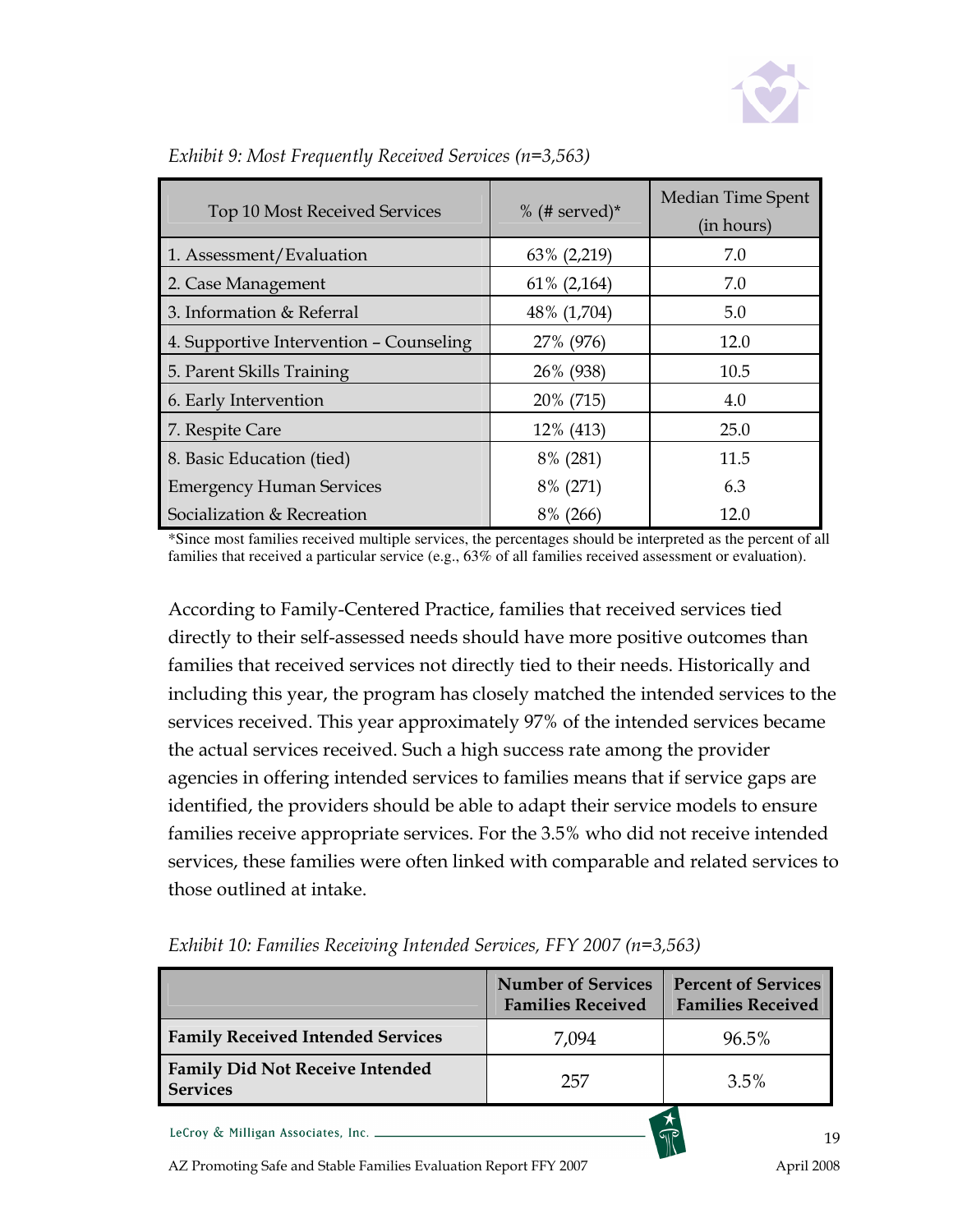

With most families having services appropriately matched to their needs, it is useful to examine what services were provided for a family's particular presenting issue. The following table outlines the five most common presenting issues and the most delivered services associated with each. All of the top five presenting issues received assessment/evaluation and case management. The other services provided for each presenting issue were closely aligned to the problem (e.g., families with parent stress received parent skills training and supportive counseling).

| Top Five Most Frequent       | Most Delivered Services within Each Presenting |  |  |
|------------------------------|------------------------------------------------|--|--|
| <b>Presenting Issues</b>     | Issue                                          |  |  |
| 1. Parent Stress             | 1. Parent Skills Training (52%)                |  |  |
|                              | 2. Assessment/Evaluation (40%)                 |  |  |
|                              | 3. Case Management (39%)                       |  |  |
|                              | 4. Supportive Intervention Counseling (27%)    |  |  |
|                              | 5. Information & Referral (25%)                |  |  |
| 2. Education/Skills/Training | 1. Case Management (96%)                       |  |  |
|                              | 2. Assessment/Evaluation (95%)                 |  |  |
|                              | 3. Information & Referral (87%)                |  |  |
|                              | 4. Early Intervention (48%)                    |  |  |
|                              | 5. Supportive Intervention Counseling (31%)    |  |  |
| 3. Child Stress              | 1. Assessment/Evaluation (85%)                 |  |  |
|                              | 2. Case Management (84%)                       |  |  |
|                              | 3. Information & Referral (64%)                |  |  |
|                              | 4. Supportive Intervention Counseling (35%)    |  |  |
|                              | 5. Early Intervention (25%)                    |  |  |
| 4. Family Stress             | 1. Assessment/Evaluation (55%)                 |  |  |
|                              | 2. Case Management (55%)                       |  |  |
|                              | 3. Information & Referral (43%)                |  |  |
|                              | 4. Supportive Intervention Counseling (38%)    |  |  |
|                              | 5. Parent Skills Training (27%)                |  |  |
| 5. Adult Stress              | 1. Supportive Intervention Counseling (50%)    |  |  |
|                              | 2. Assessment/Evaluation (50%)                 |  |  |
|                              | 3. Case Management (46%)                       |  |  |
|                              | 4. Information & Referral (38%)                |  |  |
|                              | 5. Parent Skills Training (35%)                |  |  |

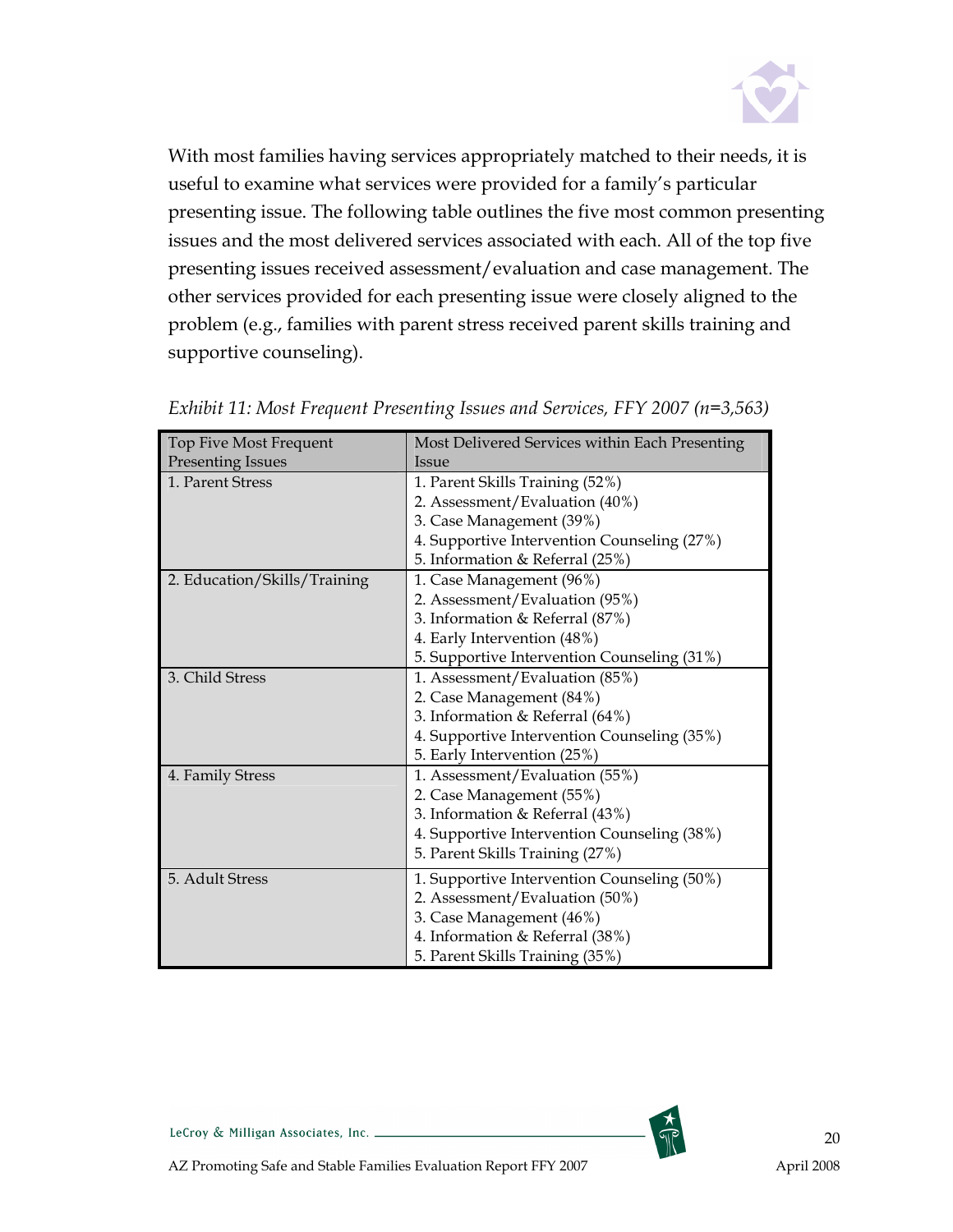

#### Service Delivery – What number of participants does each county and site serve?

The total number of long-term families served during FFY 2007 was 3,563. Sites served different numbers of long-term families depending on their funding and existing community resources. While down slightly from FFY 2006, steady enrollment and participation statewide remain a program strength to meet the broad range of families' needs to prevent child abuse and neglect.

| Site & Long-term Families Served  |       |                                 |     |  |  |
|-----------------------------------|-------|---------------------------------|-----|--|--|
| Cochise/Santa Cruz County         |       | Maricopa County                 |     |  |  |
| Child & Family Resources So. AZ   | 105   | Aid to Adoption of Special Kids | 119 |  |  |
| Coconino County                   |       | Nuestra Familia                 | 91  |  |  |
| Open Inn Flagstaff                | 281   | Black Family & Child Services   | 106 |  |  |
| Gila, Graham, & Greenlee Counties |       | Child Crisis Center             | 653 |  |  |
| Mt. Graham Safe House             | 64    | Child & Family Resources - Phx  | 167 |  |  |
|                                   |       | Marley House                    | 104 |  |  |
| Navajo County                     |       | Mesa United Way                 | 275 |  |  |
| Parenting AZ - Winslow Family     | 69    |                                 |     |  |  |
| Resource Center                   |       |                                 |     |  |  |
| Pima County                       |       | Yavapai County                  |     |  |  |
| Child & Family Resources - Tucson | 130   | Parenting AZ - Yavapai Resource | 86  |  |  |
| Open Inn - Tucson                 | 1,194 | Center                          |     |  |  |
| Pinal County                      |       | Yuma County                     |     |  |  |
| Coolidge Family Resource Center   | 64    | Child & Family Resources - Yuma | 55  |  |  |
| Total for all Sites $= 3,563$     |       |                                 |     |  |  |

Exhibit 12: Number of Families Served by Site, FFY 2007 (n=3,563)

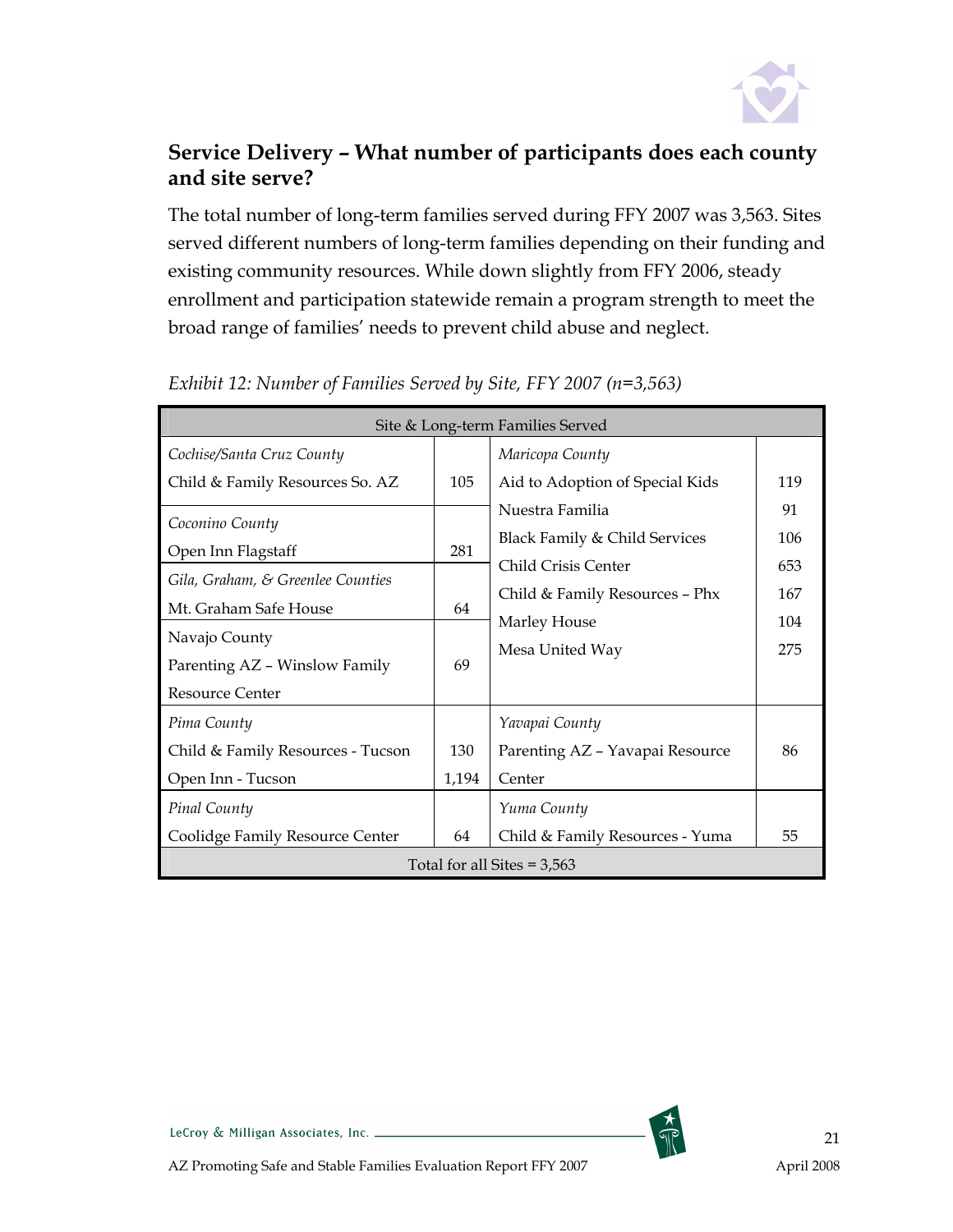

#### Duration - How long did families stay in the program?

Long-term families in the program are families who receive at least two hours of services. Many families spent significantly more time working on their presenting issues and benefited from PSSF services. The median amount of time across all families was eight hours. This amount is up from last year's 6.75 hours, which shows that families receive more services. This is important because families who spent more time in the program generally showed more improvement on their outcomes than families who spent less time. The following graph illustrates how much time families spent in the program.





During their participation in PSSF, many families had positive and uplifting experiences. Select stories of these families are detailed in Appendix G.



LeCroy & Milligan Associates, Inc. \_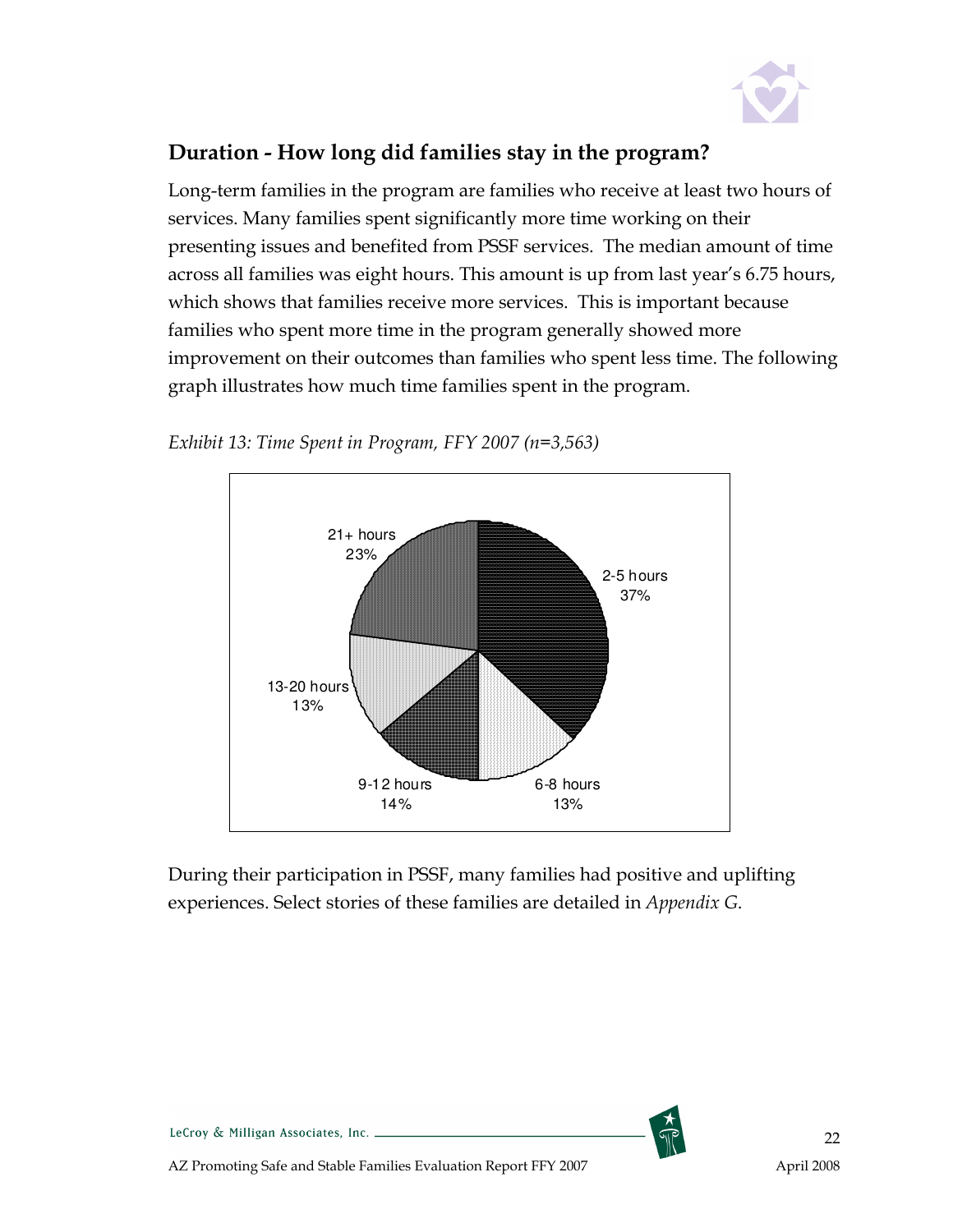

### Discharge - How did families leave the program?

Families chose to leave the program for a variety of reasons, although most (74%) had completed services.<sup>1</sup> Consistent with previous years, 18% of families became inactive and could not be located. Approximately 2% of families indicated that they no longer wanted services.





Further analysis examines the link between referral sources and how families either complete services or become inactive. Families who completed services came from a variety of referral sources, with the greatest portion coming from law enforcement or the legal system. Over half of the families that become inactive were participating voluntarily.



 $\overline{a}$  $1$  Case managers working with the families provided the reason why families left the program.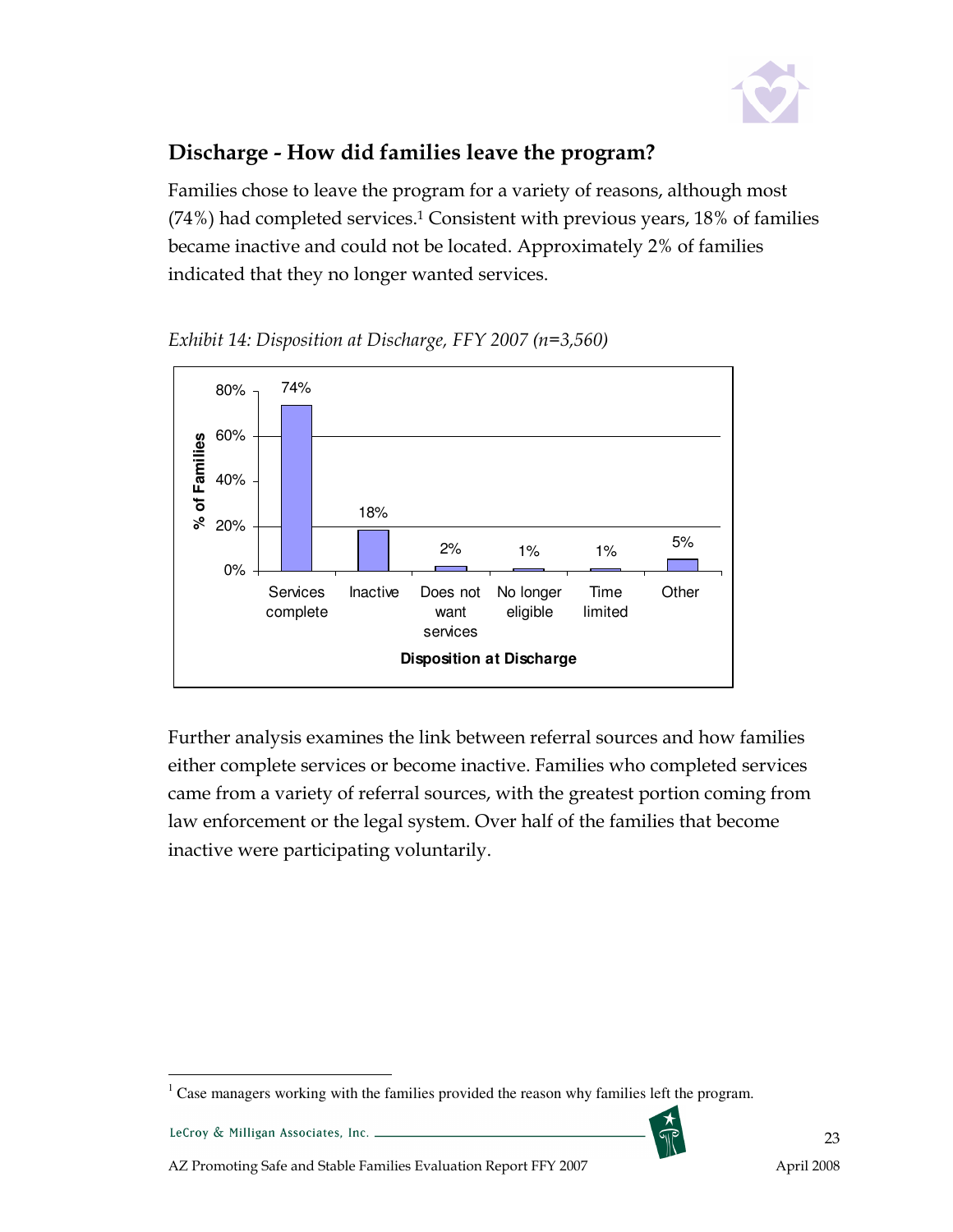

#### Short-term Family Profile

During FFY 2007, participating sites submitted data on 2,959 families who received less than two hours of service. The services provided addressed the presenting issues identified by the families, and were either Family Preservation and/or Family Support Services. (See Appendix E for a list of each type of service.) Due to the limited time spent with these families, only key questions were asked of them.

The following table details specific information about services provided to shortterm families. Over half the short-term families received between an hour to two hours of services such as assessment and case management. These services were generally provided on-site and were usually family support services.

| Indicator                               | Percentage | Number served |
|-----------------------------------------|------------|---------------|
| One adult in household                  | 54%        | 1,603         |
| <b>Received Family Support services</b> | 77%        | 2,284         |
| Received Family Preservation services   | 22%        | 662           |
| Referral to another agency              | 42%        | 1,235         |
| Services provided on-site               | 74%        | 2,200         |
| Contact minutes*                        |            |               |
| 30 minutes or less                      | 31%        | 930           |
| 31-60 minutes                           | 14%        | 418           |
| 61-120 minutes                          | 54%        | 1,611         |
| Most frequent services received**       |            |               |
| 1. Assessment/Evaluation                | 25%        | 1,487         |
| 2. Case Management                      | 22%        | 1,302         |
| 3. Information & Referral               | 16%        | 966           |
| 4. Supportive Intervention Counseling   | 9%         | 500           |
| 5. Socialization & Recreation           | 7%         | 427           |
| 6. Food & Nutritional Services          | 5%         | 286           |

| Exhibit 16: Short-term Family Profile, FFY 2007 (n=2,959) |  |  |
|-----------------------------------------------------------|--|--|
|                                                           |  |  |

\* One site provided services for 180 minutes to 49 participants. This amount exceeds the time that should be spent with short-term families. They were excluded from the response table.

\*\*Program participants received less than 5% of any of the other program services offered.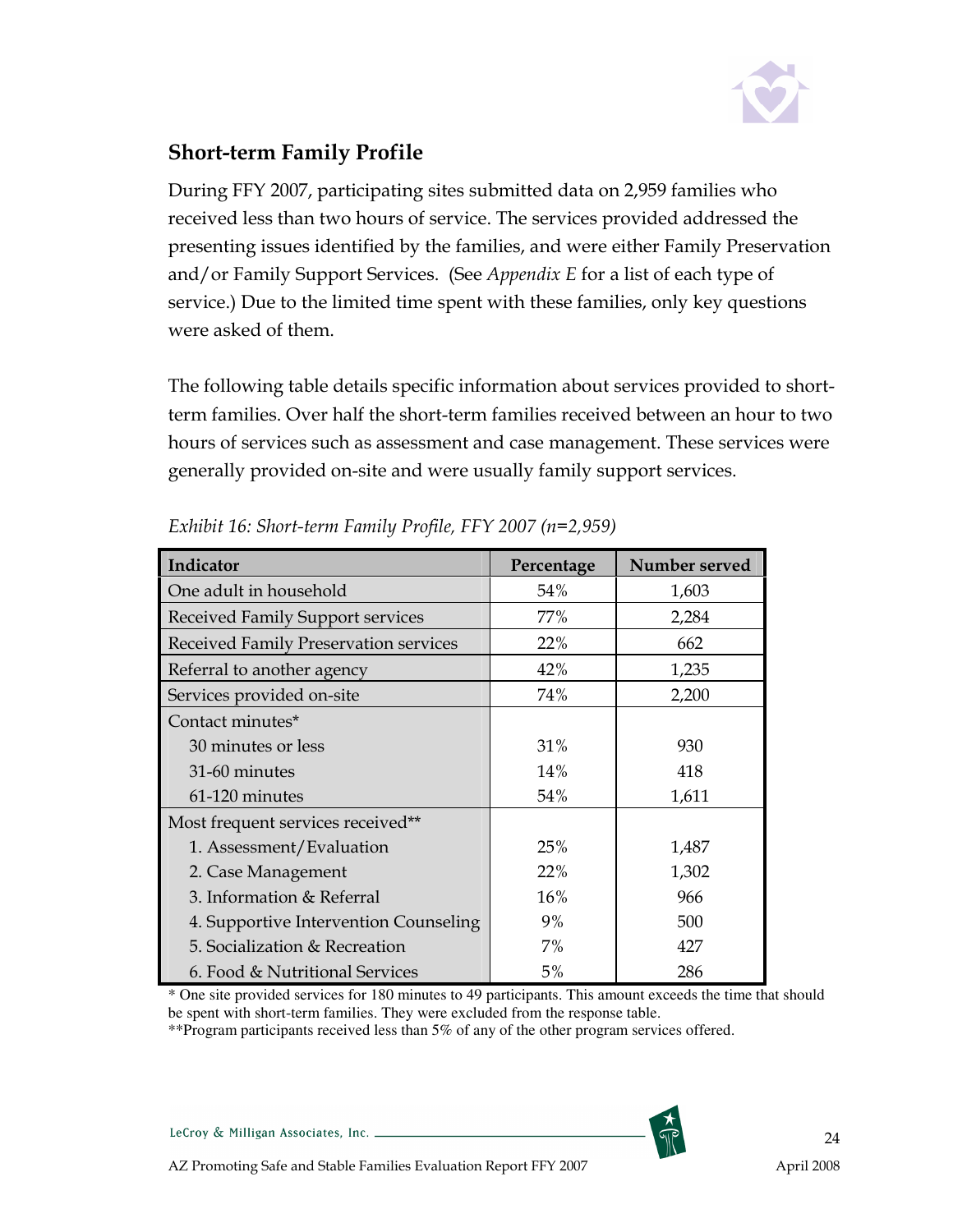

## Tribal Family Profile

The program's seven tribal sites provided services to 632 families with at least 730 children during FFY 2007<sup>2</sup>. The sites include Ak Chin Indian Community, Hualapai Tribe, Quechan Indian Tribe, Salt River Pima-Maricopa Indian Community, San Carlos Apache Tribe, Tohono O'odham Nation, and White Mountain Apache Tribe. The following table outlines the information gathered on families served.

| Indicator                                    | Percentage (number served) |  |  |
|----------------------------------------------|----------------------------|--|--|
| <b>Received Family Support services</b>      | 52% (331)                  |  |  |
| <b>Received Family Preservation services</b> | 35% (224)                  |  |  |
| <b>CPS</b> Involvement                       | 27% (169)                  |  |  |

Exhibit 17: Tribal Data on Services and CPS Involvement, FFY 2007 (n=632)

More than half the tribal families received family support services and approximately one-third received family preservation services. Moreover, of all tribal site families, 27% (n=169) reported having contact with CPS. This rate is substantially higher than the CPS referral rate among non-tribal providers (14%). However, due to significant amounts of missing data, these numbers should be reviewed with caution. In FFY 2006, the evaluation began collecting and reporting minimal data from these tribal groups. In FFY 2007, the program coordinators and evaluation team continued to work with the tribal groups to improve the quality of the data. The program should collect more information about tribal families to help them best meet their needs.

 $\overline{a}$ 



 $2$  Approximately 38% of the data on the number of children was missing.

AZ Promoting Safe and Stable Families Evaluation Report FFY 2007 April 2008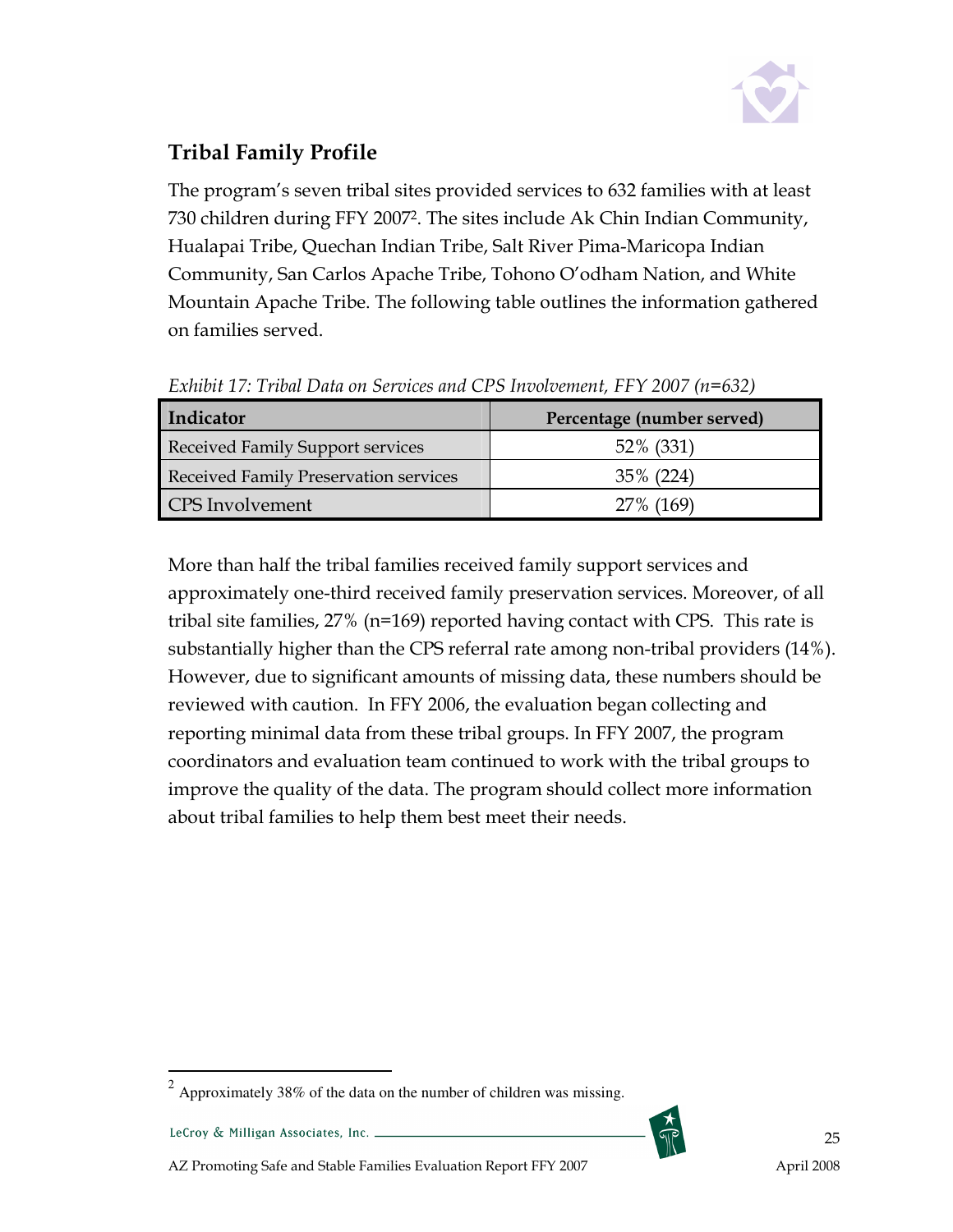

#### Summary

In FFY 2007, the Promoting Safe and Stable Families program in Arizona served and discharged 7,154 long-term families, representing over 14,990 adults and children. These families came from diverse backgrounds and arrived at the program with a variety of needs and presenting issues. Although there were minor differences in the family profiles, overall families were relatively similar in FFY 2007 to recent years. Noteworthy differences were that more families were in their neighborhoods for one year or less and fewer children were physically residing outside of the home at intake. While there was slight variation among families' risk factors, overall, participating families have similar needs and support systems as in recent years.



LeCroy & Milligan Associates, Inc.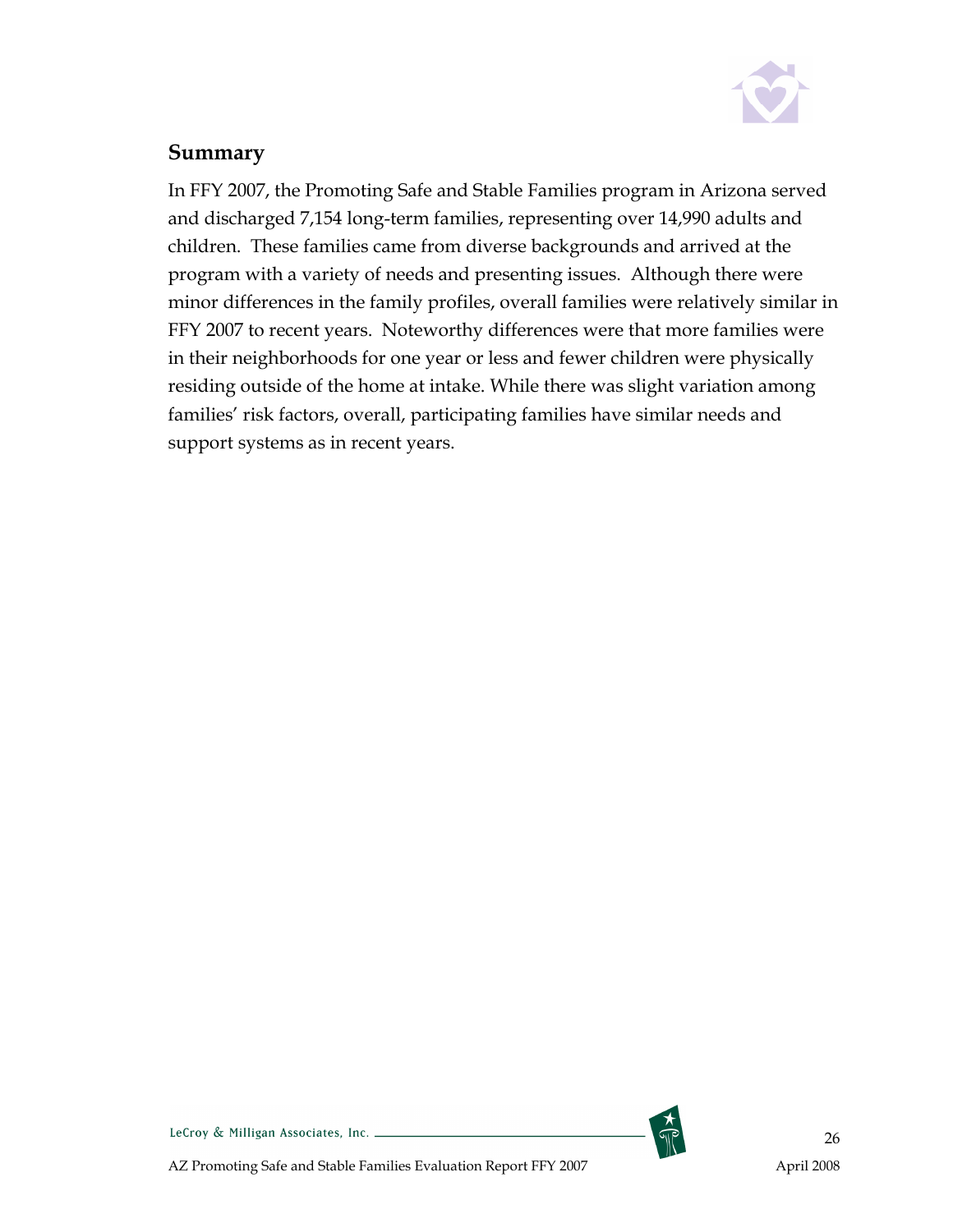

## Outcome Evaluation Findings

Since FFY 2002, the provider agencies of the Arizona Promoting Safe and Stable Families program have utilized two instruments, the Family Data Collection Form and the Program Satisfaction Survey, to collect outcome data from longterm families who participated in the program. These two measures provide important information about participating families, including the following:

- select risk factors for child abuse and neglect;
- degree of improvement in the family's presenting issues;
- **program satisfaction; and**
- self-perception regarding increased parental competence.

Outcome data were then linked to key performance goals outlined in the Department of Economic Security's State Strategic Plan Objectives. Data were collected on all long-term families to determine the program's success in reaching these objectives. The reason for matching outcome data to these performance goals was to best answer the overarching evaluation question:

To what extent does the implementation of the Arizona Promoting Safe and Stable Families program contribute to strengthening and stabilizing families?

The following section discusses each of the State Strategic Plan Objectives separately at both the program and site level. Historical data trends are also provided in summary. The program is required to report on these objectives as well as the overall number of new families receiving services.



LeCroy & Milligan Associates, Inc. \_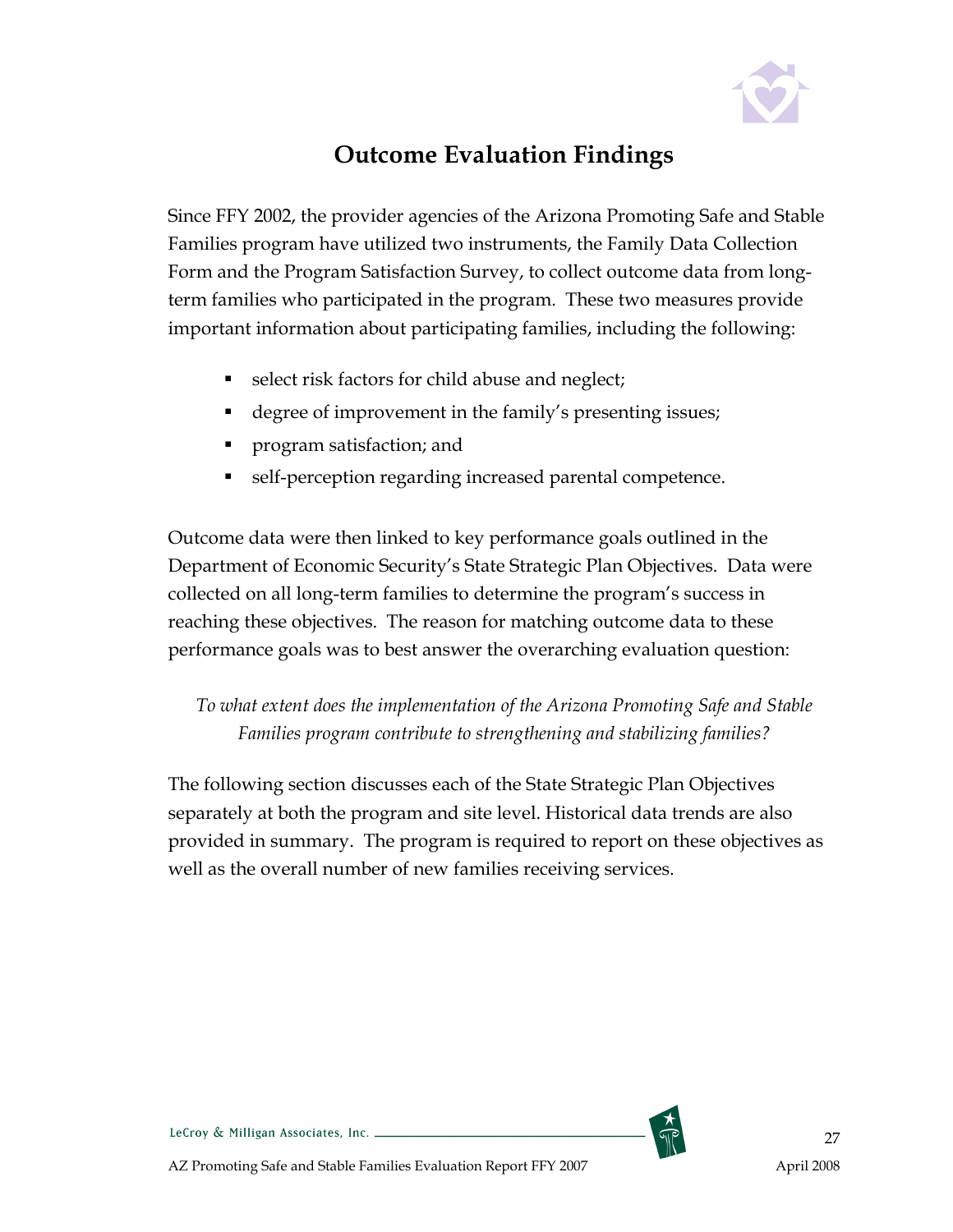

## Child Abuse and Neglect

Objective: Maintain 99% of high-risk families with no subsequent reports of child abuse and neglect within six months after program discharge.

#### Result: 99.7% of families did not have a subsequent substantiated CPS report.

Many of the families served by this program are at high risk for committing child abuse and neglect due to the presence of known risk factors (i.e., poverty, emotional stress, homelessness, etc). In order to monitor the program's ability to prevent child abuse and neglect, the evaluation tracks program participants six months following their discharge to determine if the primary caregiver had a substantiated Child Protective Services (CPS) report filed. Incidence is established by thoroughly reviewing a data extraction from the statewide CHILDS (Children's Information & Library Data System) database for primary caregivers meeting these criteria. A match process (described below) determines the estimated percent of families with a subsequent CPS report.

For FFY 2007 the CHILDS data extraction included long-term families with substantiated CPS cases occurring between 08/31/2007 and 02/28/2008. Since only families who were out of the program at least six months were included in the review, those families with a discharge date before 08/31/2006 were examined. Based on these criteria, 3,200 families discharged from the program were included in the check. Of these 3,200 families, 79% (n=2,522) had either a social security number or both the mother's complete name and date of birth. It should be noted that this match is highly contingent on the availability of detailed information for each family and the reliability of the CHILDS data.<sup>3</sup>

Of those 2,522 families, eight families had positive matches for substantiated incidences of child abuse or neglect for an overall rate of 99.7% of families with no substantiated reports. This number is approximately half the number of substantiated cases found last year. This decrease mirrors the overall decline in number of substantiated CPS reports in recent years. The Child Welfare Division

LeCroy & Milligan Associates, Inc. \_



 $\overline{a}$ <sup>3</sup> These rates are determined by a process that requires a "match" on available information on the families such as mother's name, social security number and date of birth. When details for the match are missing in either database, the accuracy of the match can decrease.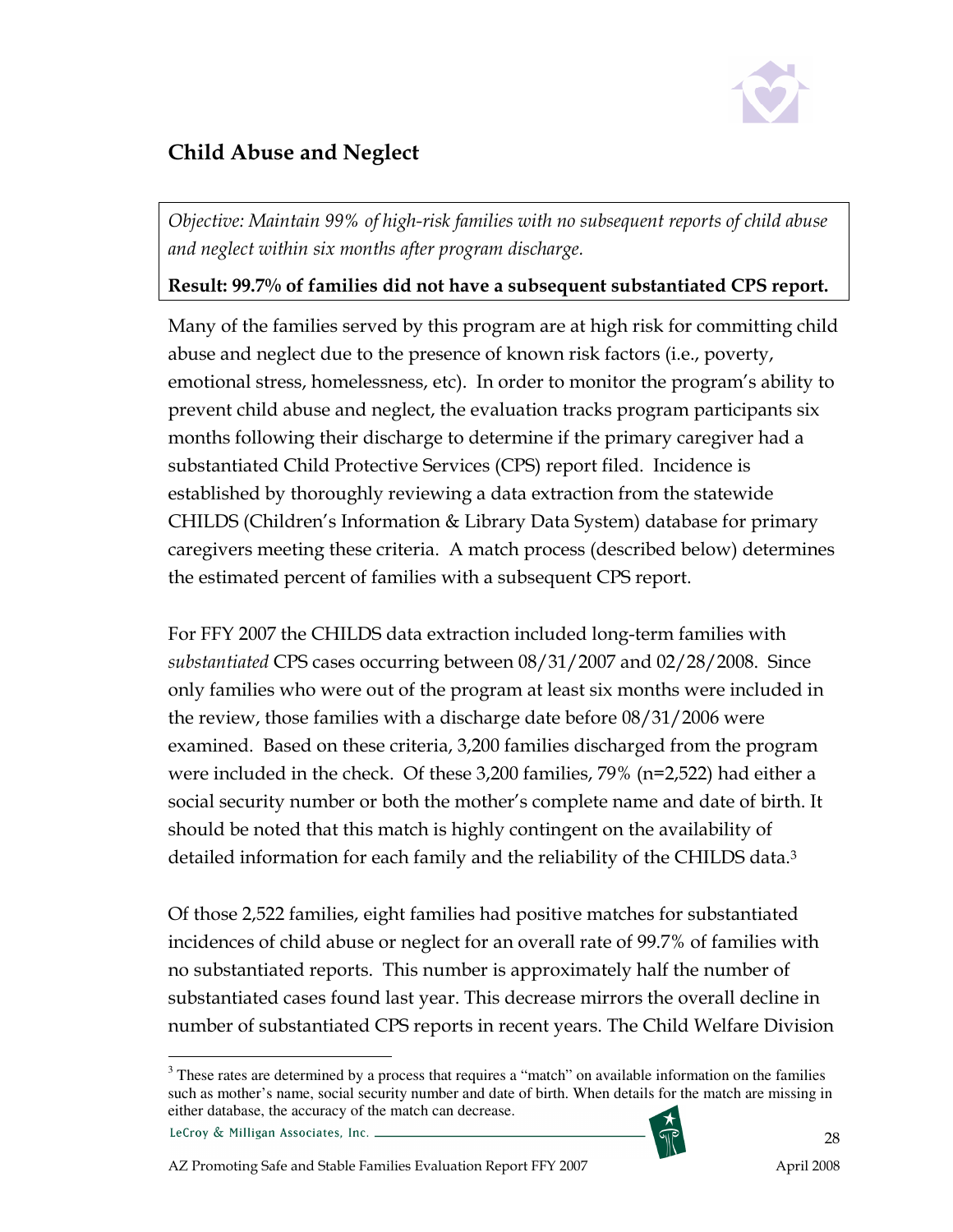

of DES reported approximately 2,380 substantiated CPS reports during FFY 2007, which was down 15% from the year prior (Arizona Department of Economic Security, 2008). Therefore, the statewide decrease could be responsible, in part, for the decrease in number of PSSF families with a substantiated CPS report.



LeCroy & Milligan Associates, Inc. \_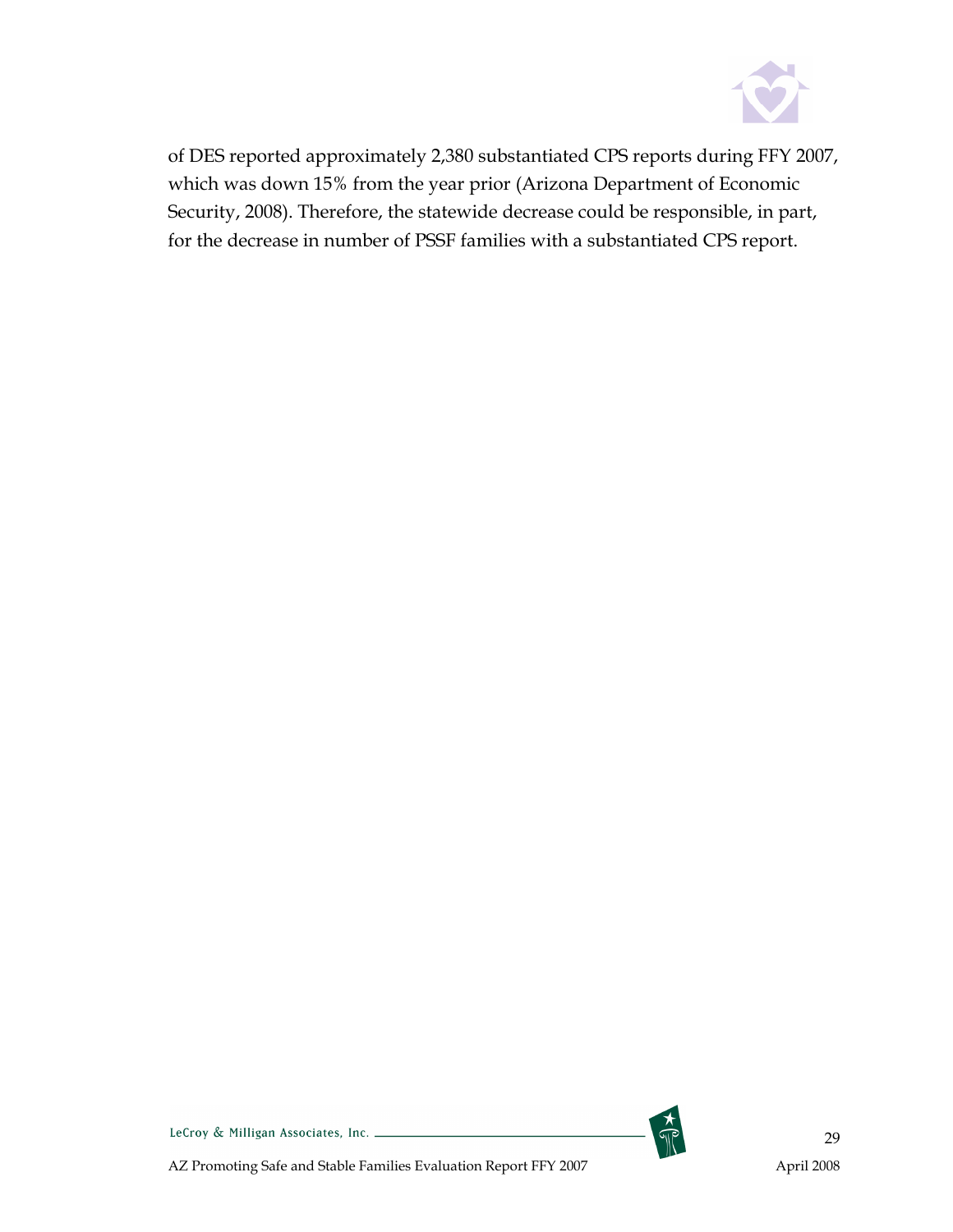

### Program Satisfaction

Objective: Of the families who complete a program satisfaction survey, maintain a satisfaction rate of at least 90%.

Result: Of families surveyed, 95% reported being satisfied overall with the program.

Program coordinators at all 16 sites administered program satisfaction surveys to their participating families. Close to the end of services, administrators gave surveys to program participants to complete and return to the site in a sealed envelope to encourage participants to honestly assess the programs. Some programs used incentives to encourage participants to complete and return the form.

Program satisfaction was measured using the first 14 items from the Program Satisfaction Survey. Respondents were asked to measure their satisfaction by using a 5-point Likert scale with the endpoints being Strongly Disagree and Strongly Agree. The items include statements about the family's experience with the staff and program as well as overall impressions of the program infrastructure. Overall satisfaction was comprised of two subsets:

- **Family satisfaction**—how the respondent felt their family was treated and
- Service satisfaction the respondents' perceptions regarding the manner in which services were delivered.

Similar to last year, 42% of program participants (n=1,508) completed a satisfaction survey this year, with 86% responding in English and 14% in Spanish.<sup>4</sup> Research has shown that there is a positive correlation between perceived service quality and program outcomes (Herman, 1997). Approximately 95% of survey completers reported being satisfied with the program overall, which is well above the program goal of 90%. Only 69 participants reported

LeCroy & Milligan Associates, Inc. \_



 $\overline{a}$ <sup>4</sup> Participants were not randomly sampled to complete the survey and therefore, a convenience sample was used. Those who completed the survey were the participants who, for the most part, completed program services. Therefore, these data could be slightly biased, in that they do not address a fully representative sample of those who completed and did not complete services.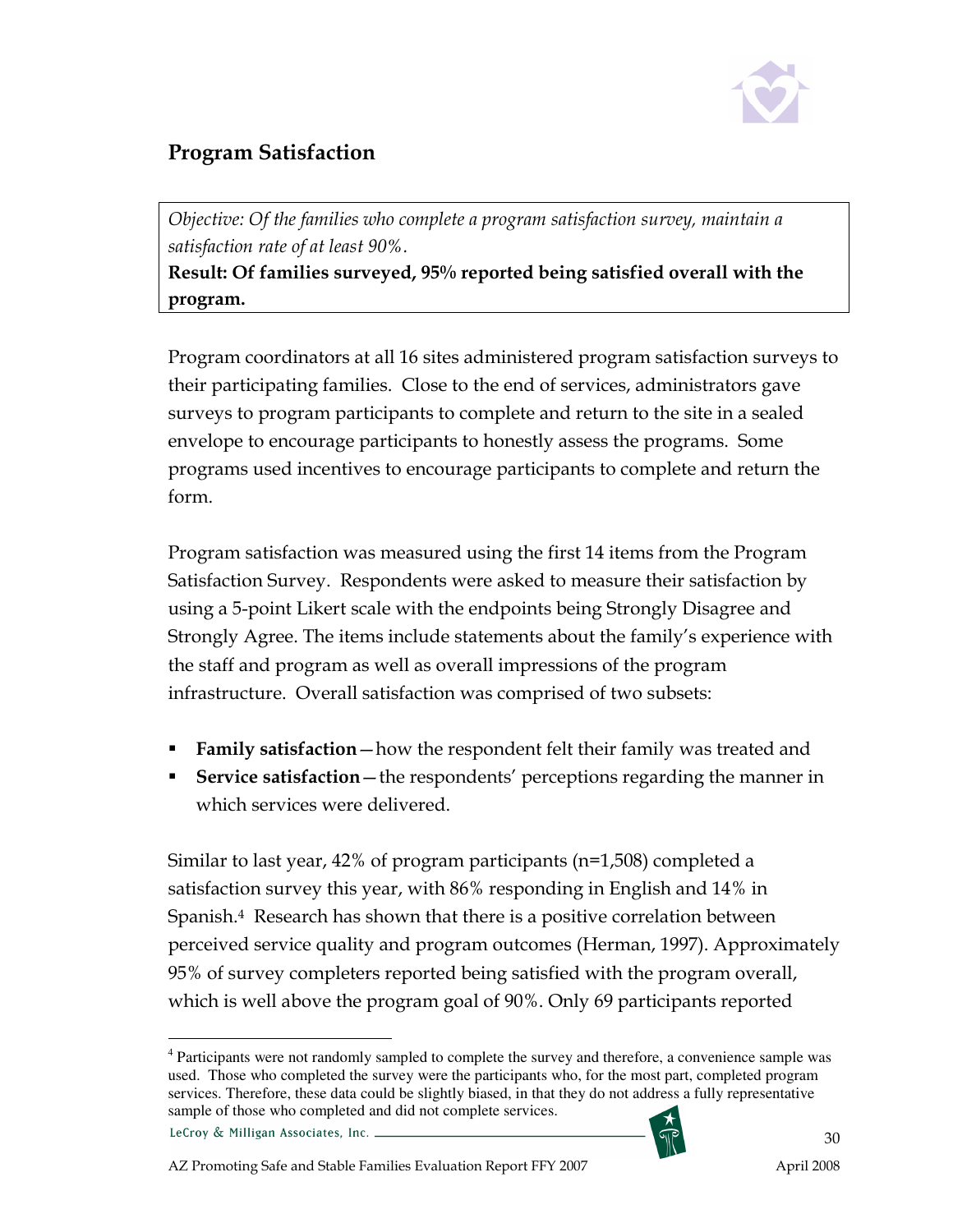

being not satisfied with the program. While most participants were satisfied, the program should continue to emphasize the importance of getting and incorporating participant feedback to the sites. Although 42% is a significant portion of the number of families served, the program should continue to increase survey completion rates.

One way to increase survey response rates is to examine the reasons why program staff could not get completed surveys from the other 58% of participants. The following table details the challenges noted by program staff in obtaining completed surveys. Many reasons provided are beyond the program's control (e.g., the family dropped out of the program early); however, program staff can work to best ensure their staff administer surveys to the 15% of families they missed last year.

|                                                               | Percent of              |
|---------------------------------------------------------------|-------------------------|
| <b>Challenges to Receiving Completed Satisfaction Surveys</b> | <b>Reasons Reported</b> |
| Family dropped out of program prior to completing survey      | 23%                     |
| Can not locate family                                         | 5%                      |
| Family refused to complete survey                             | 9%                      |
| Staff did not administer survey to family                     | 15%                     |
| Family did not return survey to agency                        | 21%                     |
| Unknown                                                       | 13%                     |
| Other                                                         | 13%                     |

Exhibit 18: Challenges in Completing Program Satisfaction Surveys, FFY 2007  $(n=2,082)$ 

Overall, program satisfaction remains a strong point for the program. Families report being happy with the program and are willing to recommend the program to others.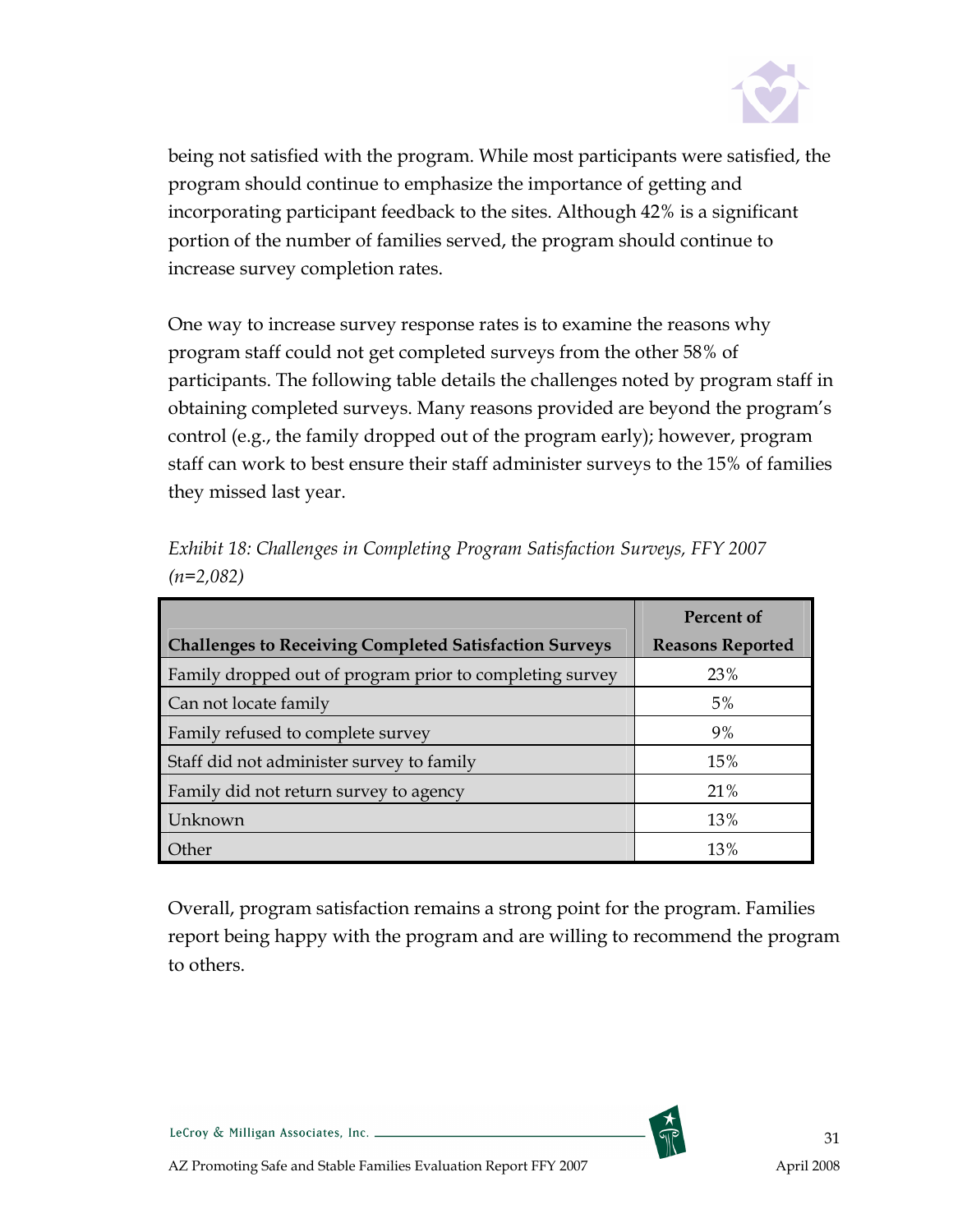

#### Presenting Issue Improvement

Objective: Maintain at 74% the number of families who achieve improvement in at least one presenting issue.

#### Result: 82% of families improved in at least one presenting issue.

At intake, families discussed with agency staff members which presenting issues brought them in for service and selected the most applicable from an established list of reasons.<sup>5</sup> During this initial meeting, agencies rated the families in terms of their ability to resolve those issues utilizing their own resources. Families were then rated again on their progress at discharge, regardless of their reason for leaving. The difference between these two ratings formed the basis for determining whether or not the family improved while enrolled in the program.

Across all families and all presenting issues, 82% of families improved on at least one issue between intake and discharge. The FFY 2007 percentage is up from the 75% reported last fiscal year. The program has experienced a steady increase in this outcome over time. During FFYs 2003 through 2005, the percentages hovered around 70%. This increase could be due to increased training with program staff on how to assess the families.

Certain key characteristics made some families more likely to improve on their presenting issues. Families referred from either CPS or were self-referred had a higher percentage of improvement. Similarly, families who improved tended to complete services and stayed in the program longer than the program average (over nine hours instead of eight hours). Few patterns were observed between improvement and other characteristics such as what services families received or what presenting issue they had. The following table details select characteristics and their influence on the percent of families that improved on their presenting issues.



 $\overline{a}$ <sup>5</sup> See Appendix D for a complete list of presenting issues. LeCroy & Milligan Associates, Inc. \_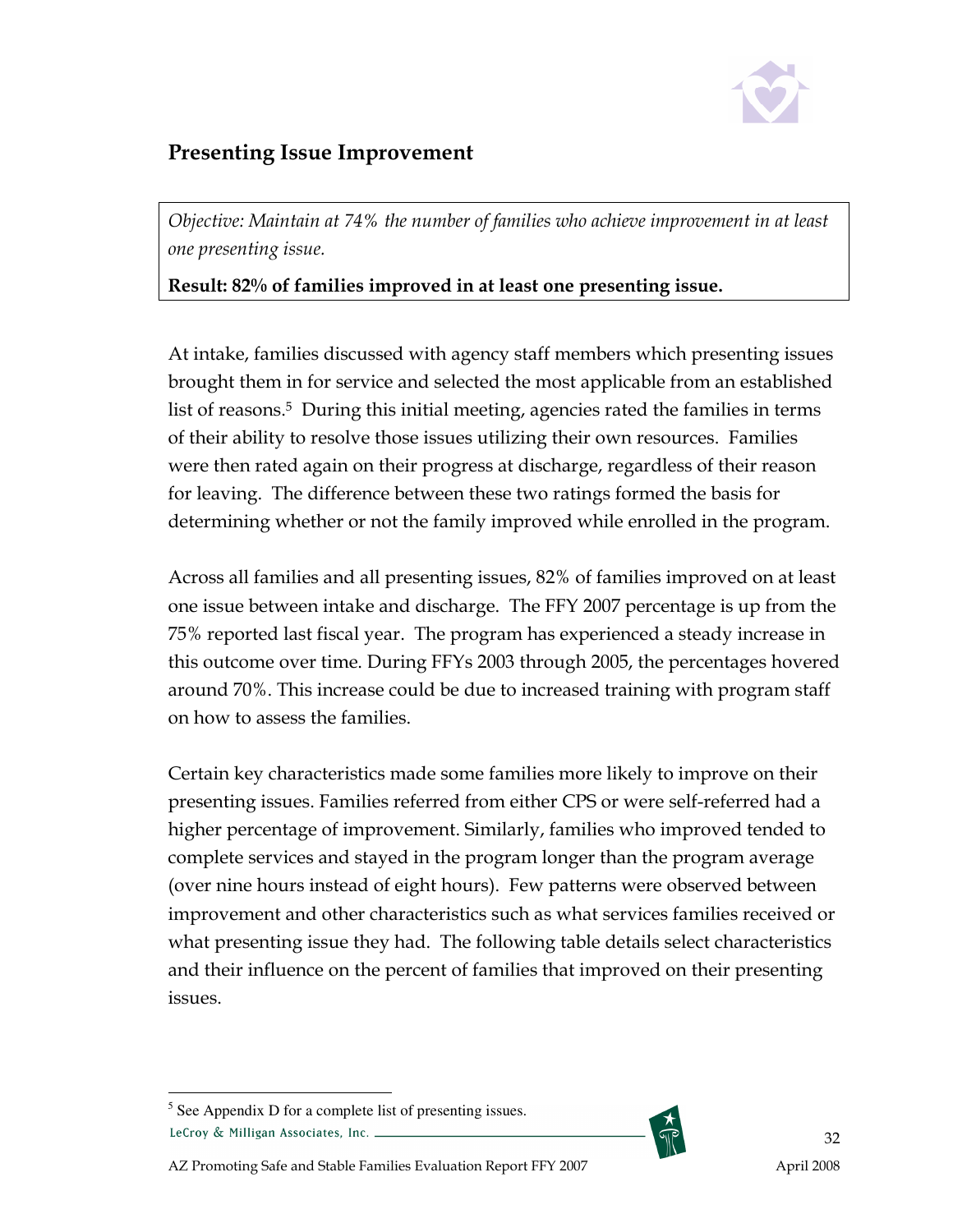

| Select Factors that Lead to Greater<br><b>Improvement on Presenting Issues</b> | <b>Percent of Families that Improved</b><br>on Presenting Issues |  |  |
|--------------------------------------------------------------------------------|------------------------------------------------------------------|--|--|
| Referral Source                                                                |                                                                  |  |  |
| Referred from CPS                                                              | 88%                                                              |  |  |
| Self-referred                                                                  | 85%                                                              |  |  |
| Completed Services                                                             | 90%                                                              |  |  |

Exhibit 19: Presenting Issue Improvement, FFY 2007 (n=2,926)

Another factor related to demonstrated improvement is the number of contact hours families had with the providers. As shown in Exhibit 20, 70% of families receiving between two to five hours of service (n=905) showed improvement at discharge. This percentage falls short of the goal to achieve 74% of families improve. However, the chance of improvement steadily increased with more contact time. Families who received between nine to twelve hours of service improved the most, with 94% improving. With families spending more time in the program this year compared to last year, it correlated with more families improving during their participation. The program should continue to encourage families to stay longer to improve their situations and achieve their goals.



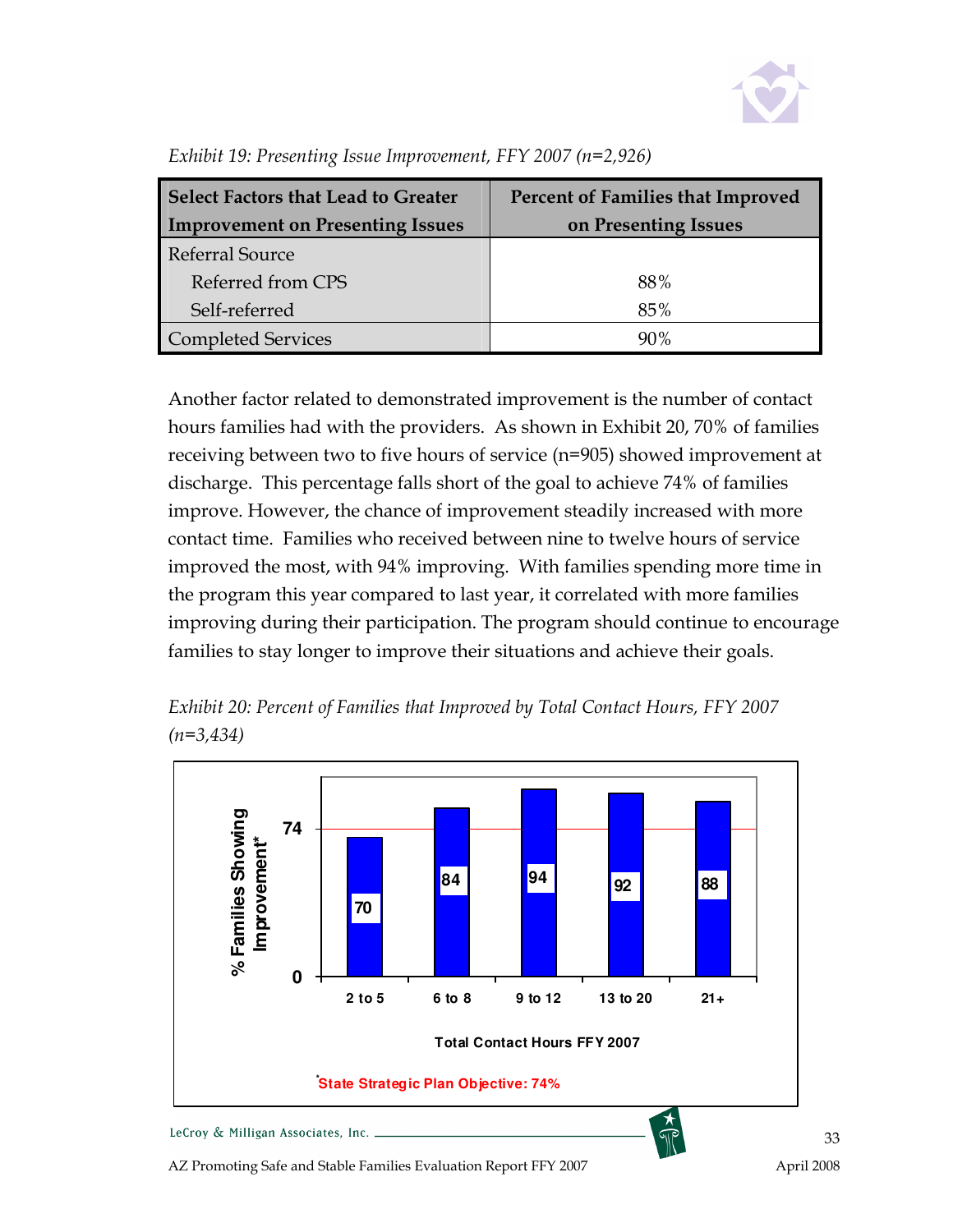

#### Parental Competence

Objective: Maintain at 89% the number of families reporting improved competence in their parental skills.

Results: 87% of families receiving parenting services reported improved parental competence.<sup>6</sup>

The parental competence scale was derived from the answers to seven questions on the Program Satisfaction Survey, and represented self-report of improvement in parenting competence resulting from involvement in the program. This year 87% of the families who answered the questions regarding Parental Competence reported that they did improve. While this rate is slightly below the State Strategic Plan Objective, it should be noted that 11 of the 16 providers exceeded the 89% threshold of improved parental competence. There were 67 families who did not feel they improved in this area. Of these 67 families, 45 families (67%) came from one particular site. The program should work with this site and others to review their parenting classes and provide any needed support to improve. Given the convenience sample used to collect these data through the Program Satisfaction Survey, the program should consider adding another validated measure to assess parenting abilities.

<sup>&</sup>lt;sup>6</sup> Previous reports have included all families who completed the parental assessment tool. This year only families who received parent skills or parent aide training were included  $(n=1,077)$ . Of this group, 531 families completed the parental competence section of the satisfaction survey. Of this group, 87% of families (n=464) self-reported improvement in parental competence and 13% (n=67) reported no improvement. As with the program satisfaction data, these results must be interpreted with caution due to the low number of participants who both received parenting services and completed the satisfaction survey.



 $\overline{a}$ 

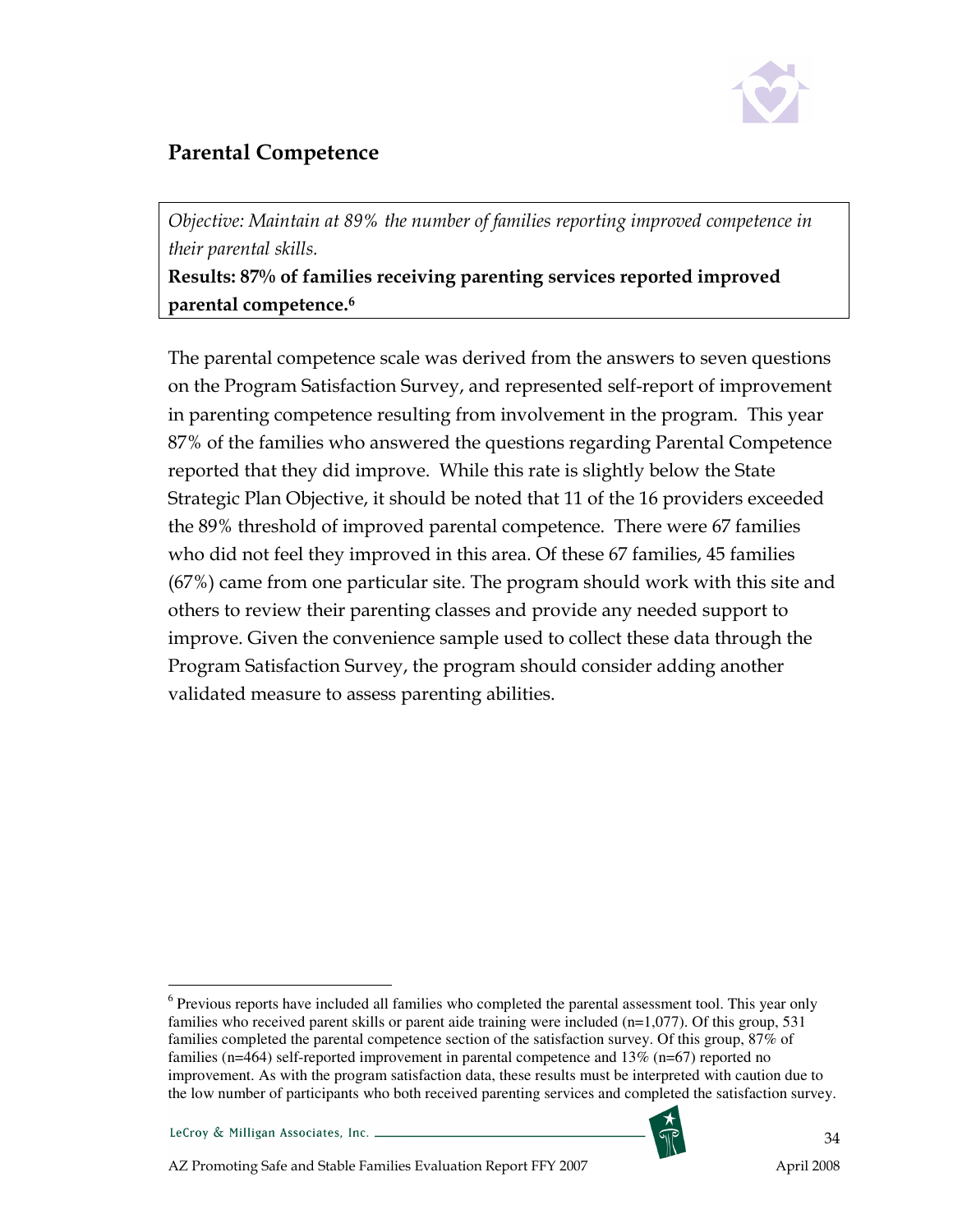

#### Site-level Progress toward Outcomes

The program as a whole achieved most of its outcomes; however there was significant variation among the 16 individual sites. The following table details how each site performed in the program outcomes. The number of families is reported when 10 or fewer families responded to a specific response category.

| <b>Site Progress toward Program Outcomes</b>  |              |               |               |               |
|-----------------------------------------------|--------------|---------------|---------------|---------------|
|                                               |              | Satisfied     | Improved on   | Improved on   |
|                                               | Number of    | with          | Presenting    | Parental      |
| <b>Sites</b>                                  | Participants | Program       | <b>Issues</b> | Competence    |
| Aid to Adoption of Special Kids               | 119          | 100%          | 85%           | 100%          |
| Nuestra Familia                               | 91           | 99%           | 99%           | 97%           |
| Child & Family Resources - Phoenix            | 167          | 71%           | 93%           | 50%           |
| Child & Family Resources - Tucson             | 130          | 100%          | 85%           | 100%          |
| Child & Family Resources - Southern Arizona   | 105          | 100%          | 75%           | 100%          |
| Child & Family Resources - Yuma               | 55           | 100%          | 96%           | $50\%$ (n=2)  |
| Child Crisis Center                           | 653          | 99%           | 88%           | 96%           |
| Marley House                                  | 104          | 100%          | 86%           | 100%          |
| Mesa United Way                               | 275          | 95%           | 89%           | 93%           |
| Mt. Graham Safe House                         | 64           | $90\%$ (n=10) | 94%           | $N/A^*$       |
| Open Inn - Flagstaff                          | 281          | 85%           | 70%           | $N/A^*$       |
| Open Inn - Tucson                             | 1,194        | 96%           | 78%           | 81%           |
| Parenting AZ - Yavapai Resource Center        | 86           | 100%          | 81%           | 100%          |
| Parenting AZ - Winslow Family Resource Center | 69           | $50\%$ (n=4)  | 55%           | $67\%$ (n=3)  |
| Coolidge Family Resource Center               | 64           | 91%           | 52%           | 87%           |
| Black Family & Child Services                 | 106          | 100%          | 96%           | $100\%$ (n=8) |
| <b>Program Overall</b>                        | 3,563        | 95%           | 82%           | 87%           |

Exhibit 21: Site Progress toward Outcomes, FFY 2007 (n=3,563)

\*Mount Graham Safe House and Open Inn – Flagstaff did not have any participants complete the parental competence section of the program satisfaction survey.

Each site provides services to unique populations with their own challenges. Most sites were able to conquer those challenges to help their families achieve their goals and improve their perceptions of their parenting skills. Overall,

LeCroy & Milligan Associates, Inc. \_

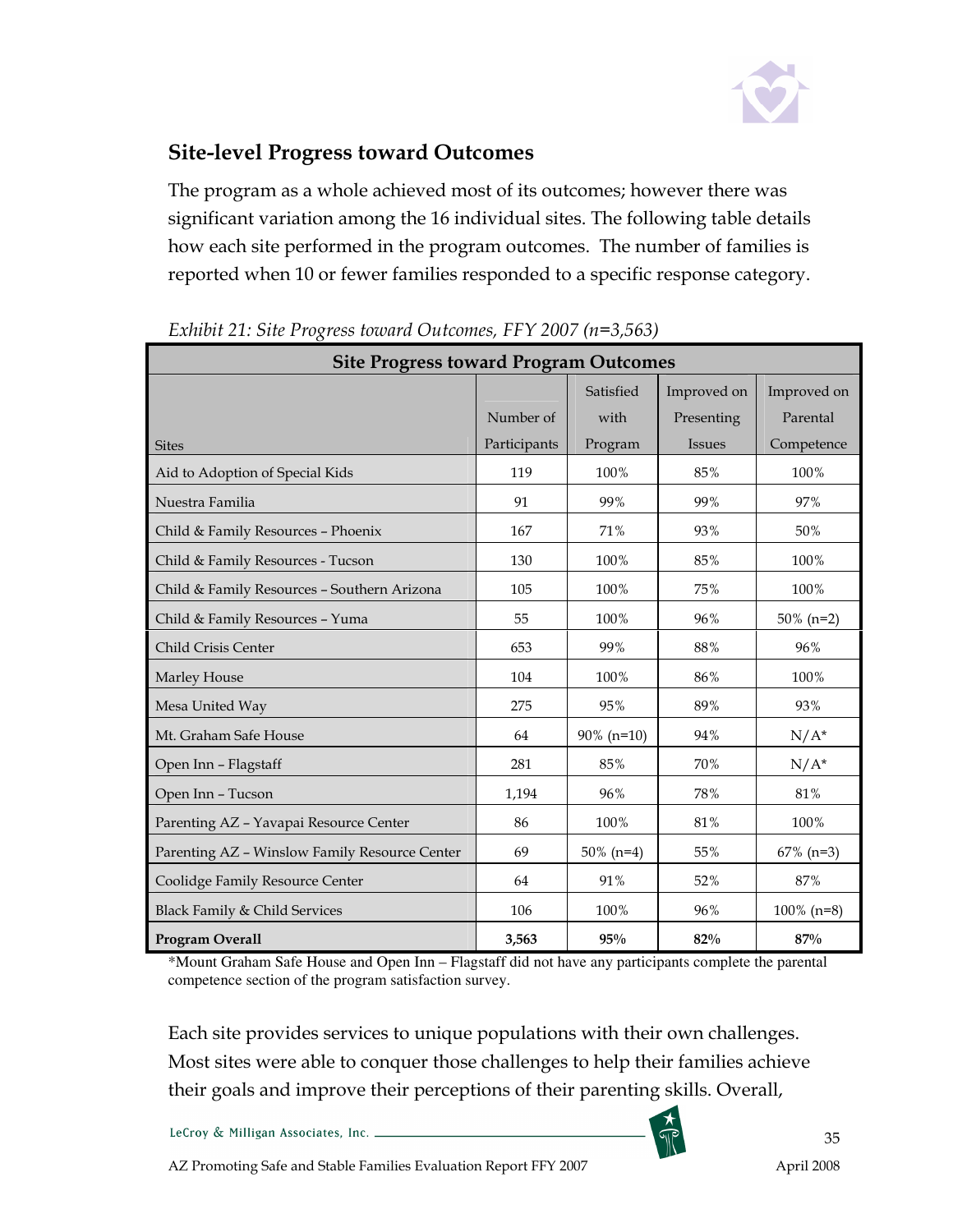

families were very satisfied with the services they received. Follow up should occur with individual sites to ensure each site is striving to reach the stated program goals.

#### Historical Comparison

Exhibit 22 compares the success rate in meeting the State Strategic Plan Objectives over the past five years. The data from FFY 2007 indicate that the program consistently met all the stated objectives except improvement in parental competence. For the fifth straight year, overall family satisfaction exceeded 90%. Furthermore, less than one percent of families received a substantiated CPS report within six months of being discharged from the program. For the second straight year, the overall percentage of families improving in at least one presenting issue exceeded the outcome goal of 74%. However, the percentage of families reporting parental competence (87%) was slightly below the 89% objective. When examined at a site-level, 11 out of the 16 programs met or exceeded this objective. The number of families served was comparable to previous years.

|                                                                 | <b>Previous</b><br><b>FFYsa</b> | <b>FFY 2007</b> | Outcome<br>Goal | <b>State</b><br><b>Strategic</b><br>Objective |
|-----------------------------------------------------------------|---------------------------------|-----------------|-----------------|-----------------------------------------------|
| No Substantiated CPS Reports 6<br><b>Months After Discharge</b> | 99%                             | 99.7%           | $99\%$          | Met                                           |
| <b>Overall Family Satisfaction</b>                              | 97%                             | $95\%$          | $90\%$          | Met                                           |
| <b>Improvement in at Least</b><br><b>One Presenting Issue</b>   | 71%                             | $82\%$          | 74%             | Met                                           |
| <b>Improvement in Parental</b><br>Competenceb                   | 89%                             | $87\%$          | 89%             | <b>Nearly</b><br>Met                          |
| <b>Total Number of Families Served</b>                          | 7,233                           | 7.154           | To Report       |                                               |

Exhibit 22: State Strategic Plan Objectives, Previous FFYs Compared to FFY 2007

a Previous FFYs include FFY 2002 through FFY 2006 and values represent an average across years.  $^{\rm b}$  Parental Competence is self-reported. A key change from FFY 2006 was that this year's percentage only included families who received parenting services. In previous years, the evaluation reports included any family who completed this section of the Program Satisfaction Survey, regardless of the services received.

LeCroy & Milligan Associates, Inc. \_

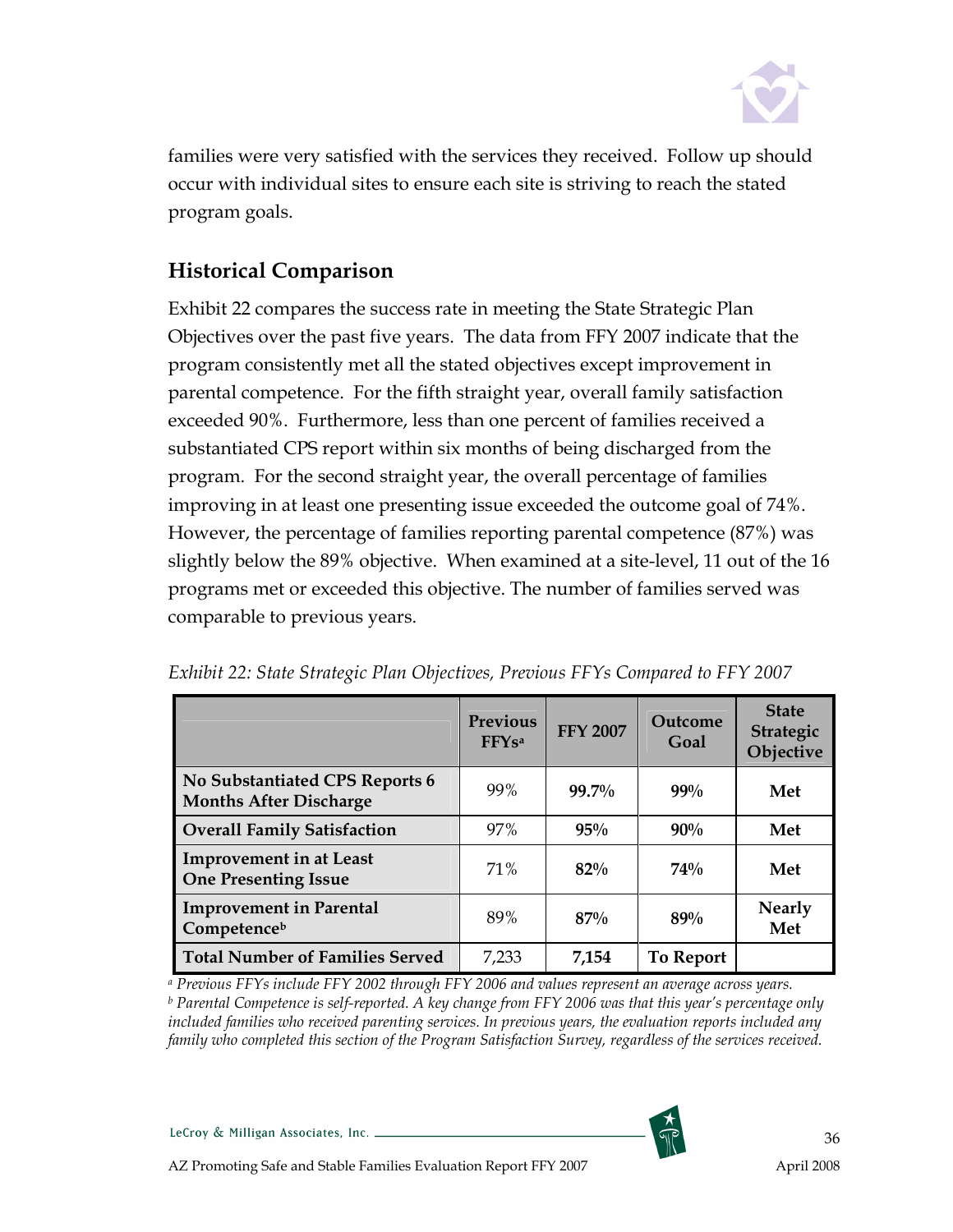

# Profile of High-Risk Families

PSSF serves families from many different referral sources, including those referred from CPS. Families referred from CPS are arguably at a higher risk for child abuse and neglect than families without CPS contact. For FFY 2007, 14% of participating families were referred from CPS. See Appendix H for a map of CPS referrals by zipcode. The following table compares CPS-referred families with families not referred by CPS and all program families.

|                                                               | CPS-referred<br>Families<br>$(n=497)$                                                                                                           | Families not<br>referred by CPS<br>$(n=3,066)$                                                                                          | All program<br>families ( $n=3,563$ )                                                                                                           |  |
|---------------------------------------------------------------|-------------------------------------------------------------------------------------------------------------------------------------------------|-----------------------------------------------------------------------------------------------------------------------------------------|-------------------------------------------------------------------------------------------------------------------------------------------------|--|
| <b>Risk Factors</b>                                           |                                                                                                                                                 |                                                                                                                                         |                                                                                                                                                 |  |
| Income below poverty threshold <sup>a</sup>                   | 66%                                                                                                                                             | 53%                                                                                                                                     | 55%                                                                                                                                             |  |
| Single parent household                                       | 44%                                                                                                                                             | 42%                                                                                                                                     | 42%                                                                                                                                             |  |
| Unemployed primary caregiver<br>at intake                     | 47%                                                                                                                                             | 36%                                                                                                                                     | 38%                                                                                                                                             |  |
| Primary caregiver less than high<br>school education          | 28%                                                                                                                                             | 22%                                                                                                                                     | 23%                                                                                                                                             |  |
| In neighborhood 1 year or less                                | 46%                                                                                                                                             | 41%                                                                                                                                     | 42%                                                                                                                                             |  |
| Children physically residing<br>outside of the home at intake | 8%                                                                                                                                              | $8\%$                                                                                                                                   | 9%                                                                                                                                              |  |
| Homeless at intake                                            | 9%                                                                                                                                              | 8%                                                                                                                                      | 8%                                                                                                                                              |  |
| <b>Presenting Issues &amp; Program Services</b>               |                                                                                                                                                 |                                                                                                                                         |                                                                                                                                                 |  |
| Amount of time in program<br>(median)                         | 8 hours                                                                                                                                         | 8 hours                                                                                                                                 | 8 hours                                                                                                                                         |  |
| Program made report to CPS                                    | 2%                                                                                                                                              | 5%                                                                                                                                      | 4%                                                                                                                                              |  |
| Top 3 Presenting Issues                                       | 1. Parent Stress<br>2. Child Stress<br>3. Financial Assistance                                                                                  | 1. Parent Stress<br>2. Education/<br>Skills/Training<br>3. Child Stress                                                                 | 1. Parent Stress<br>2. Education/<br>Skills/Training<br>3. Child Stress                                                                         |  |
| Top 3 most received services                                  | 1. Case Management<br>2. Assessment/ Eval<br>3. Info & Referral<br>4. Supportive<br><b>Intervention Counseling</b><br>5. Parent Skills Training | 1. Assessment/Eval<br>2. Case Management<br>3. Info & Referral<br>4. Supportive Intervention<br>Counseling<br>5. Parent Skills Training | 1. Assessment/ Eval<br>2. Case Management<br>3. Info & Referral<br>4. Supportive<br><b>Intervention Counseling</b><br>5. Parent Skills Training |  |
| <b>Program Outcomes</b>                                       |                                                                                                                                                 |                                                                                                                                         |                                                                                                                                                 |  |
| Program Satisfaction                                          | 97%                                                                                                                                             | 95%                                                                                                                                     | 95%                                                                                                                                             |  |
| Improved on at least one<br>presenting issue                  | 88%                                                                                                                                             | 81%                                                                                                                                     | 82%                                                                                                                                             |  |
| Improved on parental<br>competence                            | 100%                                                                                                                                            | 83%                                                                                                                                     | 87%                                                                                                                                             |  |

Exhibit 23: High-risk Family Profile, FFY 2007 (n=3,563)

<sup>a</sup> Poverty threshold is defined using the 2007 U.S. Census definition (www.census.gov, 2008).

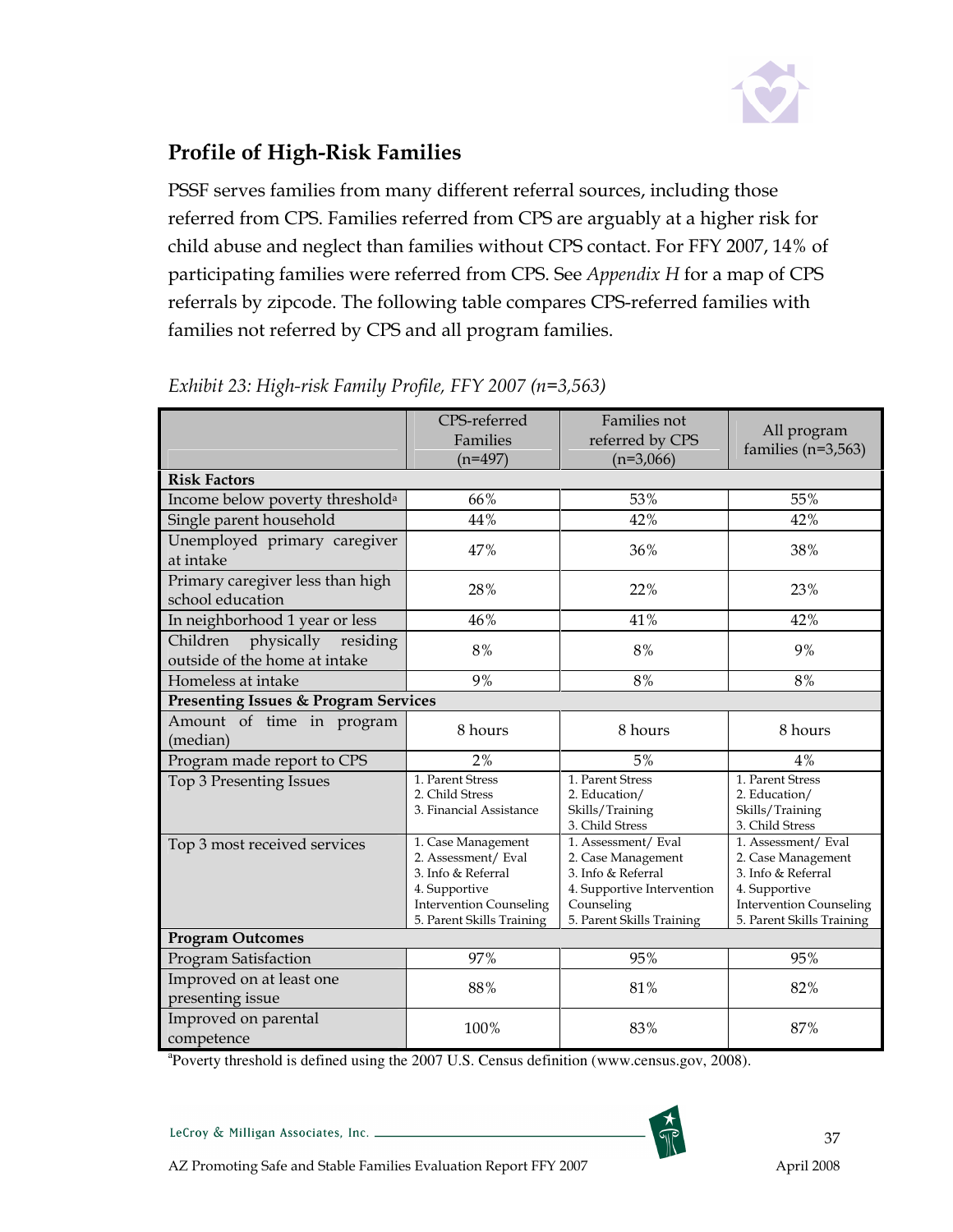

CPS families enter the program at higher risk than either families not referred by CPS or program families overall. CPS families showed higher poverty, more single-parent households, higher unemployment, and lower education than the typical PSSF family. Despite these factors, CPS-referred families reported slightly better program outcomes. Of particular note is that 100% of CPS families selfreported improvement on their parenting skills. These families received comparable services to all program participants and spent the same amount of time in the program. Further investigation should explore why these families tended to do better despite having more challenges to overcome.

### Summary of Outcome Evaluation

Overall, the PSSF program met most of its outcome objectives in FFY 2007. Specifically, the program reached the State Strategic Plan Objectives for the percent of families without a substantiated CPS report after discharge, program satisfaction, and improvement on at least one presenting issue. The program nearly met its goal to have 89% of families improve their parental competence. Most individual program sites were able to reach these objectives; however, a few select sites did not meet the program objectives and follow up should take place with these sites. Families referred by CPS were a unique subgroup in that they entered the program with greater risk factors than the rest of the group yet demonstrated better program outcomes. The following section highlights FFY 2007 progress to last year's recommendations and outlines the recommendations for the upcoming year.

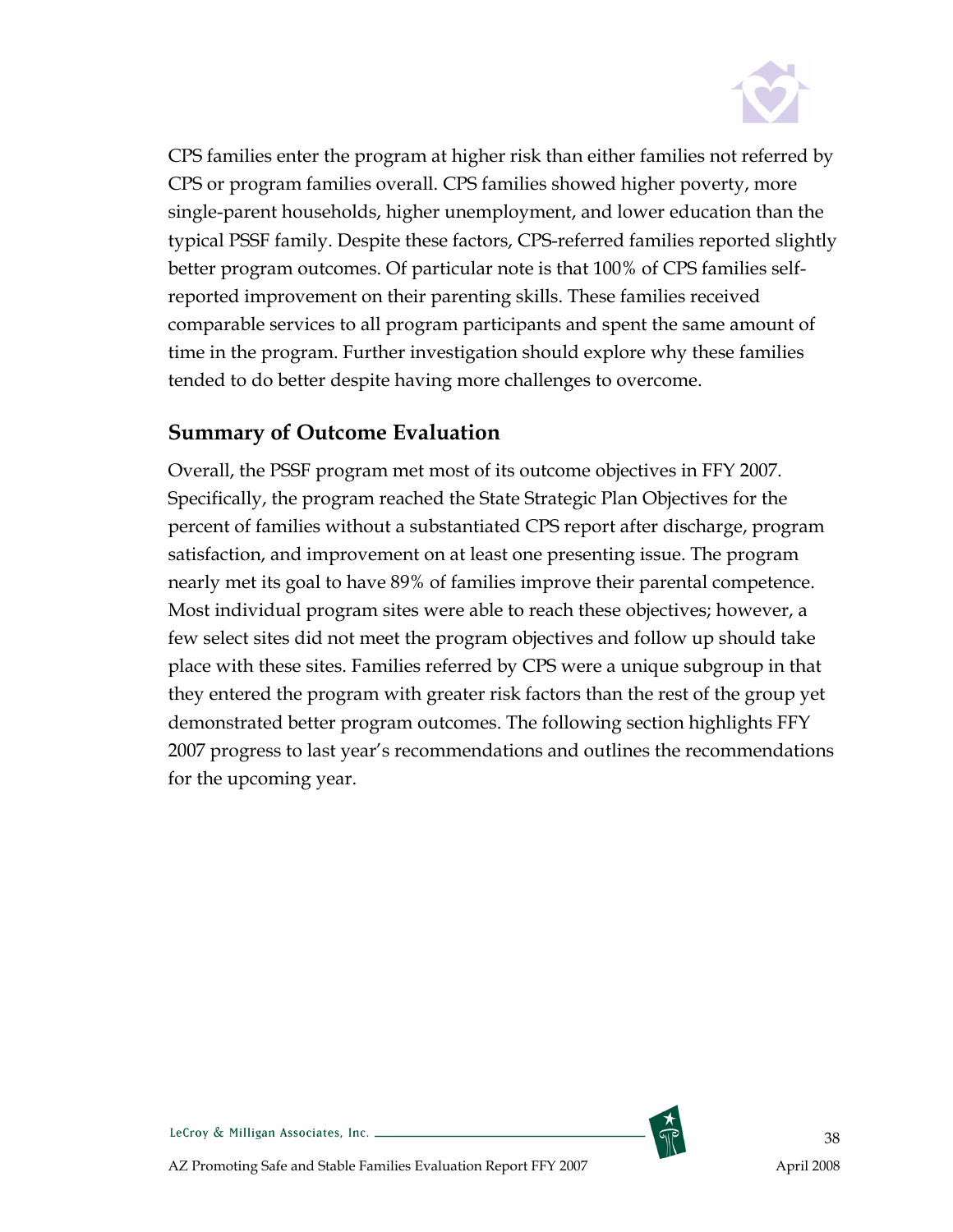

# Recommendations

Overall, the Promoting Safe and Stable Families (PSSF) providers continued to offer a wide range of services to a diverse group of families in a manner consistent with the program's mission. The program's mission is to strengthen and stabilize all families through the development of a continuum of familycentered services that promote safety, are comprehensive, coordinated, community-based, accessible, and culturally responsive (Arizona Department of Economic Security).

As part of the PSSF program's quality assurance process, the program tracks and monitors progress in addressing recommendations made in the previous year's evaluation report. The following section outlines recommendations from last year's report and relevant activities and results from 2007 that addressed those recommendations.

### Progress on Recommendations from FFY 2006

Recommendation 1: The program (providers, DES, and the evaluation team) should build on past gains in data collection to continue improving both the quantity and quality of data. Result: Progress made.

The program worked diligently in 2007 to better track and submit data for evaluation. The evaluation team and program coordinators developed quarterly site reports distributed for site review of data submission. The quarterly reports summarized the data submitted and reported on the monthly site reports. The evaluation team also worked directly with specific sites to ensure all data were provided.

The program sought to improve the quality of data submitted for evaluation as well. Formal data collection trainings were held during bimonthly meetings. The evaluation team and program coordinators developed a data dictionary with provider input. DES increased their level of documentation and review of site's data submission and progress toward key outcome measures. The evaluation team trained new program staff close to their date of hire to best prepare them for data collection.

LeCroy & Milligan Associates, Inc. \_



39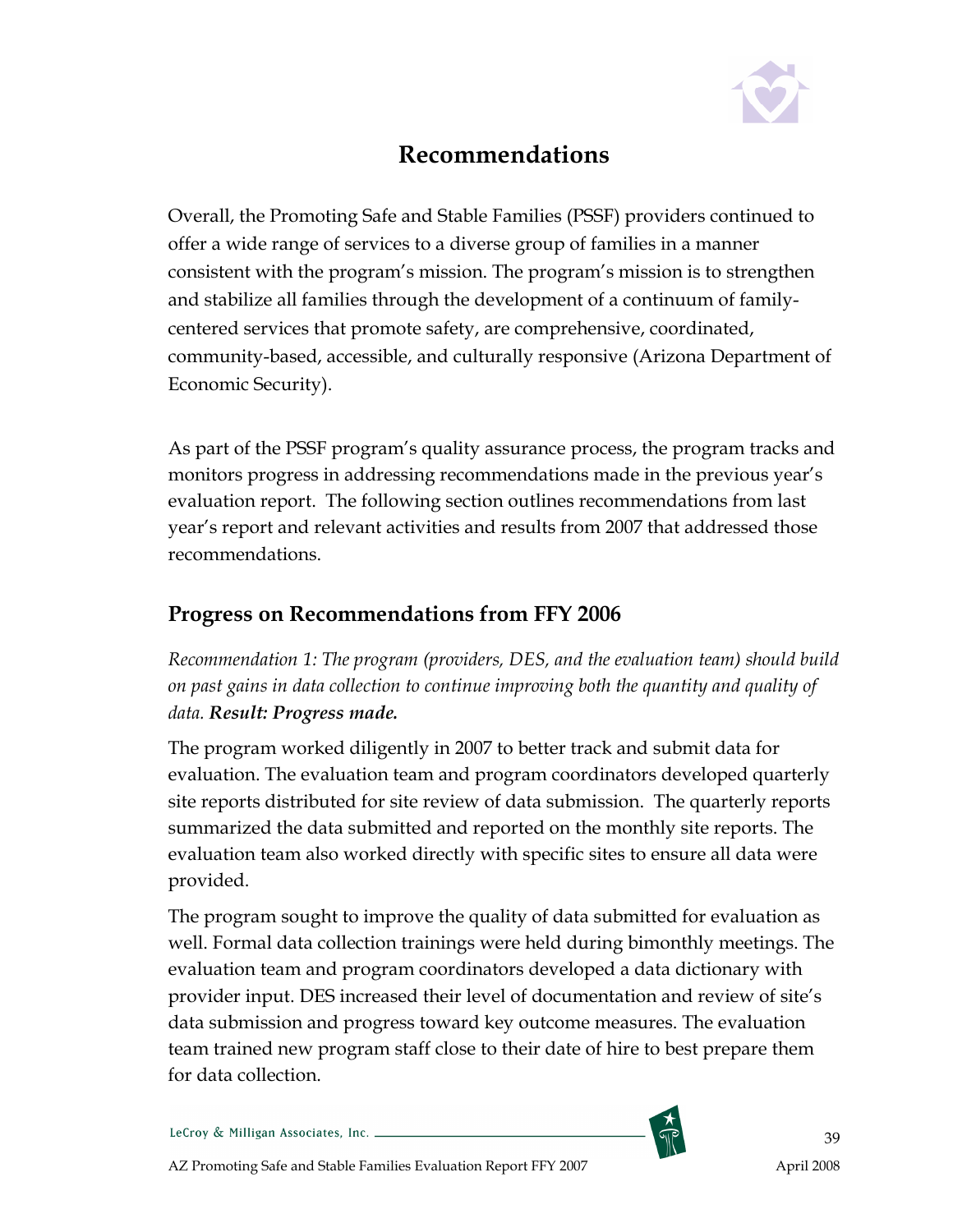

Recommendation 2: Provider agencies should continue to work to increase the percent of families who improve on at least one presenting issue. Result: Progress made.

From FFY 2006 to FFY 2007, the percent of families who improved on at least one presenting issue increased from 75% to 82%. Program coordinators and the evaluation team provided technical support on how to best assess presenting issues at intake, then again at discharge. Through role-playing exercises, sites reexamined their strategies in this area. Through referencing quarterly site reports of program services and outcomes, DES program coordinators monitored each site's progress on this outcome, in particular.

Recommendation 3: The program should explore adding questions to more precisely measure parenting outcomes for each site providing such services. Result: Some progress made.

The program explored parenting measures currently being used by sites providing parenting classes. The evaluation team surveyed these sites to determine the different measures sites use for assessment and the utility of those measures. The program coordinators and evaluation team researched some alternative measures and brainstormed the challenges of finding a measure adaptable to the variety of different parenting programs offered through PSSF. However, the program did not identify an appropriate parenting measure or specific questions to use during FFY 2007. The program spent some time researching but could have used a more exhaustive technique to identify another measure or questions. Further research should be done to select an objective measure to assess parenting skills. With the evaluation team, the program could search the parenting literature for an appropriate tool and pilot that tool with select sites to test its overall practicality and utility.

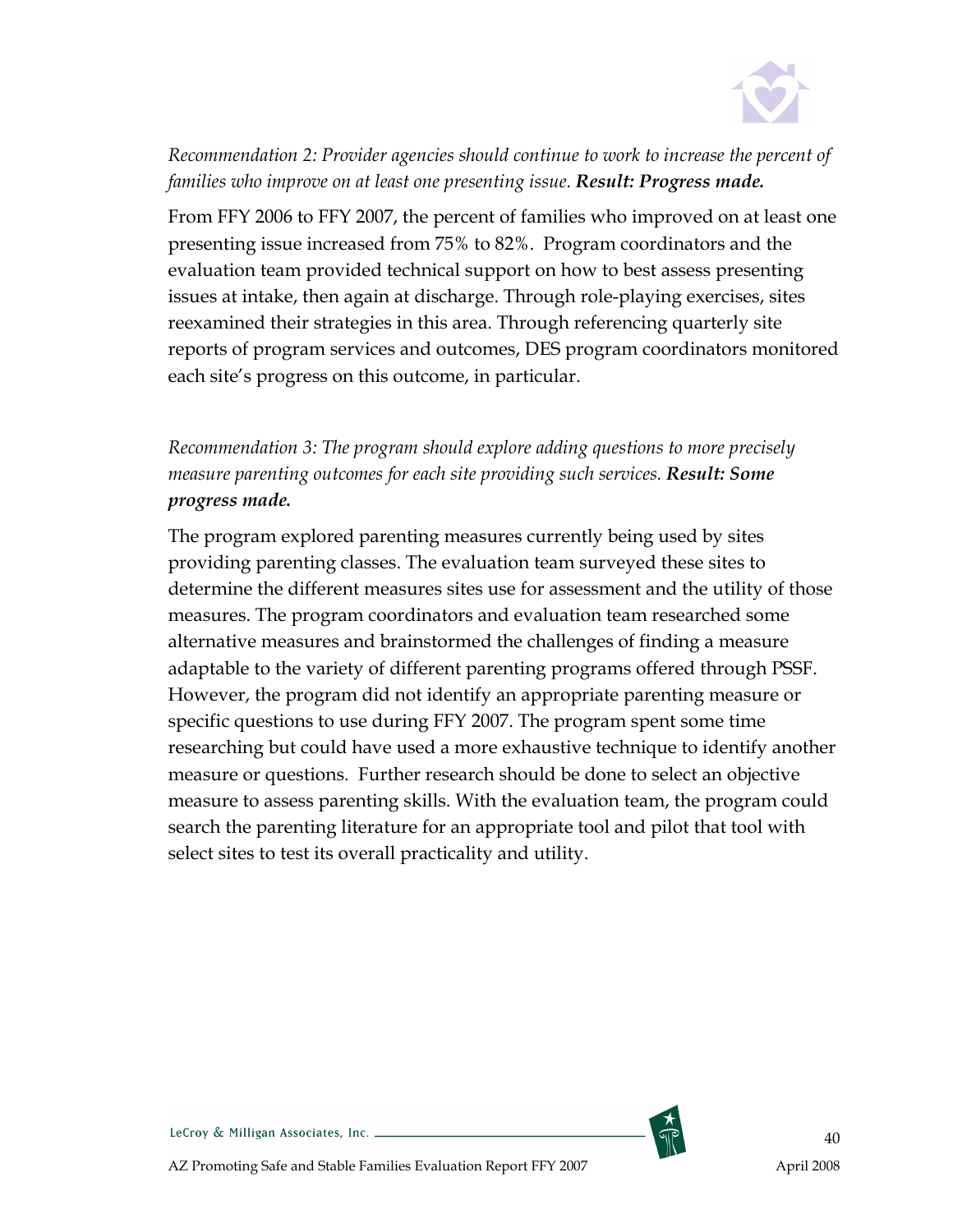

### Recommendations for FFY 2007

Based on an analysis of the data presented in this report, the following recommendations are made to help the program progress in the upcoming year.

• The program should continue to evaluate parenting assessment tools and other measures to assess how families are progressing during program participation.

The current measure of parental competence assesses how well participants feel their parenting skills improved at the end of the program. This self-report data has limitations and was collected on the program satisfaction survey, which was a convenience sample collected on participants willing to complete it. An additional repeated measure of parenting success or another intermediate concept (e.g., life stressors assessments) would validate the program's effects. Given the varying levels of program involvement across sites, the program could select measurement tools appropriate for families most involved in the program's parenting programs.

• The program should consider exploring families referred by CPS to understand why they perform better on outcome measures and work to better capture participating families' level of CPS involvement.

Since the goal of the program is to reduce child abuse and neglect, it is important for the program to give special consideration to families who have already had involvement with the CPS system. From the high-risk profile (see Exhibit 23), CPS-referred families appear to perform slightly better on their outcomes than other families do. Further inquiry into why this happened and what resources they utilize could help sites target their prevention efforts with this group and with participants from other referral sources. Additional efforts could also be made to refine the data collection questions related to CPS involvement.

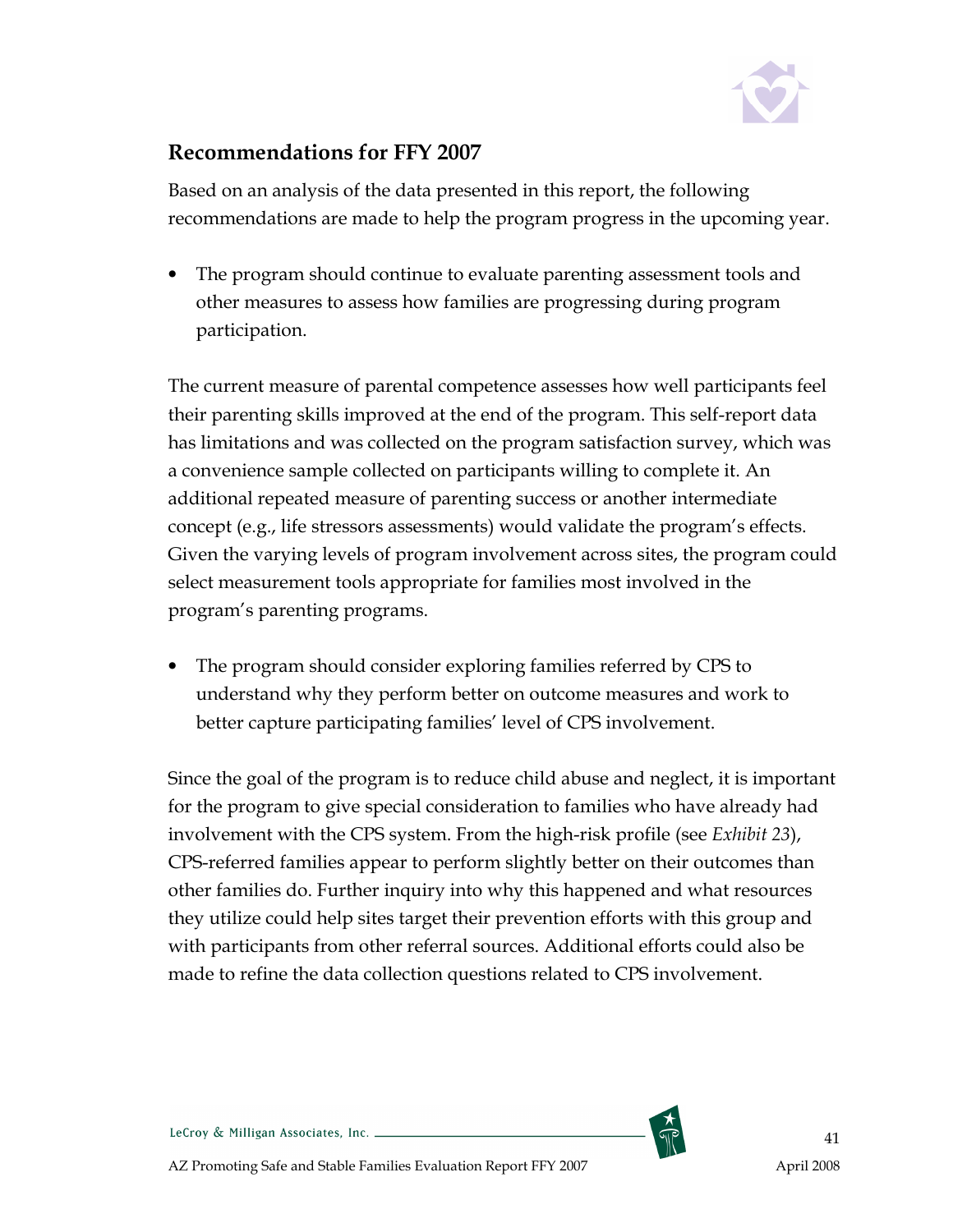

• The program should continue to encourage sites to spend more time with families.

Program sites spent an average of 8 hours per family during last fiscal year, which is up from 6.75 hours the year prior. As evident by the increase in number of families who improved in at least one presenting issue from last year to this one, families appeared to benefit from the increased time spent with providers. The program appears to be most useful for families who spend at least nine to twelve hours receiving services. The program could continue to monitor families' success by the amount of services received. It could also encourage sites to work with families to resolve as many presenting issues as possible.

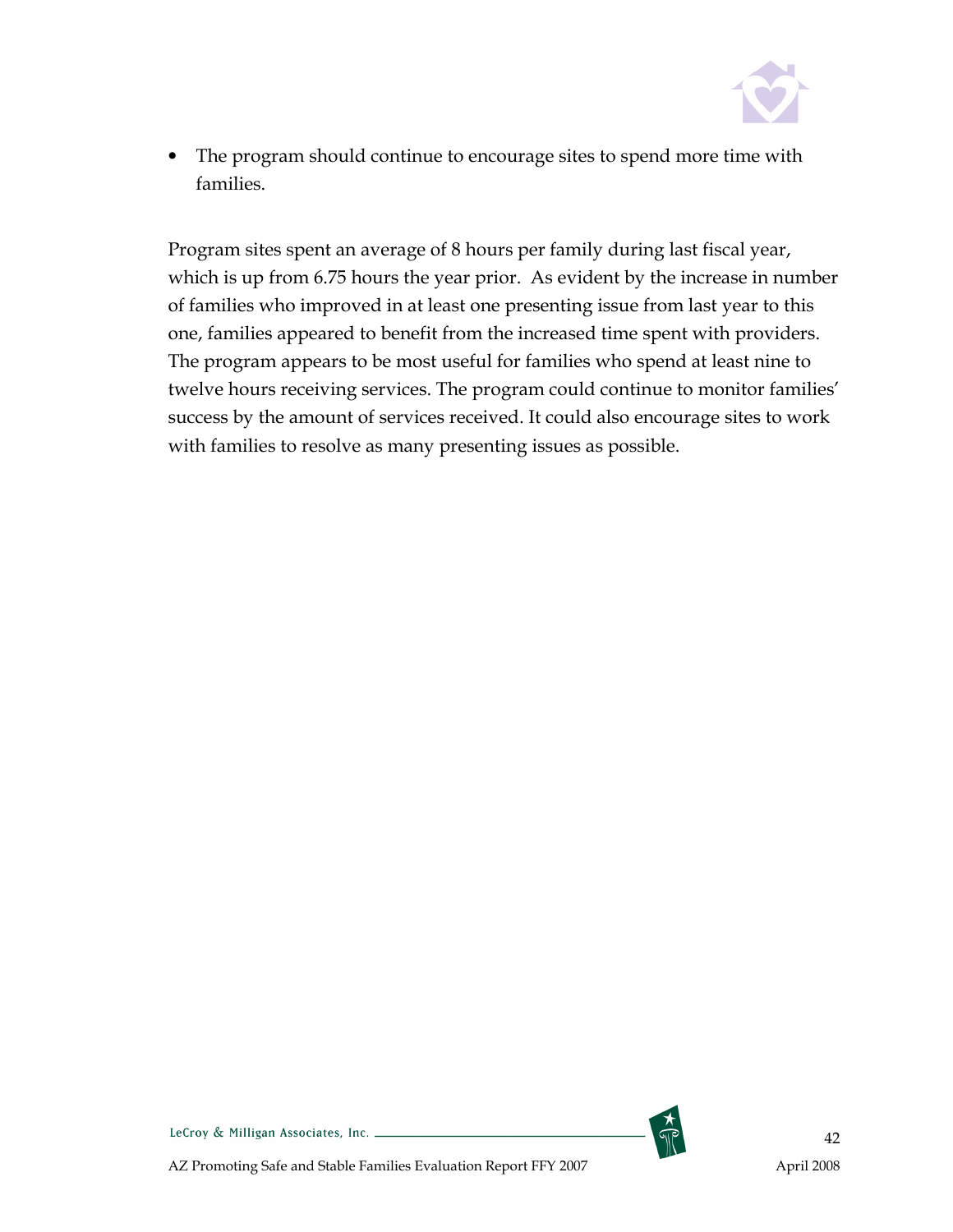

# References

Administration for Children and Families. (2004). Promoting Safe and Stable Families. URL: http://www.acf.hhs.gov/programs/cb/programs/fpfs.htm.

Arizona Department of Economic Security. (2008). Child Welfare Reporting Requirements: Semi-Annual Report For the Period of April 1, 2007 through September 30, 2007. URL: https://egov.azdes.gov/CMS400Min/InternetFiles/Reports/pdf/ child\_welfare\_report\_april07tosept07.pdf.

Arizona Department of Economic Security. (2006). Promoting Safe and Stable Families. URL: http://www.de.state.az.us/dcyf/opfs/safe.asp.

Arizona's Child Abuse InfoCenter. (2008). University of Arizona's Health Science Center. Child Abuse Stats and Facts. URL: http://www.acainfo.ahsc.arizona.edu/ statistics/factsheet.htm.

Centers for Disease Control and Prevention (2008). Adverse Childhood Experiences Study. URL: http://www.cdc.gov/nccdphp/ace/findings.htm.

Child Abuse Prevention Association. (2008). Child Abuse Prevention Mission. URL: http://www.childabuseprevention.org/.

Herman, S. E. (1997). Exploring the link between service quality and outcomes. Evaluation Review, 21 (3), 388-404.

LeCroy & Milligan Associates, Inc. (2007). Arizona Promoting Safe and Stable Families Program Evaluation Report FFY 2006. Tucson, AZ: LeCroy & Milligan Associates, Inc.

National Clearinghouse on Child Abuse and Neglect Information. (2004). Child maltreatment 2002 : Summary of Key Findings. URL: http://nccanch.acf.hhs.gov/pubs/factsheets/canstats.pdf.

State of Arizona : Crime Victims Services. (2008). Child Abuse Statistics. URL: http://www.azvictims.com/child/default.asp.

U.S. Census Bureau. (2008). Poverty. URL: http://www.census.gov/hhes/www/poverty/poverty.html.

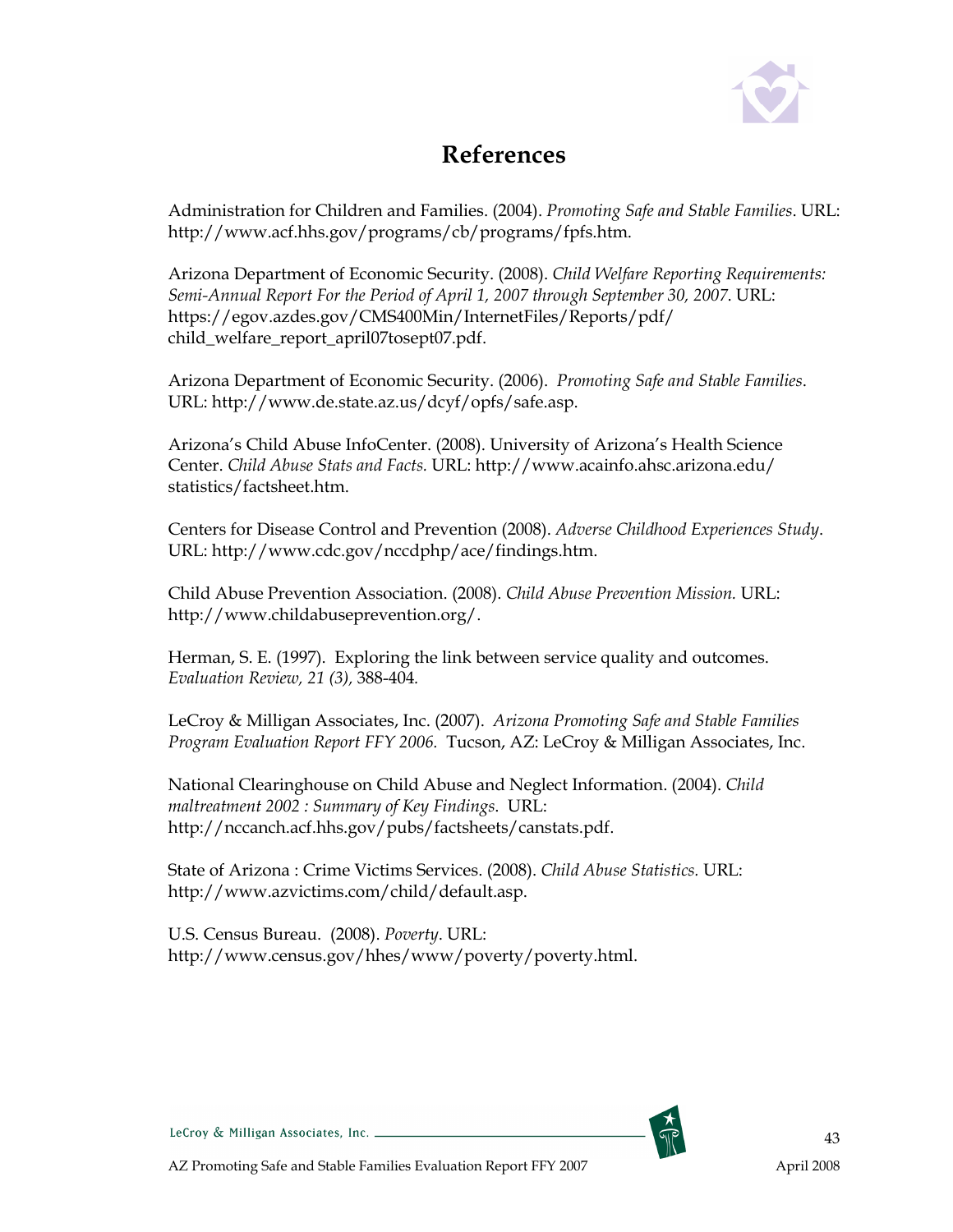

# Appendix A: Listing of Program Agencies by County and Tribal Agencies



LeCroy & Milligan Associates, Inc. \_\_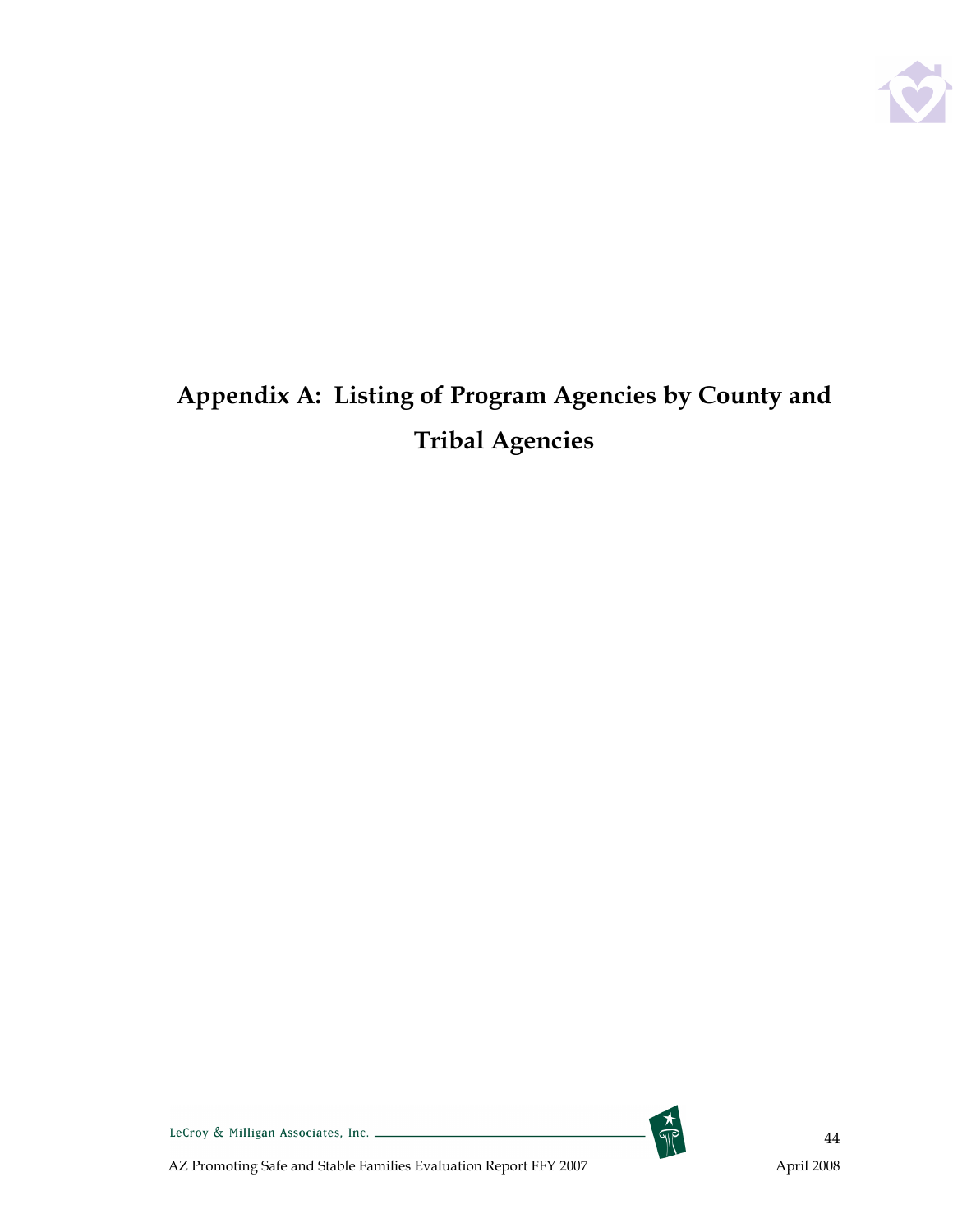

APACHE COUNTY

See tribal provider list.

### COCHISE COUNTY

Child & Family Resources - Southern Arizona Choices - (Cochise and Santa Cruz Counties) 999 E. Fry Blvd., Suite 222, Sierra Vista, AZ 85635

Website: www.childfamilyresources.org

Contact: (520) 458-7348 Sierra Vista/Benson, (520) 364-5150 Douglas/Bisbee

Services Offered: Case Management, Child Abuse Education and Awareness, Early Developmental Assessment and Intervention, Family Planning, Independent Living Skills, Parent Skills Training, Parent Self- Help Groups, Planned Respite Care, Social Development, Socialization and Recreation, Intensive Family Preservation and Reunification Services, Parent Aide, Supportive Intervention and Guidance Counseling, Emergency Cash Assistance. Target Population: Families in Benson, Bisbee, Douglas, Nogales and Sierra Vista.

### COCONINO COUNTY

Open Inn Inc. The Alternatives Center for Family Based Services- Flagstaff-823 W. Clay, Flagstaff, AZ 86001

Contact: (928) 214-9050

Services Offered: 24-Hour Crisis Center providing: Assessments, Education/Training, Independent Living Skills, PEER/Self-Help Group, Respite, Counseling, Transportation, Crisis Intervention, Emergency Services, 24-Hour Hotline, Shelter, Intensive Family Preservation Services.

Target Population: Coconino County Families with children 0-17 yrs, specializing in juvenile status offenders, victims of abuse and/or domestic violence, substance abusing youth and families, homeless and pregnant and parenting teens.

### GILA COUNTY

Mt. Graham Safe House - Gila, Graham and Greenlee Counties - PO Box 1202, Safford, AZ 85548-1202

Contact: (928) 348-9104 or Greenlee County toll free 1-888-269-9104

Services Offered: Domestic Violence Emergency Shelter, Transitional Housing Apartments, Victim Advocacy Program which includes: Education, Crisis Intervention, 24-Hour Information and Referral Hotline, Escort, and Transportation through the Social, Legal and Medical Services, Food, Clothing and Other Emergency Items, Emergency Financial Assistance, Transitional Housing.

Target Population: Female victims of Domestic Violence and Sexual Assault and their children in Greenlee and Graham Counties and the San Carlos Reservation.

### GRAHAM COUNTY

Mt. Graham Safe House - Gila, Graham and Greenlee Counties - PO Box 1202, Safford, AZ 85548-1202

Contact: (928) 348-9104 or Greenlee County toll free 1-888-269-9104

Services Offered: Domestic Violence Emergency Shelter, Transitional Housing Apartments, Victim Advocacy Program which includes: Education, Crisis Intervention, 24-Hour Information and Referral Hotline, Escort, and Transportation through the Social, Legal and Medical Services, Food, Clothing and Other Emergency Items, Emergency Financial Assistance, Transitional Housing.

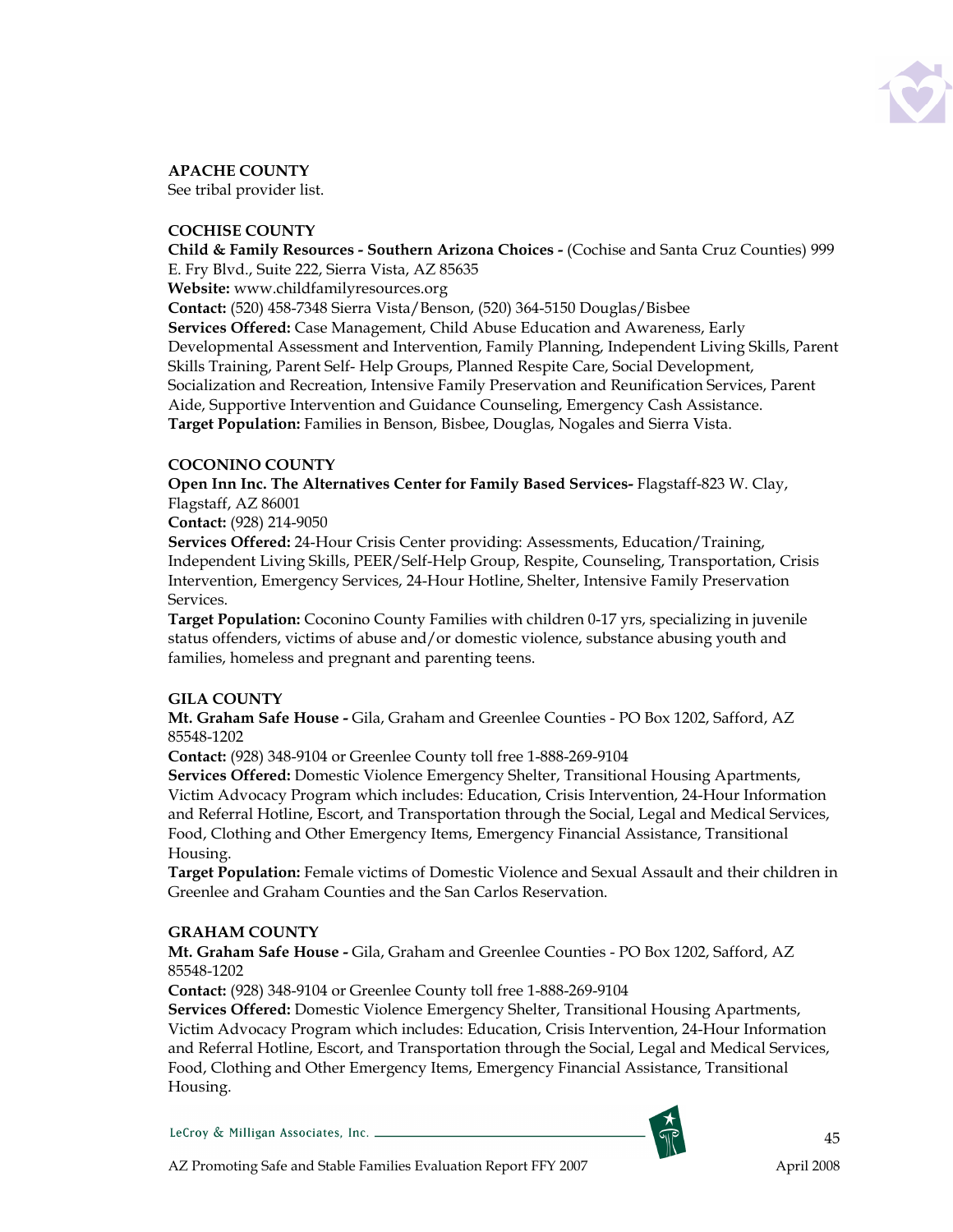

Target Population: Female victims of Domestic Violence and Sexual Assault and their children in Greenlee and Graham Counties and the San Carlos Reservation.

### GREENLEE COUNTY

Mt. Graham Safe House - Gila, Graham and Greenlee Counties - PO Box 1202, Safford, AZ 85548-1202

Contact: (928) 348-9104 or Greenlee County toll free 1-888-269-9104

Services Offered: Domestic Violence Emergency Shelter, Transitional Housing Apartments, Victim Advocacy Program which includes: Education, Crisis Intervention, 24-Hour Information and Referral Hotline, Escort, and Transportation through the Social, Legal and Medical Services, Food, Clothing and Other Emergency Items, Emergency Financial Assistance, Transitional Housing.

Target Population: Female victims of Domestic Violence and Sexual Assault and their children in Greenlee and Graham Counties and the San Carlos Reservation.

### LA PAZ COUNTY

No locations available in this County.

### MARICOPA COUNTY

Aid to Adoption of Special Kids- 501 E. Thomas Road, Suite 100, Phoenix, AZ 85012 Contact: (602) 254-2275 or 800-370-2275

Services Offered: Education and Information, Education/ Training, Information and Referral, Mentoring, Parenting Skills Training, Peer/ Self-Help Groups, Respite, Socialization and Recreation, Family Counseling, Behavior Management Consultation, Play Therapy for Post Traumatic Stress, Intensive Family Preservation Services including Crisis Intervention and Stabilization. (Providers in the Flagstaff, Tucson, and the Phoenix Area) Target Population: Foster, Foster/Adopt, Kinship and Adoptive Families in Districts I, III, V, and

VI.

### Arizona's Children Association - Nuestra Familia - 9401 W. Garfield, Tolleson, AZ 85353 Contact: (623) 936-3980

### Website: www.arizonaschildren.org

Services Offered: Case Management, Community Education and Information (Child Abuse Education and Awareness), Child Day Care, Exemplary Youth Work Program, Health/Nutrition Education & Information, Assessment, Early Intervention (Early Developmental Assessment and Intervention), Education/Training, Community Education and Information (Workplace Support for Families), Family Planing, Food, Job Development and Placement, Housing Search and Relocation Information and Referral, Job Training, Independent Living Skills, Basic Education (Literacy Classes for Families), Peer/ Self- Help Groups, (Parent Self-Help Groups), Parenting Skills Training, Respite, Client Access, Education and Information, Socialization & Recreation, Social Development, Supportive Intervention/Guidance Counseling (Mental Health Support & Intervention), mentoring, Transportation, Nursing Services (Visiting Nurse Services). Target Population: Avondale, Buckeye, Cashion, El Mirage, Goodyear, Surprise, and Tolleson Families.

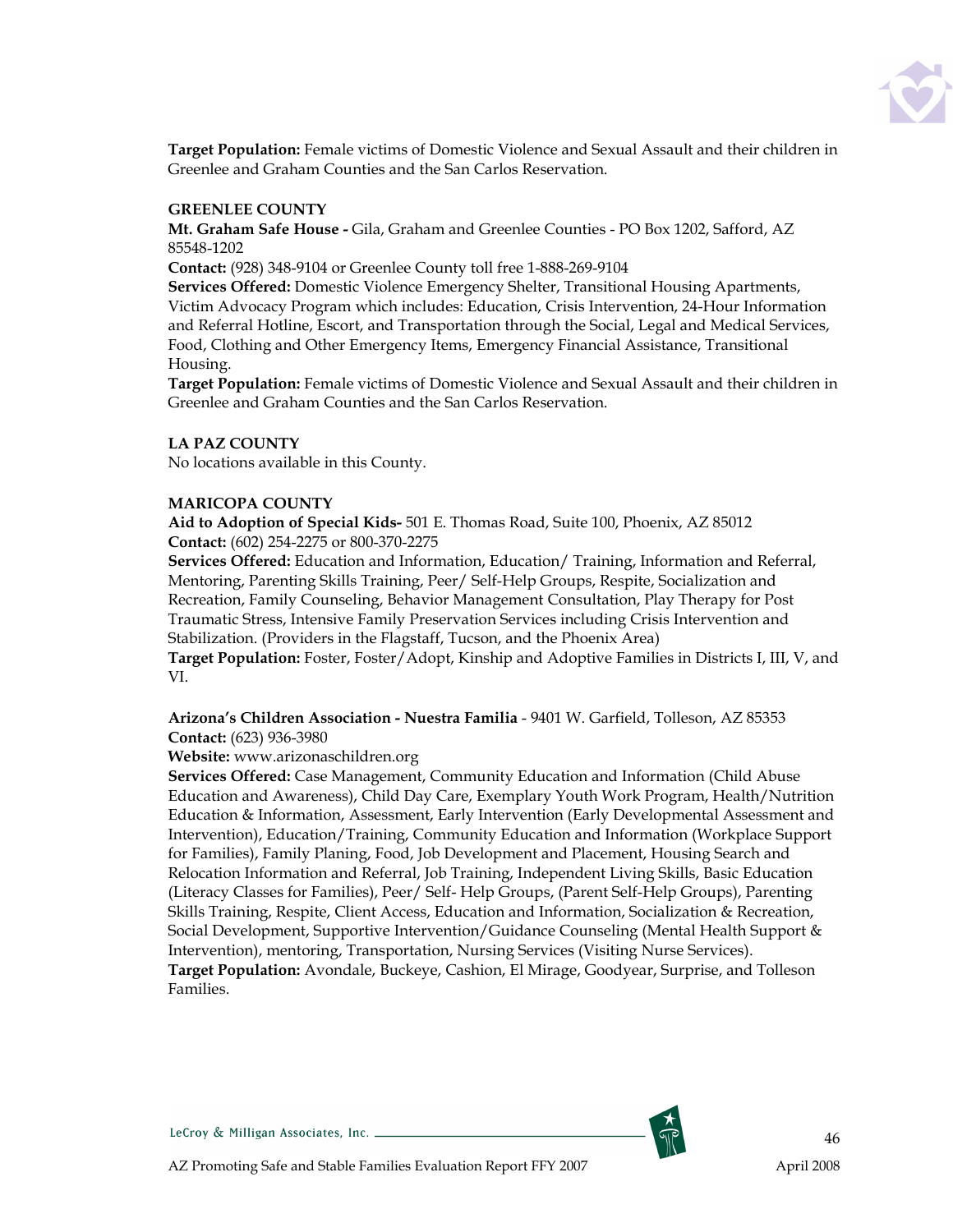

Black Family and Child Services- 1522 E. Southern Avenue, Phoenix, AZ 85040 Contact: (602) 243-1773

Services Offered: Family Support Services include: Assessment/Evaluation, Basic Education, Case Management, Client Access, Education & Information, Child Care, Community Education and Information, Early Intervention, Exemplary Youth Work Program, Food and nutrition Services, Health Education, Housing Support Services, Independent Living Skills, Information and Referral, Job Development and Placement, Job Training, Nursing, Nutrition Education, Parenting Skull Training, Self-Help Groups, Social Development, Socialization and Recreation, Supportive Intervention/Guidance Counseling, and Transportation.

Target Population: Services will focus on the geographic community that lies between McDowell Road on the North to Baseline Road on the South, and between 43rd Ave on the West to 48th St. on the East. This area takes in some or all of the zip codes 85040, 85041, 85009, 85007, and 85034. A primary focus of outreach activities is to engage the African American community.

### Child Crisis Center - Family Resource Center - 817 N. Country Club, Mesa, AZ 85201 Contact: 480-834-9424

### Website: www.childcrisis.org

Services Offered: Family Resource Center providing: Basic Education, Community Education and Information, Information and Referral, Parenting Skills Training, Self-Help Groups, Social Developmental, Socialization and Recreations, Supportive Intervention, Crisis Shelter Services, Emergency and Human Services, Shelter Services.

Target Population: East Valley Families.

Child & Family Resources - Choices for Families - 700 W. Campbell, Suite 3, Phoenix, AZ 85013 Contact: (602) 234-3941

Website: www.childfamilyresources.org

Services Offered: Child Day Care, Child Abuse Education and Awareness, Early Development Assessment and/or Intervention, Education/ Training, Family Planning, Independent Living Skills, Job Training, Mentoring, Parenting Skills Training. Parent Education Groups, Supplemental Provisions, Mental Health Support and Intervention, Transportation, Emergency Services, Intensive Family Preservation Services, Parent Aide, Respite, Supportive Intervention/Guidance Counseling.

Target Population: Families of children 0-18 years from Baseline to Bell, between 30th St. and 75th Ave.

### Desert Mission Inc. - Marley House Family Resource Center - Sunnyslope Area, 9 E. Mission Lane, Phoenix, AZ 85020

Contact: (602) 331-5817

Services Offered: Resource Center providing: Case Management, Information & Referral, Parenting Skills Training & Support Groups, Healthy Families, recreations, Counseling, Outreach, Mentoring.

Target Population: Families in Sunnyslope with zip codes of 85020, 85021 with children under 18 years.

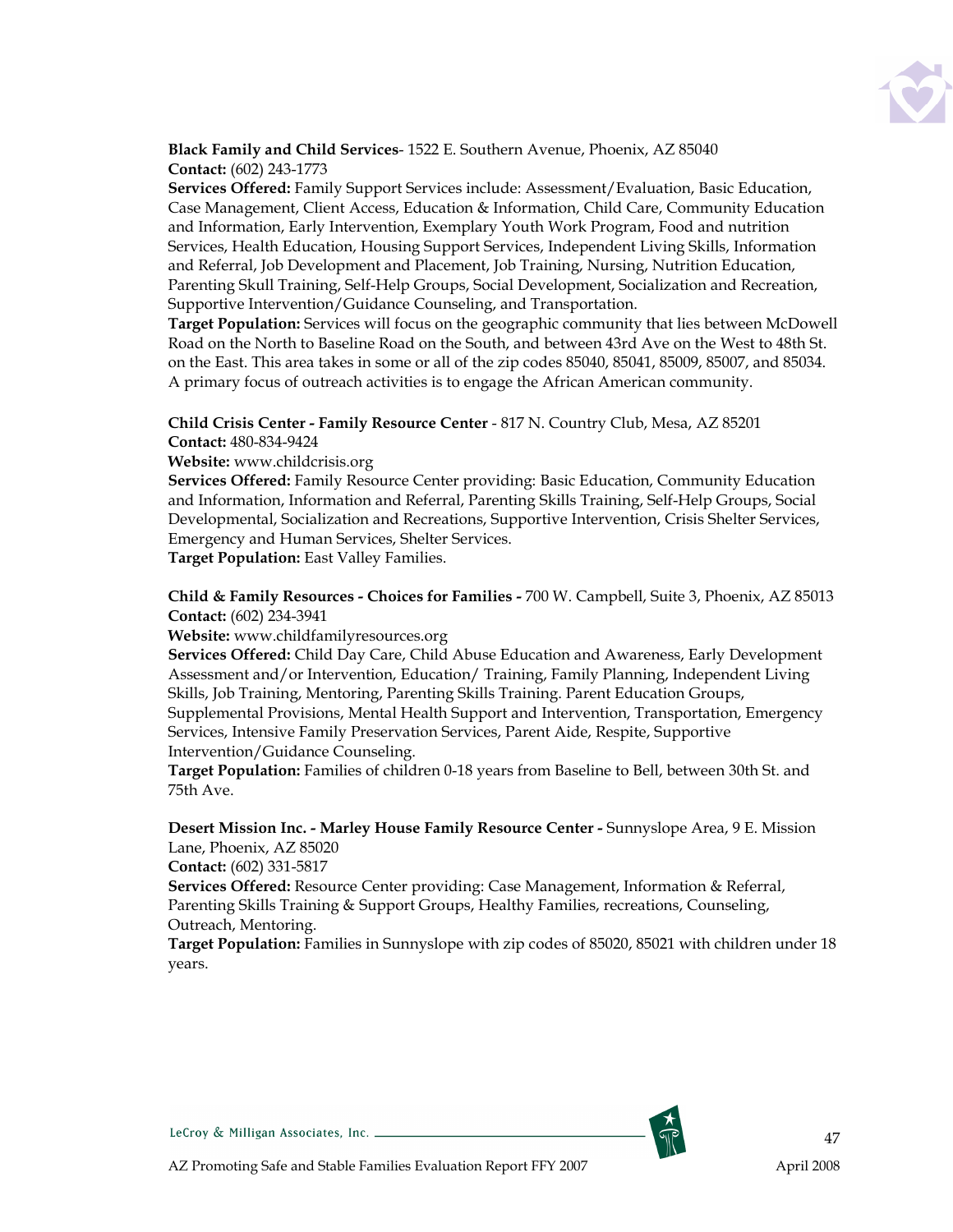

Mesa United Way - Family Support Program - East Valley-137 E. Main, Mesa, AZ 85201 Contact: (480) 834-2121

Services Offered: Efforts are primarily directed toward prevention. Services include Mentoring, Parenting Skills Training, Health and Wellness Education, Peer/Self-Help Groups, Social Development and Recreation, Family Support, Information and Referral, Literacy and continuing education services to both reduce the incidence of child abuse and to resolve parenting issues. Target Population: Maricopa County Families in East Mesa, with some services offered in the area specifically from Greenfield Road east to Meridian Road, and from Thomas Road south to Williams Field Road.

### MOHAVE COUNTY

See tribal provider list.

### NAVAJO COUNTY

Parenting Arizona. - Winslow Family Resource Center -200 W. Third Street, Winslow, AZ 86047 Contact: (928) 289-5491

### Website: www.parentingaz.org

Services Offered: Family Resource Center providing: Intake and Assessment, Child Abuse Education and Awareness, Food and Clothing, Rent and Utility Assistance, Housing Search and Relocation, Budgeting, Job Search and Job Training, Continuing Education, Parent Skills Training, Parent Self-Help Groups, Teens and Adult Life Skills, Youth and Children's Programs, Informational Workshops, Emergency Services, 24-Hour Crisis Line, Intensive Family Preservation Services, Individual ad Family Counseling. Target Population: Winslow Families.

### PIMA COUNTY

Child & Family Resources - Pima County Choices for Families Collaboration -2800 E. Broadway; Tucson, AZ 85716

Contact: (520) 881-8940

Website: www.childfamilyresources.org

Services Offered: Child Abuse Education and Awareness, Early Development Assessment and/or Intervention, Education/Training, Health/Nutrition, Education and Intervention, Tutoring and Mentoring, Parent Skills Training, Parent Aide, Case Management, Information and Referral, Peer/Self Help Groups, Respite, Social Development, Supplemental Provisions, Supportive Intervention/Guidance Counseling, Crisis Intervention, Intensive Family Preservation and Reunification Services, Respite.

Target Population: Families in the Tucson metropolitan area with children ages 0-18.

### Open Inn, Inc. - Center for Juvenile Alternatives - 630 E. 9th St., Tucson, AZ 85705 Contact: (520) 670-9040

Services Offered: 24-Hour Crisis Center providing the following: Assessments, Education/Training, Independent Living Skills, Peer/Self-Help Group, Respite, Counseling, Transportation, Crisis Intervention, Emergency Services, 24-Hour Hotline, Shelter, Intensive Family Preservation and Reunification Services.

Target Population: Juvenile Status Offenders (8-17yrs.) and their families, Truant children (6- 16yrs.) and their families, community referrals and walk ins- families with children 0-17.

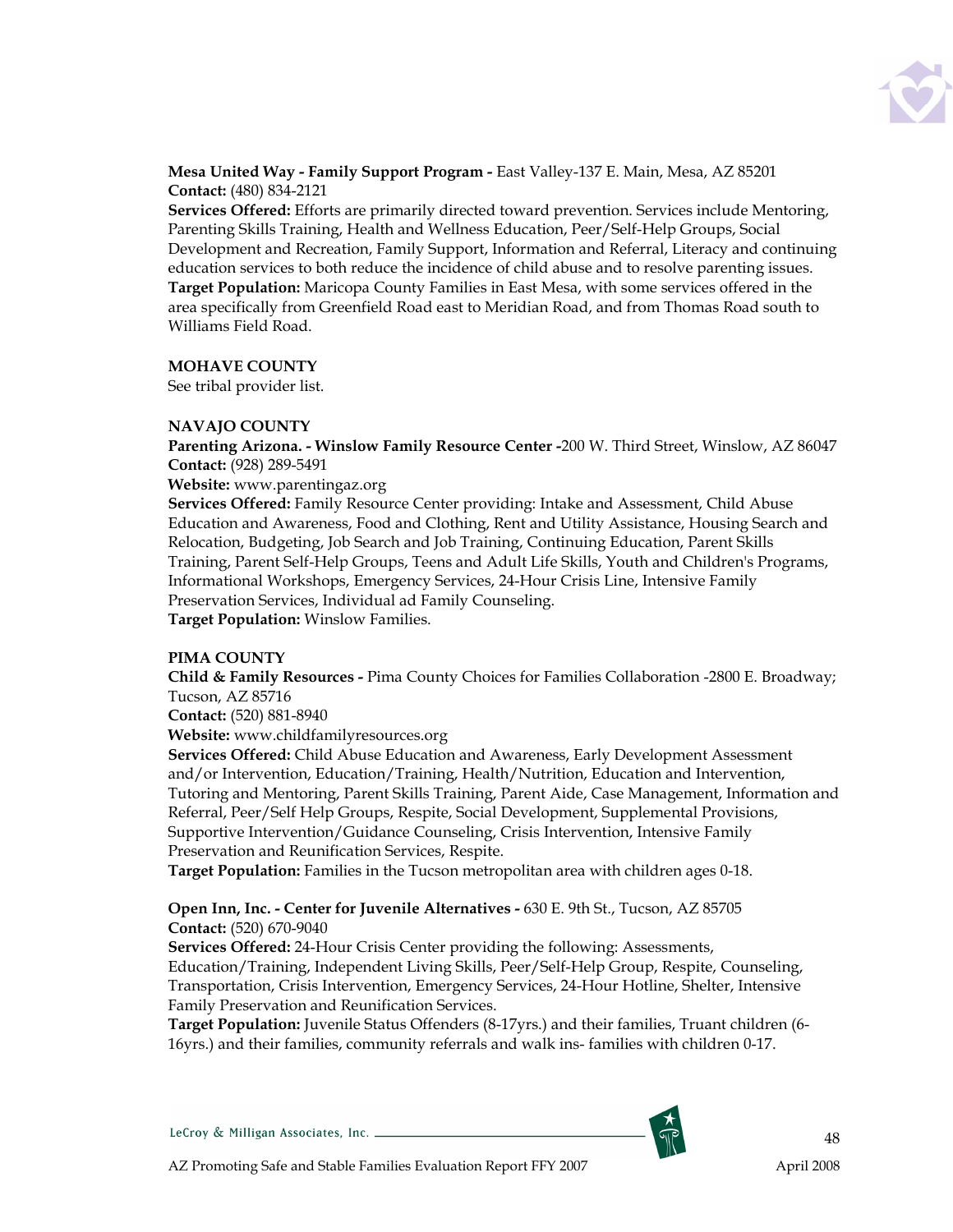

### PINAL COUNTY

Coolidge Family Resource Center - 340 South Main Street, Coolidge, AZ 85228 Contact: (520) 723-4711

Website: http://coolidgeschools.org/

Services Offered: Resource Center providing: Newborn Assessment, Basic Education, Case Management, Child Day Care, Child Abuse Education, Workplace Support for Families, Early Intervention, Education and Training, Family Planning, Food, Health/Nutrition Education, Housing Search & Relocation, Independent Living Skills, Mentoring, Parenting Skills Training, Counseling, Transportation, Crisis Intervention/Domestic Violence, Emergency Services, Parent Aide Service, Shelter Services, Supportive Intervention/Guidance.

Target Population: Families living in the Coolidge Unified School District. See tribal provider list.

### SANTA CRUZ COUNTY

Child & Family Resources - Southern Arizona Choices - (Cochise and Santa Cruz Counties), 827 N. Mastick Way, Nogales, AZ 85621

Contact: (520) 458-7348 Sierra Vista/Benson, (520) 364-5150 Douglas/Bisbee, (520) 281-9303 Nogales. Website: www.childfamilyresources.org

Services Offered: Case Management, Child Abuse Education and Awareness, Early Developmental Assessment and Intervention, Family Planning, Independent Living Skills, Parent Skills Training, Parent Self Help Groups, Planned Respite Care, Social Development, Socialization and Recreation, Intensive Family Preservation and Reunification Services, Parent Aide, Supportive Intervention and Guidance Counseling, Emergency Cash Assistance. Target Population: Families in Benson, Bisbee, Douglas, Nogales and Sierra Vista

### YAVAPAI COUNTY

Parenting Arizona – Yavapai Resource Center - 753 N. Main, Cottonwood, AZ 86326 Collaboration of Parents Anonymous, Catholic Social Services and Open-Inn/Crossroads Youth Services.

Contact: (928) 639-1227 / FAX (928) 649-1541

Website: www.parentingaz.org

Services Offered: Families: Assessment & Evaluation, Community Information & Referral, Supportive Intervention, Peer Self Help Groups, Parenting Skills Training. Youth: Respite-Short Term, Independent Living Skills, Crisis Interventions

Target Population: Families and Youth in the Verde Valley Area.

#### YUMA COUNTY

Child & Family Resources - Choices for teen parents-1020 S. 4th Ave., Yuma, AZ 85364 Contact: (928) 783-4003

Services Offered: Child Abuse Education and Awareness, Child Care Resource and Referral, Education/Training, Family Planning, Health/Nutrition Education and Intervention, Life Skills Education for Children and Adolescents/Independent Living Skills, Job Development and Placement, Peer/Self-Help Groups, Parenting Skills Training, Social Development. Target Population: Yuma Families with focus on Teen Parents.



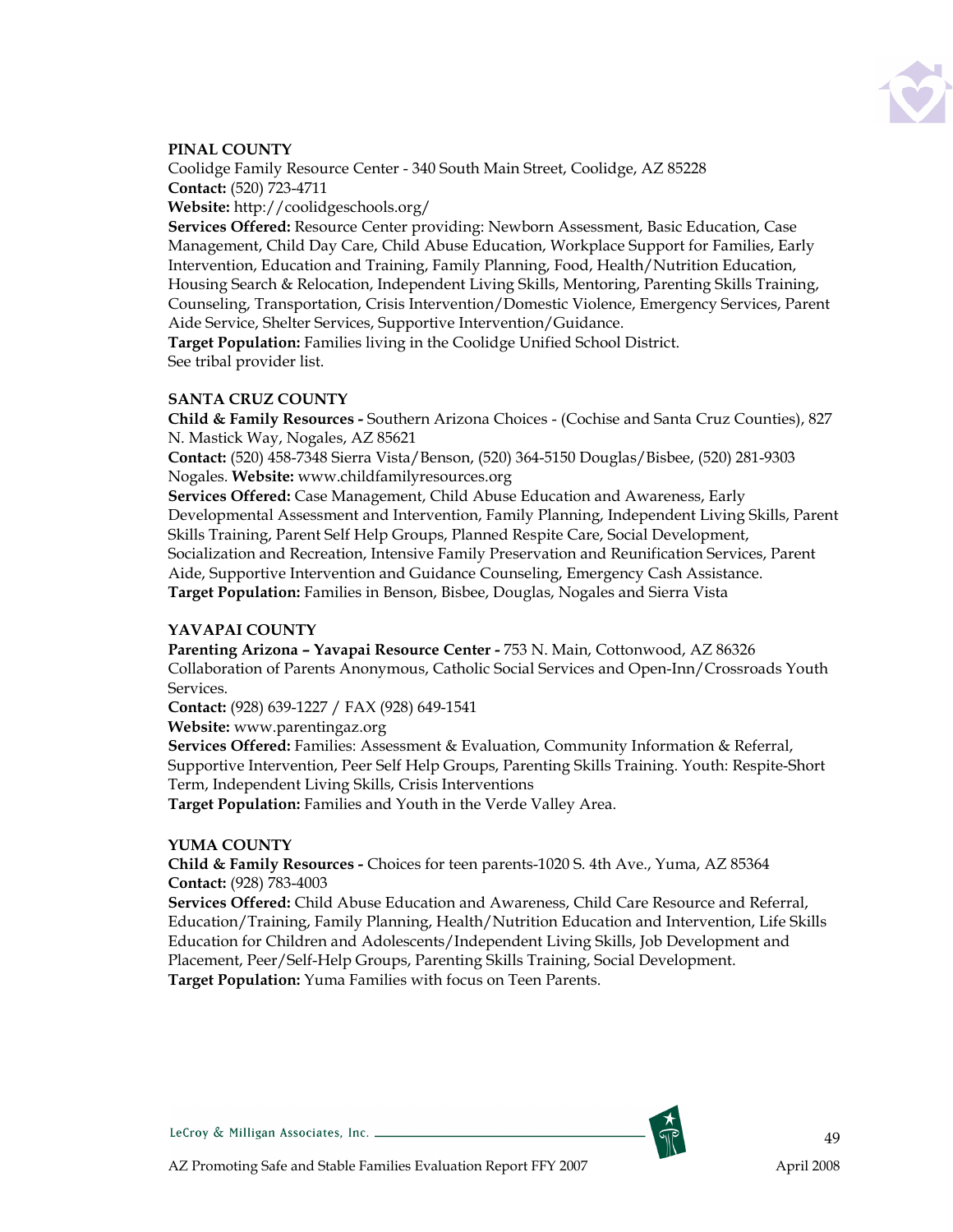

### Tribal Providers

For FFY 2007, the PSSF program funded seven tribal sites. The sites' locations, contact information, and services provided are described below.

### Ak Chin Indian Community-48203 W. Farrell Rd, Maricopa, AZ 85239

Contact: 520-568-8125

Services Offered: Child Care Services, Parenting Education, Substance Abuse Prevention and Awareness Activities, Social/Development and Socialization & Recreation.

Hualapai Tribe-PO Box 179, Peach Springs, AZ 86434

### Contact: 928-769-2200

Services Offered: Resource Center providing: Newborn Assessment, Child Day Care, Early Intervention, Educational Training, Family Planning, Food, Health/Nutrition Education and Intervention, Independent Living Skills, Information and Referral, Job Development and Placement, Parent Skills Training, Social Development, Socialization and Recreation, Supplemental Provisions, Transportation.

Quechan Indian Tribe-PO Box 1899, Yuma, AZ 85366-9352

Contact: 760-572-1080 Services Offered: Parenting Classes, Court Hearing, Home Studies, Individual Counseling, Support Services, Community Liaison, Substance Abuse Assistance, Transportation, Anger Management Classes, Health Care, Quechan Housing.

### Salt River Pima – Maricopa Indian Community – 10005 E. Osborn Rd., Scottsdale, AZ. 85256

Contact: 480-850-8298 Services Offered: Intensive Case Management, 1:1 Parenting, Family Therapy, Transportation, Family Reunification and Preservation Services.

San Carlos Apache Tribe-PO Box O, San Carlos, AZ 85550

### Contact: 928-475-2313

Services Offered: Intensive Family Preservation Services and Reunification Services, Parent Aide, Family Therapy, Crisis Intervention, Alcohol and Drug Abuse Program, Parenting Skills Training.

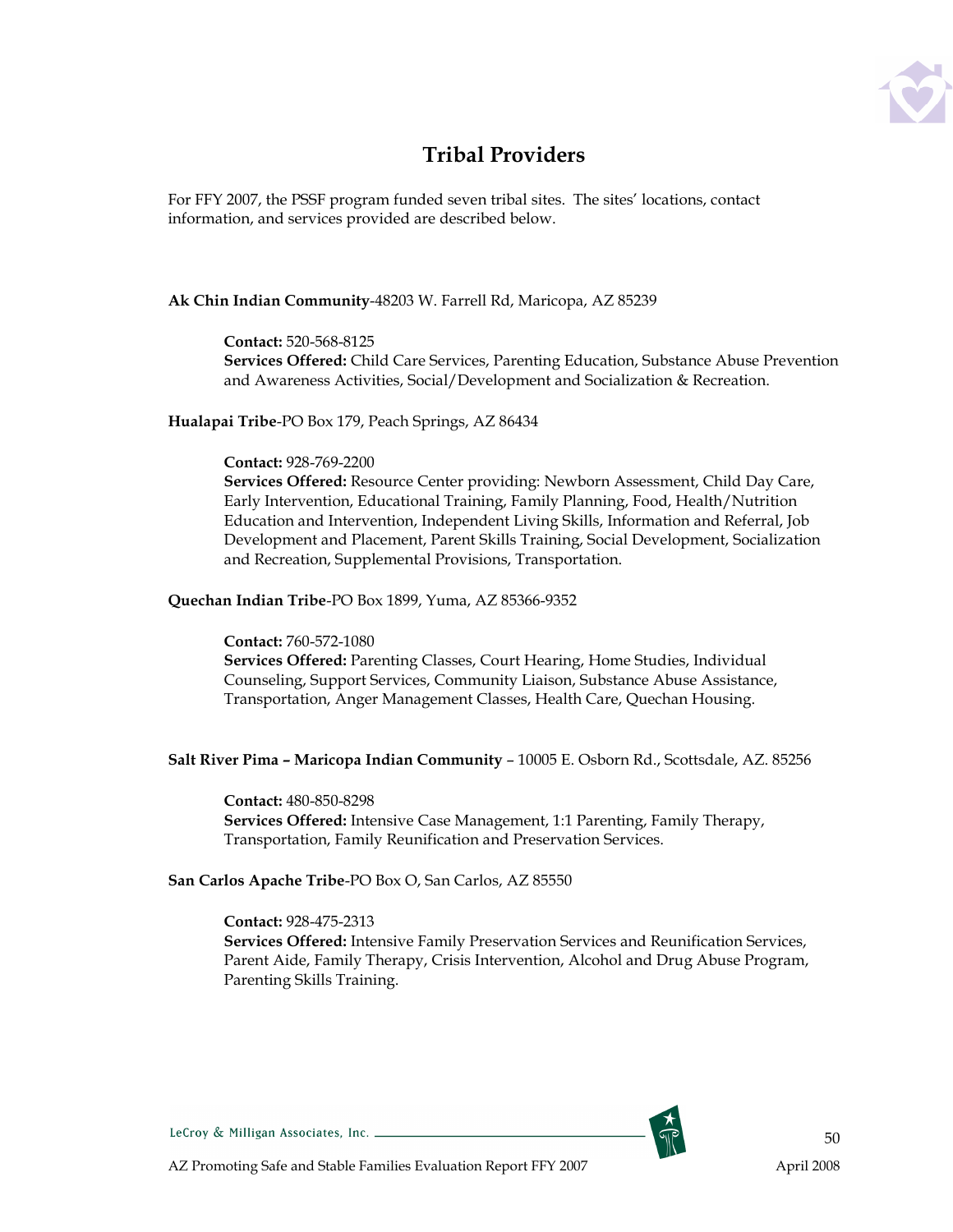

### Tohono O'odham Nation-PO Box 810, Sells, AZ 85634

Contact: 520-383-6100 Services Offered: Assessment/Evaluation, Case Management, Early Intervention, Intensive Family Preservation Services and Reunification Services, Parent Aide, Parenting Skills Training, Transportation, Information and Referral.

White Mountain Apache Tribe-P.O. Box 1870, White River, AZ 85941

Contact: 928-338-4164 Services Offered: Parent Aid Services, Emergency Human Services, and Supportive Intervention/Guidance Counseling.

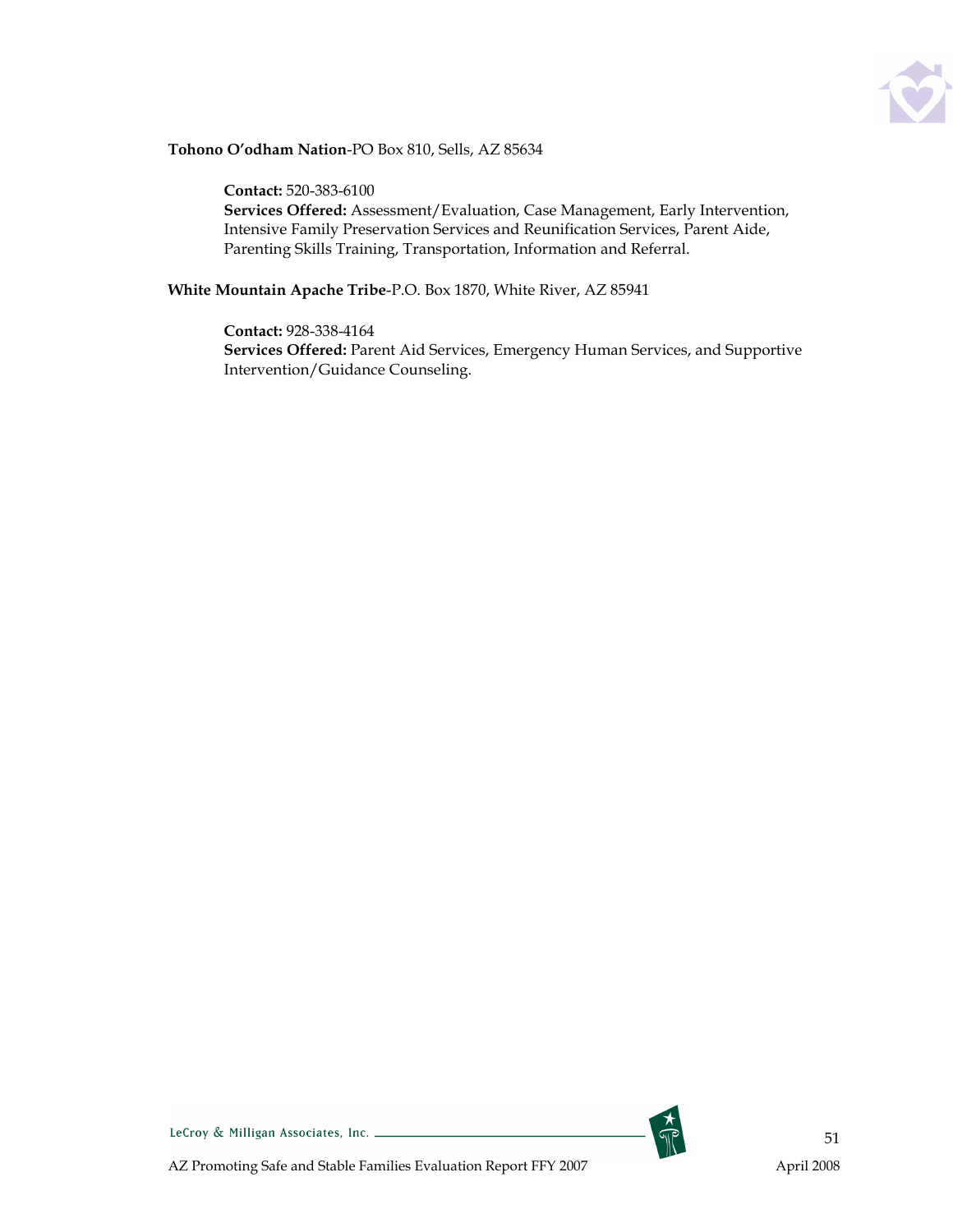

# Appendix B: Historical Review of PSSF Long-term &

# Short-term Families



LeCroy & Milligan Associates, Inc.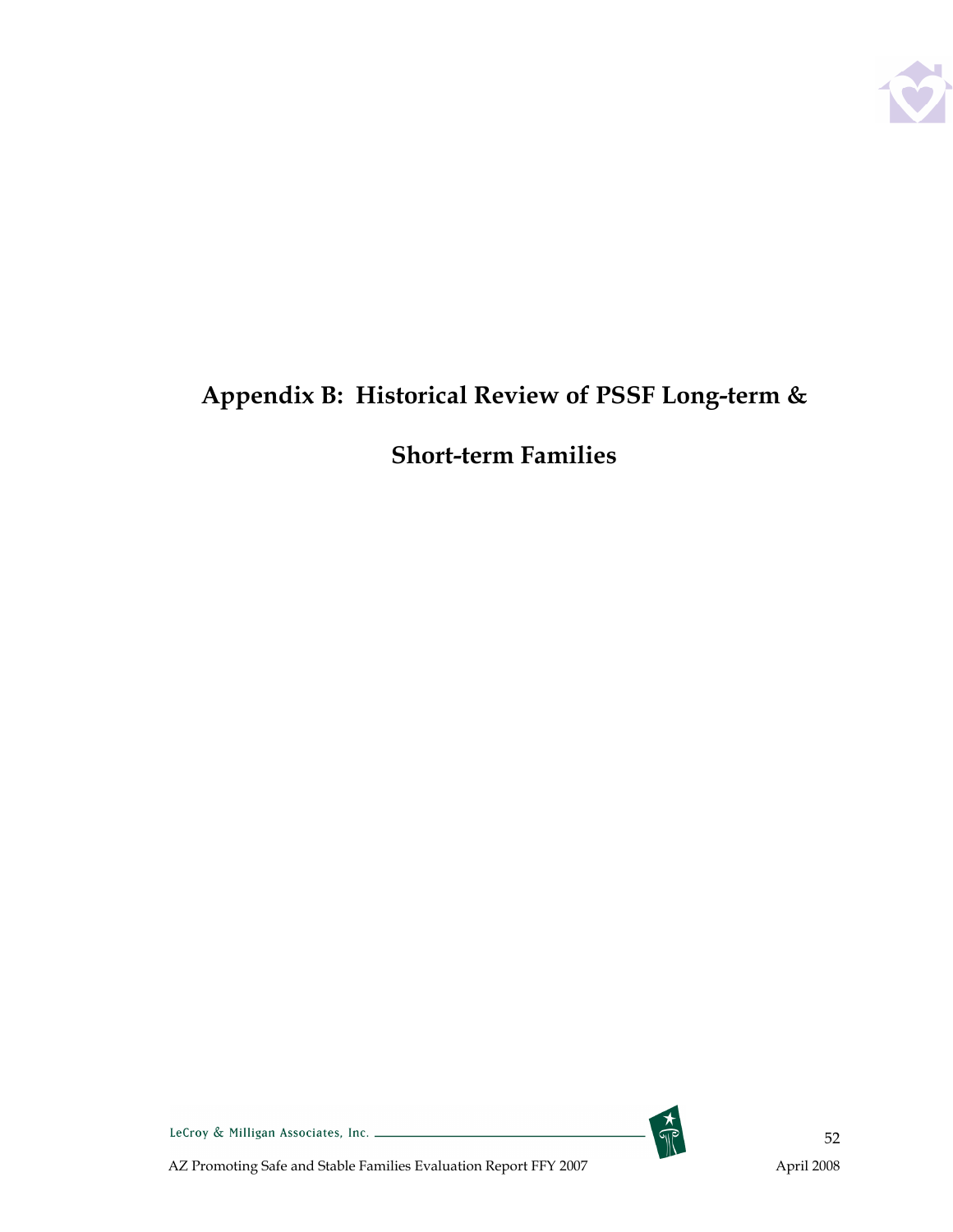

|                                              | <b>FFY2007</b><br><b>FFY2006</b> |                  | FFY2005*         |              | FFY2004** |                  |           |              |
|----------------------------------------------|----------------------------------|------------------|------------------|--------------|-----------|------------------|-----------|--------------|
| <b>PSSF Site</b>                             | Long-term                        | Short-term       | Long-term        | Short-term   | Long-term | Short-term       | Long-term | Short-term   |
| 1 - AASK                                     | 119                              | $\theta$         | 99               | $\Omega$     | 57        | $\Omega$         | 89        | $\Omega$     |
| 2 - Nuestra Familia                          | 91                               | 62               | 168              | 14           | 82        | 58               | 164       | 47           |
| 3 - CFR Phoenix                              | 167                              | $\boldsymbol{0}$ | 85               | $\theta$     | 35        | 7                | 119       | 42           |
| 4 - CFR - Tucson                             | 130                              | 82               | 117              | 197          | 82        | 106              | 131       | 57           |
| 5 - CFR - So. AZ                             | 105                              | 577              | 85               | 565          | 85        | 480              | 147       | 230          |
| 6 - CFR - Yuma                               | 55                               | $\theta$         | 95               | 7            | 51        | $\mathbf{1}$     | 57        | 18           |
| 7 - Child Crisis Center                      | 653                              | $\theta$         | 741              | $\Omega$     | 468       | $\mathbf{0}$     | 651       | $\Omega$     |
| 8 - Marley House                             | 104                              | 509              | 171              | 796          | 64        | 1151             | 60        | 2702         |
| 9 - Mesa United Way                          | 275                              | 405              | 250              | 381          | 216       | 354              | 328       | 357          |
| 10 - Mt Graham Safe House                    | 64                               | 107              | 13               | 171          | 14        | $\boldsymbol{0}$ | 115       | $\mathbf{0}$ |
| 11 - Open Inn Flagstaff                      | 281                              | 68               | 286              | 18           | 273       | $14\,$           | 259       | 91           |
| 12 - Open Inn Tucson                         | 1194                             | 470              | 1365             | 455          | 1329      | 390              | 933       | 372          |
| 13 - Parenting AZ - Yavapai. Resource Center | 86                               | $\boldsymbol{0}$ | 60               | $\mathbf{1}$ | 28        | 3                | 22        | $\Omega$     |
| 14 - Parenting AZ - Winslow FRC              | 69                               | 374              | $\boldsymbol{0}$ | 389          | 8         | 294              | 153       | 218          |
| 15 - Coolidge FRC                            | 64                               | 175              | 110              | 74           | 62        | 58               | 179       | 212          |
| 16 - Black Family & Child Services           | 106                              | 130              | 98               | 197          | 101       | 92               | 121       | 49           |
| <b>Total for Year</b>                        | 3563                             | 2959             | 3743             | 3265         | 2955      | 3008             | 3528      | 4395         |
| Raw TOTAL of LT & ST for Year                | 6522                             |                  | 7008             |              | 5963      |                  | 7923      |              |
| Average # of Families Served Monthly         |                                  | N/A              | N/A              |              | 497       |                  | 660       |              |
| Adjusted TOTAL to a 12-month Period          | 6522                             |                  | 7008             |              | 6460      |                  | 7263      |              |

### Number of Long-term and Short-term PSSF Families Served by Year by Site (FFY 2004-2007)

\*FFY2005 only included data from 11/04-9/05. One month of data collection was excluded due to contract start date.

\*\*FFY2004 included data from 10/03-10/04. There was an extra month included in the data analysis due to a late contract start date for FFY2005.

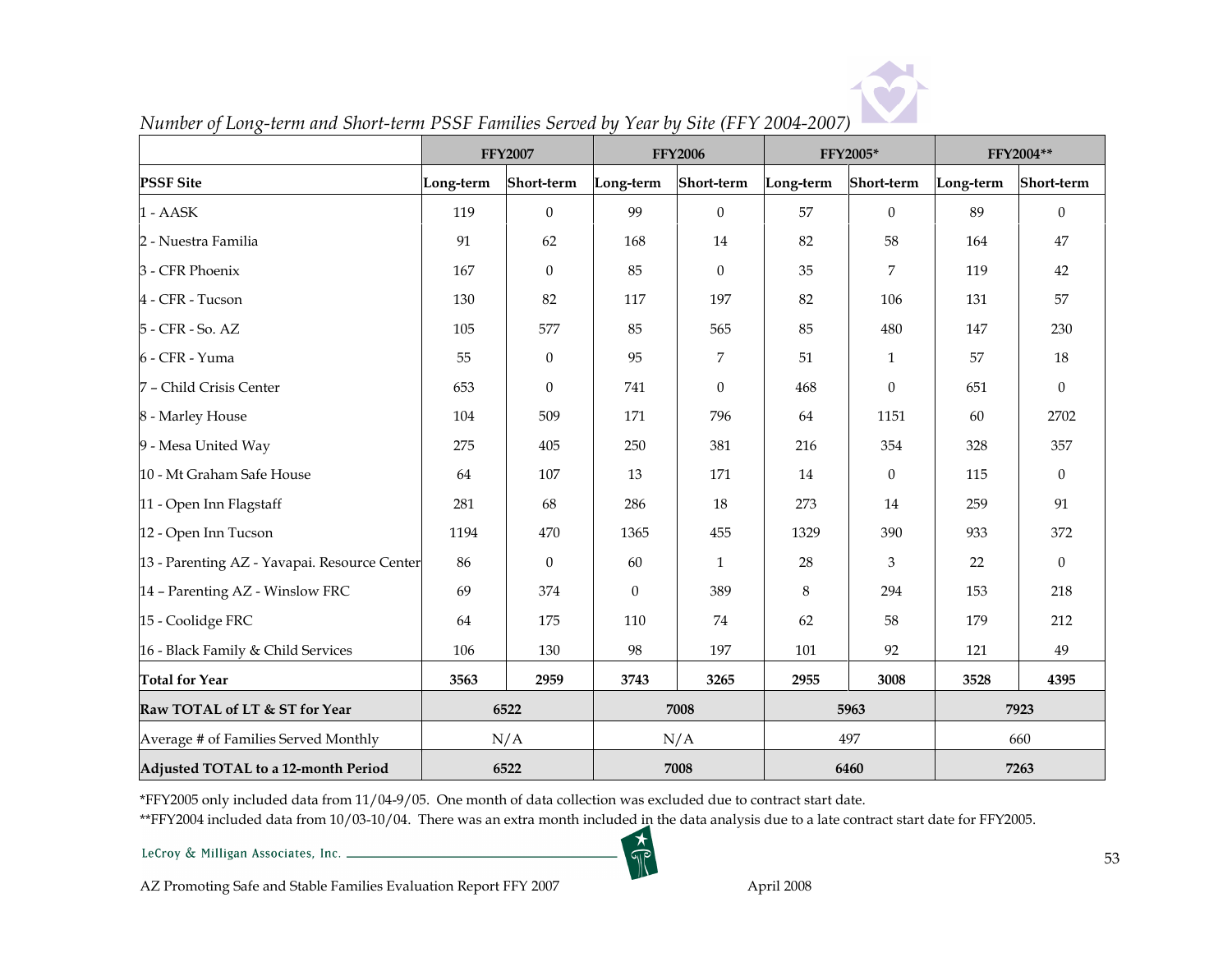

The number of families served by PSSF has fluctuated over time. The comparison of year 2007 and 2006 with 2005 and 2004 is difficult because 2005 included 11 months' worth of data and 2004 included 13 months' worth of data. To correct for this, we adjusted both years to make them more closely reflect a 12-month data collection. We took the average amount of data collected for a given month within each year, then either added it to 2005 or subtracted it from 2004. By doing this adjustment, it assumes that each month is comparable and an average could substitute for its value, and it also makes the years more closely reflect a 12-month collection period. After the adjustment, the number of families served ranges from 6,460 in 2005 to 7,263 in 2004, with fluctuations during 2005 and 2006.

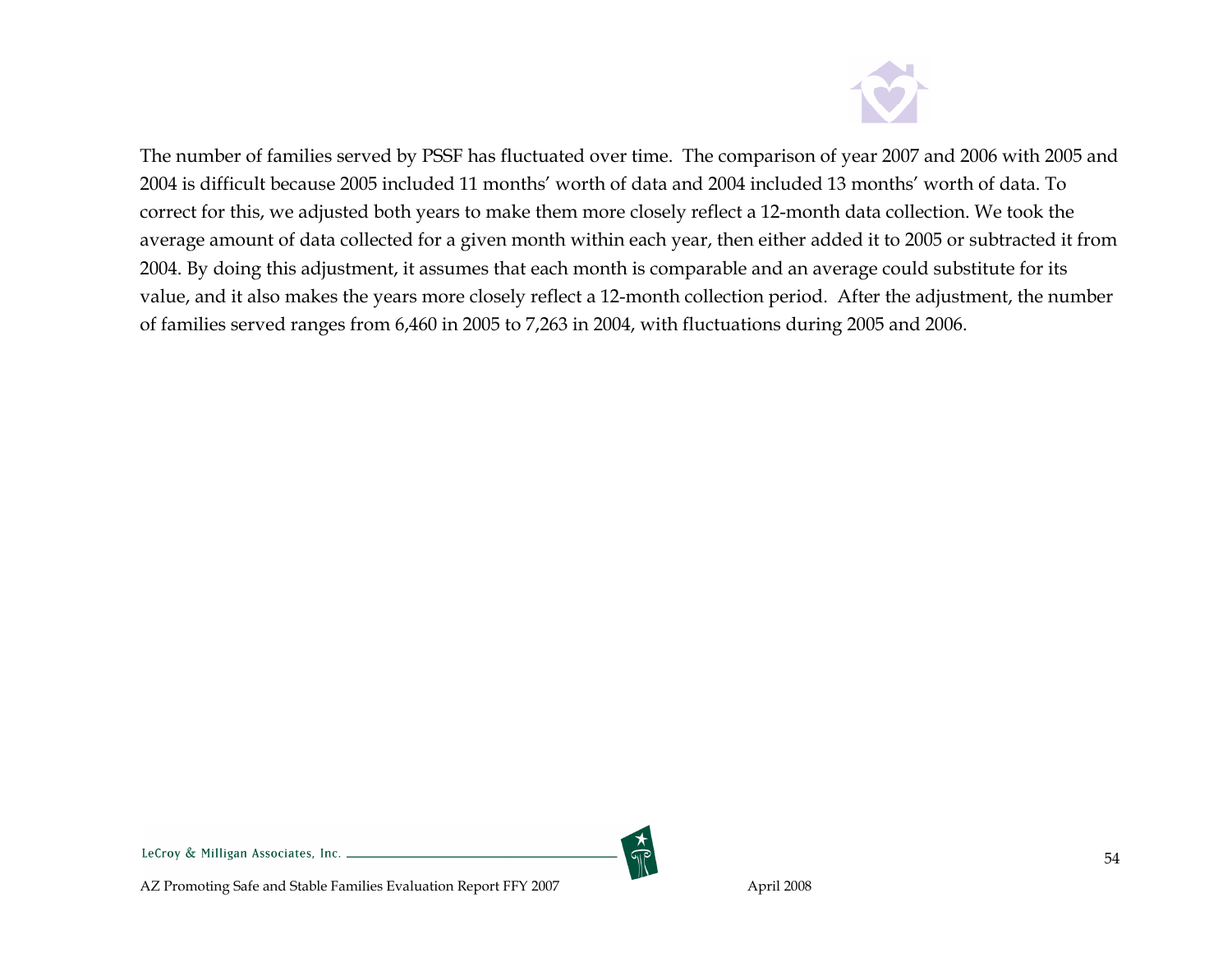

# Appendix C: Detailed Demographic Profile of Long-term

# Families



LeCroy & Milligan Associates, Inc. \_\_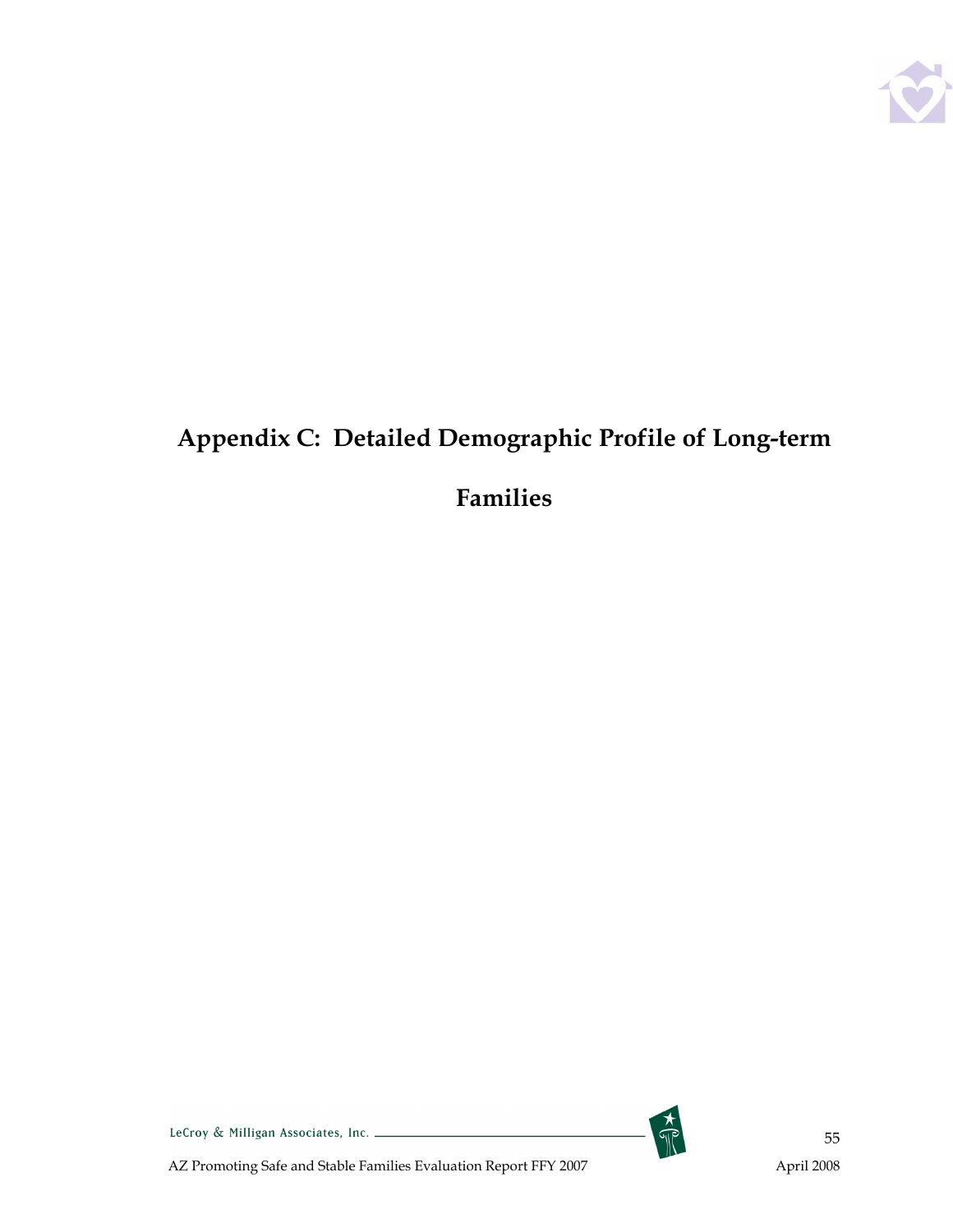

### Household Demographics (N=3,563)

| Household Demographics         | N(%)            |
|--------------------------------|-----------------|
| <b>Primary Language</b>        |                 |
| English                        | 2,800 (79.0%)   |
| Spanish                        | 329 (9.3%)      |
| Mixture of English/Spanish     | 394 (11.1%)     |
| Other                          | 20 (0.6%)       |
| Unknown                        | $2(0.1\%)$      |
| <b>Homeless at Intake</b>      |                 |
| N <sub>o</sub>                 | 3,190 (89.7%)   |
| Yes                            | 277 (8.4%)      |
| Unknown                        | 69 (1.9%)       |
| Lived in Neighborhood*         |                 |
| 1 year or less                 | 1,269 (41.9%)   |
| More than 1 year               | 1,759 (58.1%)   |
| * 15% Missing Data             |                 |
| Income Level*                  |                 |
| Less than \$10,000             | 407 (20.0%)     |
| \$10,000 to \$19,999           | 655 (31.6%)     |
| \$20,000 to \$29,999           | 320 (15.4%)     |
| Greater than \$30,000          | 690 (33.3%)     |
| <b>Poverty Threshold**</b>     |                 |
| <b>Below Poverty Threshold</b> | $1,246(54.6\%)$ |
| Above Poverty Threshold        | 1,035 (45.4%)   |

\* Approximately 40% of all long-term families did not provide income data.

\*\* Poverty threshold is defined using the 2007 U.S. Census definition (www.census.gov, 2008). The 2007 definition is the most current one available at the time of this report. Again, 40%of families did not provide income data.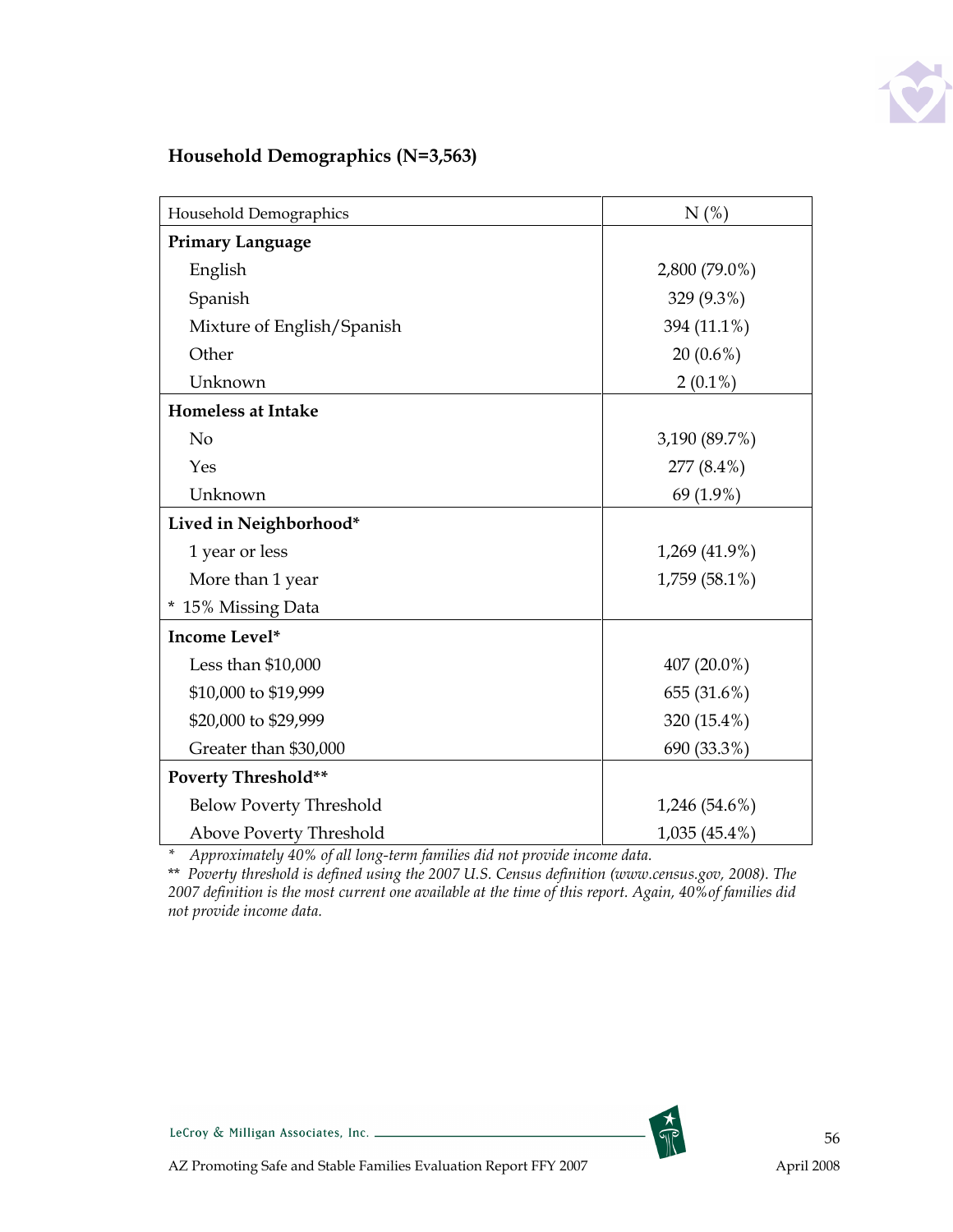

# Primary Caregiver Demographics (N=3,563)

| Primary Caregiver Demographics | N(%)          |
|--------------------------------|---------------|
| Gender                         |               |
| Female                         | 3,097 (87.5%) |
| Male                           | 441 (12.5%)   |
| <b>Education Level</b>         |               |
| Not High School Graduate       | 804 (22.7%)   |
| High School Graduate/GED       | 868 (24.5%)   |
| Some College                   | 701 (19.8%)   |
| <b>Associates Degree</b>       | 167(4.7%)     |
| Bachelor's Degree              | 252 (7.1%)    |
| <b>Advanced Degree</b>         | $115(3.3\%)$  |
| Unknown                        | 631 (17.8%)   |
| <b>Marital Status</b>          |               |
| Married                        | 1,410 (39.8%) |
| Never Married                  | 629 (17.7%)   |
| Separated/Widowed/Divorced     | 863 (24.3%)   |
| Consensual (Living Together)   | 232 (6.5%)    |
| Unknown                        | 412 (11.6%)   |
| Ethnicity                      |               |
| American Indian                | 200 (5.7%)    |
| Asian/Pacific                  | 41 (1.2%)     |
| African American               | 216 (6.2%)    |
| Hispanic                       | 1,317 (37.8%) |
| White                          | 1,504 (43.1%) |
| Mixed Heritage                 | 112 (3.2%)    |
| Unknown                        | $96(2.8\%)$   |
| Age                            |               |
| Less than 21 years old         | 168 $(6.1\%)$ |
| Between 21 and 30 years old    | 721 (26.2%)   |
| Between 31 and 40 years old    | 1,051 (38.3%) |
| Greater than 41 years old      | 807 (29.4%)   |

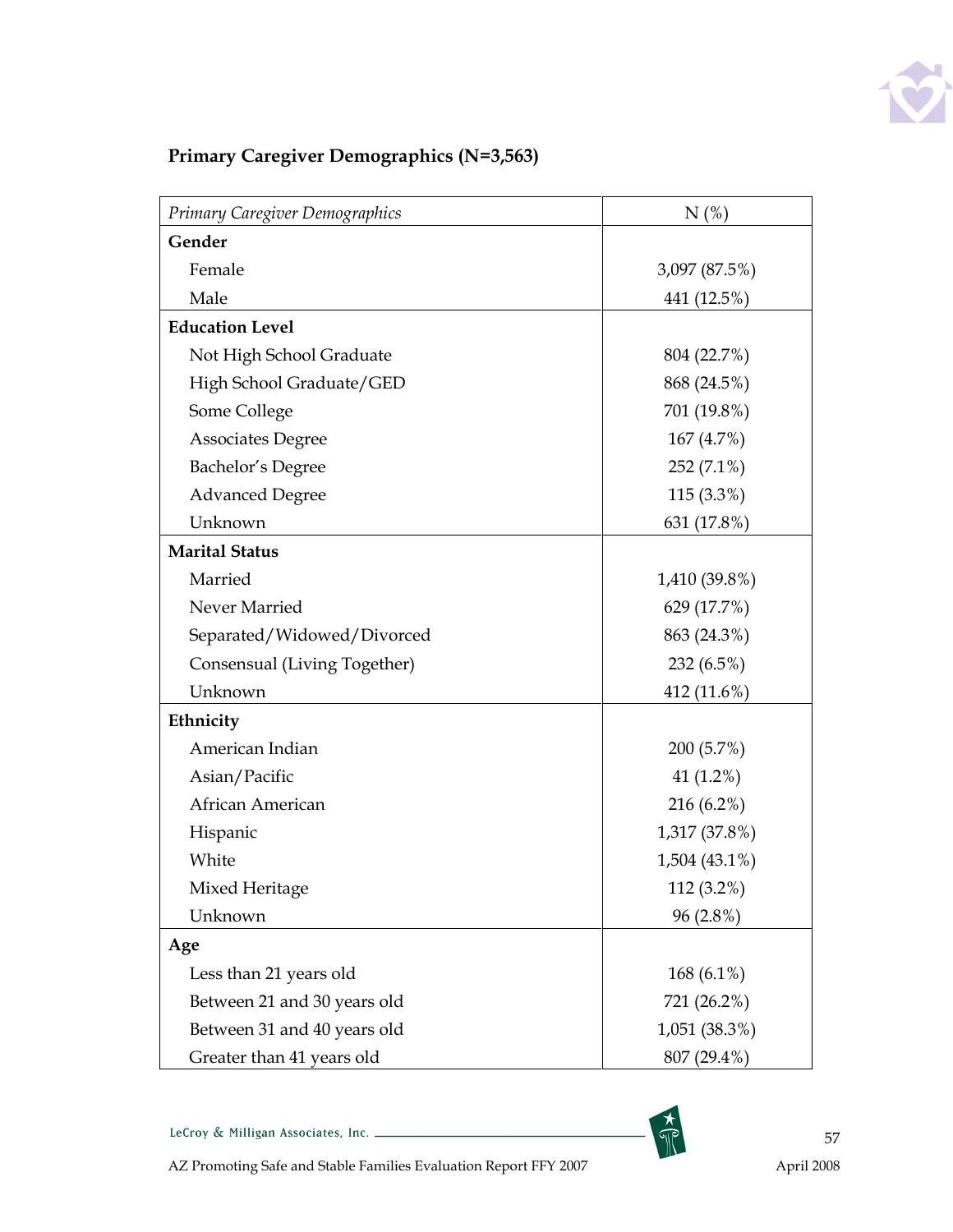

| Primary Caregiver Demographics                     | N(%)          |
|----------------------------------------------------|---------------|
| # of Children PCG is responsible for               |               |
| $\theta$                                           | 95 (2.7%)     |
| 1                                                  | 1,136 (32.6%) |
| $2 - 4$                                            | 2,009 (57.7%) |
| $5+$                                               | 243 (7.0%)    |
| # of Children Physically Residing Outside the Home |               |
| at Intake                                          | 3,049 (91.0%) |
| $\Omega$                                           | 309 (9.0%)    |
| 1 or more                                          |               |
| 6% Missing Data                                    |               |
| <b>Employed at Intake</b>                          |               |
| Yes                                                | 1,868 (52.7%) |
| N <sub>o</sub>                                     | 1,331 (37.6%) |
| Unknown                                            | 345 (9.7%)    |

# Other Adults in Household Demographics (N=2,315)

| Other Adults in Household Demographics   | N(%)          |
|------------------------------------------|---------------|
| <b>Relationship to Primary Caregiver</b> |               |
| Adult Child                              | $152(6.6\%)$  |
| Non-relative                             | 63 $(2.7%)$   |
| Parent                                   | 302 (13.0%)   |
| Other relative                           | 175 (7.6%)    |
| Step parent                              | 44 (1.9%)     |
| Significant other                        | 365 (15.8%)   |
| Spouse                                   | 1,156 (49.9%) |
| Unknown                                  | 58 (2.5%)     |
| Gender                                   |               |
| Female                                   | 527 (23.0%)   |
| Male                                     | 1,767 (77.0%) |

 $\frac{1}{\sqrt{2}}$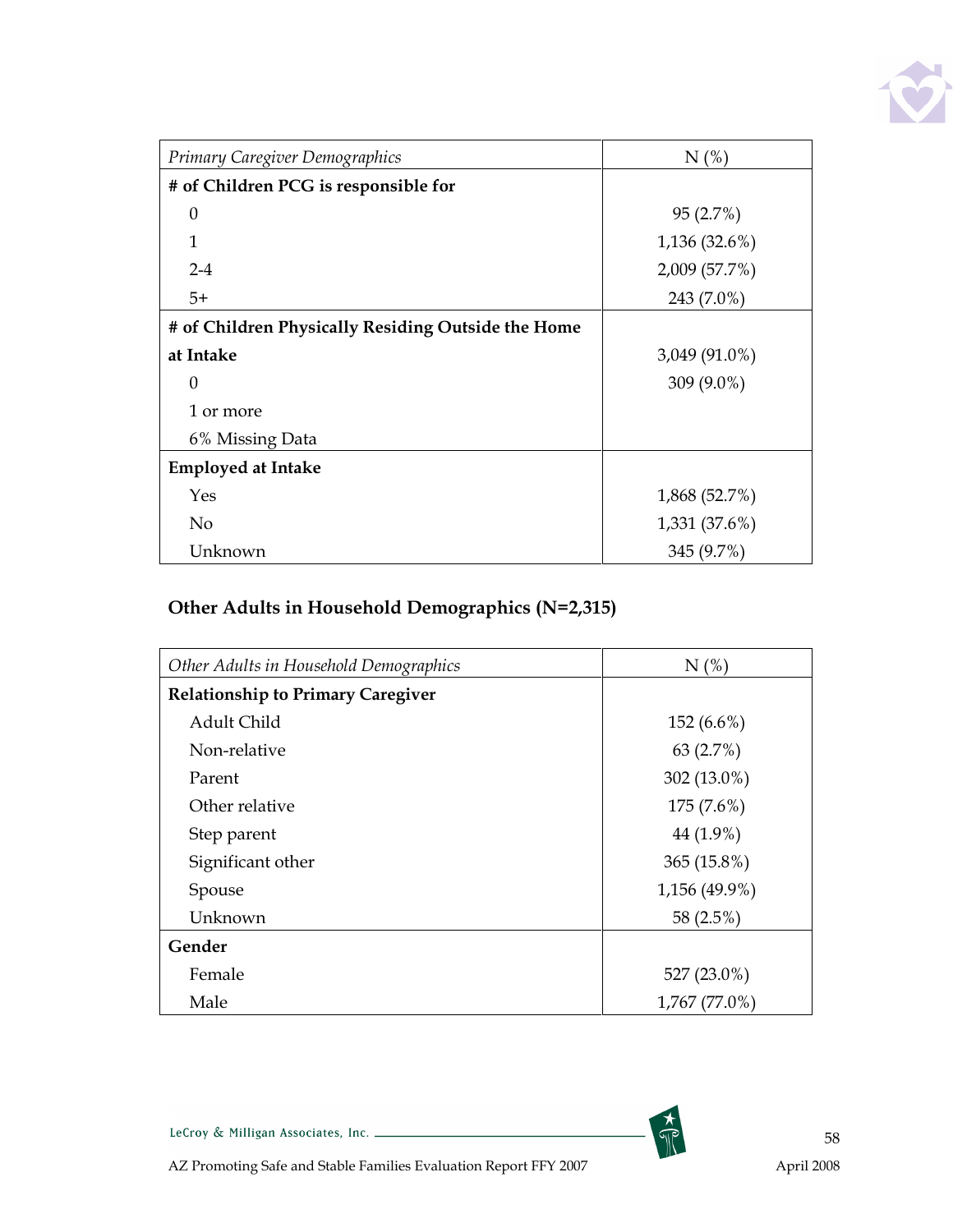

| Ethnicity                |             |
|--------------------------|-------------|
| American Indian          | 105(4.5%)   |
| Asian Pacific            | $21(0.9\%)$ |
| African American         | 124 (5.4%)  |
| Hispanic                 | 879 (38.1%) |
| White                    | 964 (41.8%) |
| Mixed Heritage           | $29(1.3\%)$ |
| Unknown                  | 186 (8.1%)  |
| <b>Education Level</b>   |             |
| Not High School Graduate | 448 (19.6%) |
| High School Graduate/GED | 579 (25.3%) |
| Some College             | 300 (13.1%) |
| <b>Associates Degree</b> | 83 (3.6%)   |
| Bachelor's Degree        | 170 (7.4%)  |
| <b>Advanced Degree</b>   | 82 (3.6%)   |
| Unknown                  | 629 (27.5%) |

# Children Demographics (N=8,277)

| Children Demographics                    | N(%)             |
|------------------------------------------|------------------|
| <b>Relationship to Primary Caregiver</b> |                  |
| <b>Biological</b>                        | 6,597 $(85.1\%)$ |
| Adoptive                                 | 252 (3.3%)       |
| Guardianship                             | 217 (2.8%)       |
| Foster                                   | 182 (2.3%)       |
| Grandchild                               | 215 (2.8%)       |
| Non-relative                             | $17(0.2\%)$      |
| Other relative                           | 75 (1.0%)        |
| <b>Step</b>                              | 136 (1.8%)       |
| Unknown                                  | 60 $(0.8\%)$     |
| Gender                                   |                  |
| Female                                   | 4,013 (48.5%)    |
| Male                                     | 4,264 (51.5%)    |

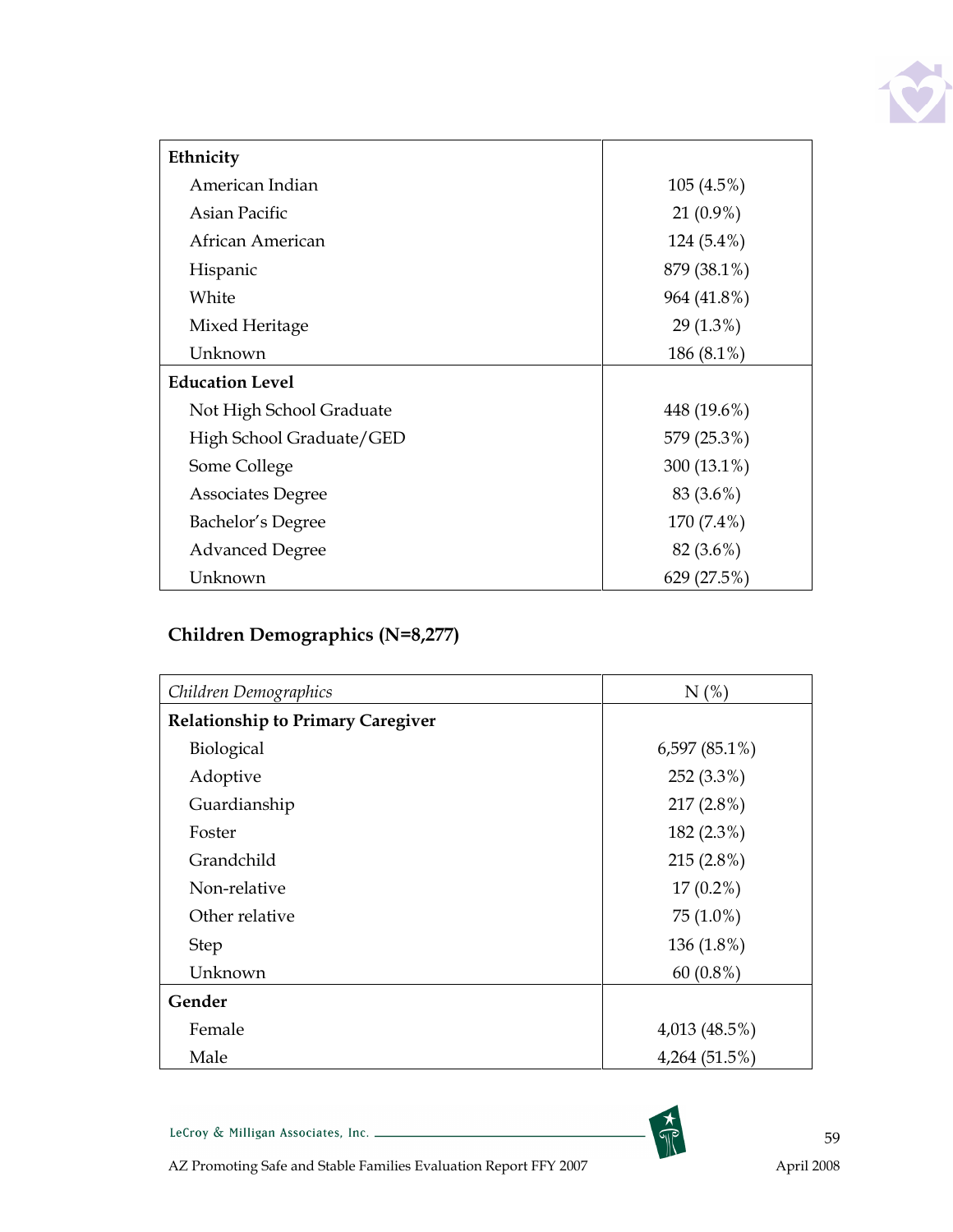

| Ethnicity                 |               |
|---------------------------|---------------|
| American Indian           | 586 (7.1%)    |
| Asian Pacific             | 60 $(0.7%)$   |
| African American          | 569 (6.9%)    |
| Hispanic                  | 3,354 (40.6%) |
| White                     | 2,832 (34.3%) |
| Mixed Heritage            | 767 (9.3%)    |
| Unknown                   | $100(1.2\%)$  |
| <b>Enrolled in School</b> |               |
| Yes                       | 5,059 (65.3%) |
| N <sub>o</sub>            | 1,974 (25.5%) |
| Unknown                   | 718 (9.3%)    |



LeCroy & Milligan Associates, Inc.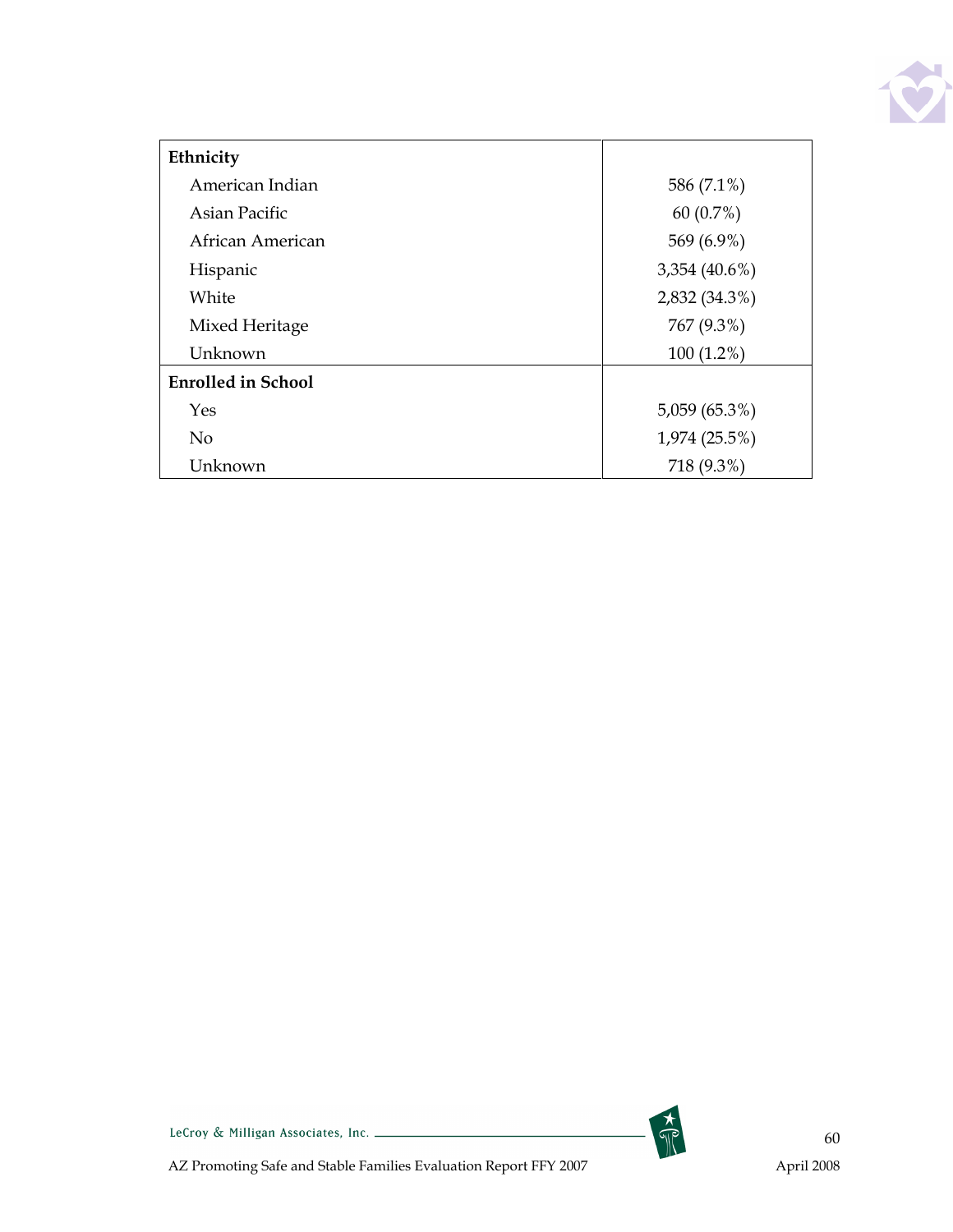

Appendix D: PSSF Presenting Issues



LeCroy & Milligan Associates, Inc. \_\_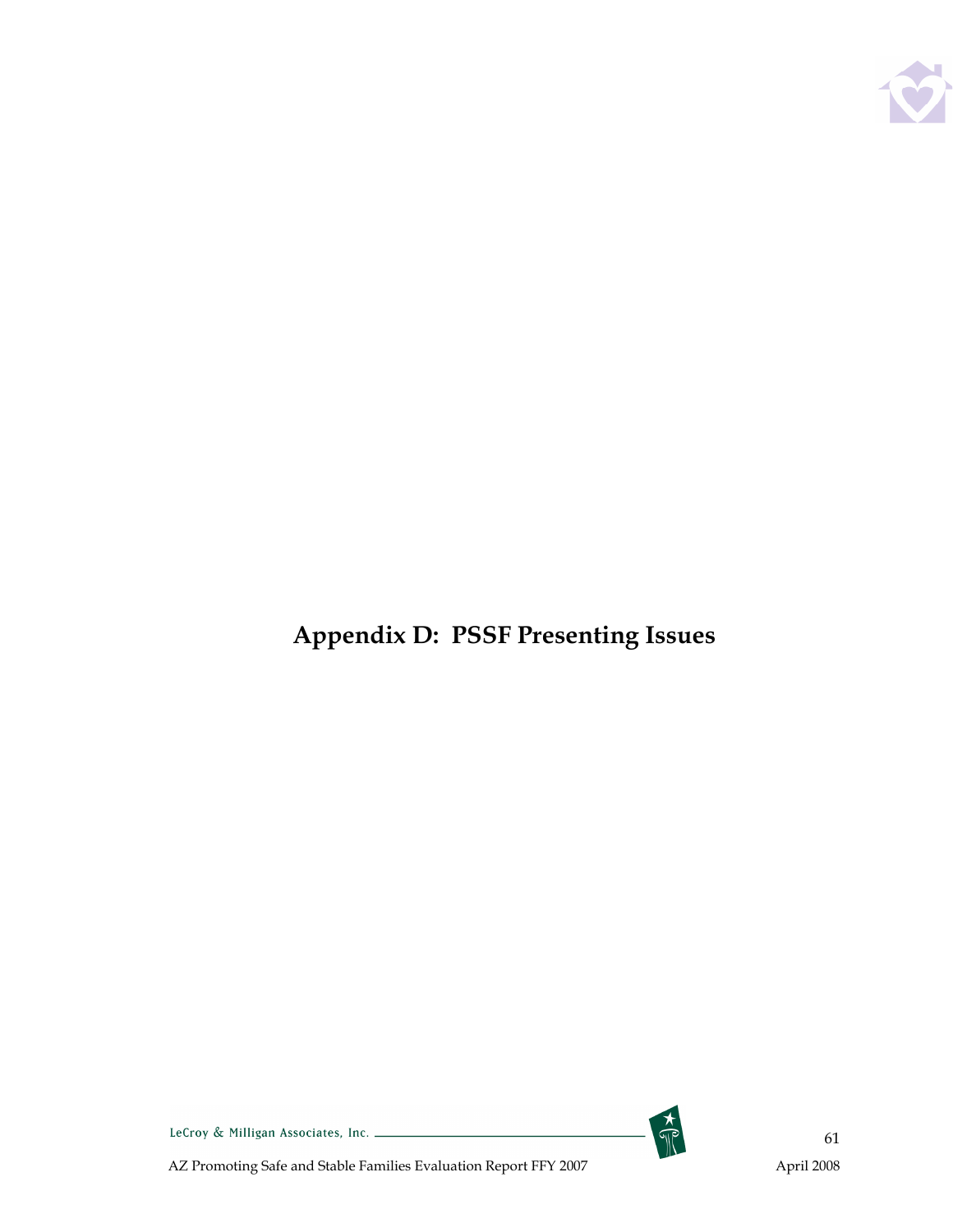

### Promoting Safe and Stable Families Presenting Issues

#### 1. My family wants BASIC GOODS (household material goods) of...

| 1a Food                                                          |
|------------------------------------------------------------------|
| 1b Clothing                                                      |
| 1c Household items<br>(toys, gifts at holidays, toiletries etc.) |

#### 2. My family wants FINANCIAL ASSISTANCE for...

| 2a             | Housing<br>(household utilities, bills, rent / eviction help)        |
|----------------|----------------------------------------------------------------------|
| 2 <sub>b</sub> | Medical<br>(pay for medical services, prescriptions,<br>co-pay etc.) |
| 2c             | Child care                                                           |
| 2d             | Transportation<br>(car repairs, bus passes, gas, relocation etc.)    |
| 2e             | Work or school supplies, uniforms, shoes etc.                        |

#### 3. One member of our family would like to get EDUCATION, SKILLS, TRAINING to...

3a Help find a job, finish school, improve school performance, improve budgeting and financial mgt, increase family health [family planning, immunizations, nutrition], improve decision-making skills etc.

### 4. My family wants INFORMATION about, REFERRAL to or HELP with paperwork on...

4a Services: child care services, educational, gov't services (CPS, DES, immigration etc.), medical services, mental health services, parenting services etc.

### 5. My family wants HOUSING because...

| 5a Current home unstable                                            |
|---------------------------------------------------------------------|
| 5b : Home not safe or secure because of locations<br>or environment |
| 5c Change in economic status                                        |

#### 6. My family wants immediate SHELTER or RESPITE because...

6a Conflict in home: domestic violence, parent unable to provide care (in detox/jail/etc.) and needs safe place for children etc.

### 7. My family would like LEGAL ASSISTANCE

- in.
- 7a To address child custody, child support, illegal or delinquent activities, divorce, order of protection, rights (tenants, parental, victim etc.), paternity establishment etc.

### 8. My family wants MEDICAL CARE to...

|    | 8a : Treat illness or disability                                                                            |
|----|-------------------------------------------------------------------------------------------------------------|
| 8b | Get evaluated for health maintenance<br>(glasses, birth control pills, thyroid, ADHD,<br>DDD, dental, etc.) |

### 9. My family wants TRANSPORTATION to...

|  | 9a Travel to work, school, other agencies etc. |
|--|------------------------------------------------|
|  |                                                |
|  |                                                |
|  |                                                |

#### 10. I would like (or another adult in my home needs) to be able to cope with…

| 10a             | Emotional distress - adult depression,<br>anger, grief, past trauma, loss domestic<br>violence, sexual abuse, substance abuse, |  |
|-----------------|--------------------------------------------------------------------------------------------------------------------------------|--|
|                 | etc.                                                                                                                           |  |
| 10 <sub>b</sub> | Isolation/lack of communication                                                                                                |  |

### 11. My CHILD's goal is to be able to cope with…

| 11а  | Emotional distress - child<br>(depression, anger, grief, past trauma, loss<br>domestic violence, sexual abuse, substance<br>abuse, etc.) |  |
|------|------------------------------------------------------------------------------------------------------------------------------------------|--|
| 11 h | Lack of confidence and/or few friends                                                                                                    |  |
| 11c  | School adjustment/performance                                                                                                            |  |
| 11 d | Home conflicts/defiance                                                                                                                  |  |



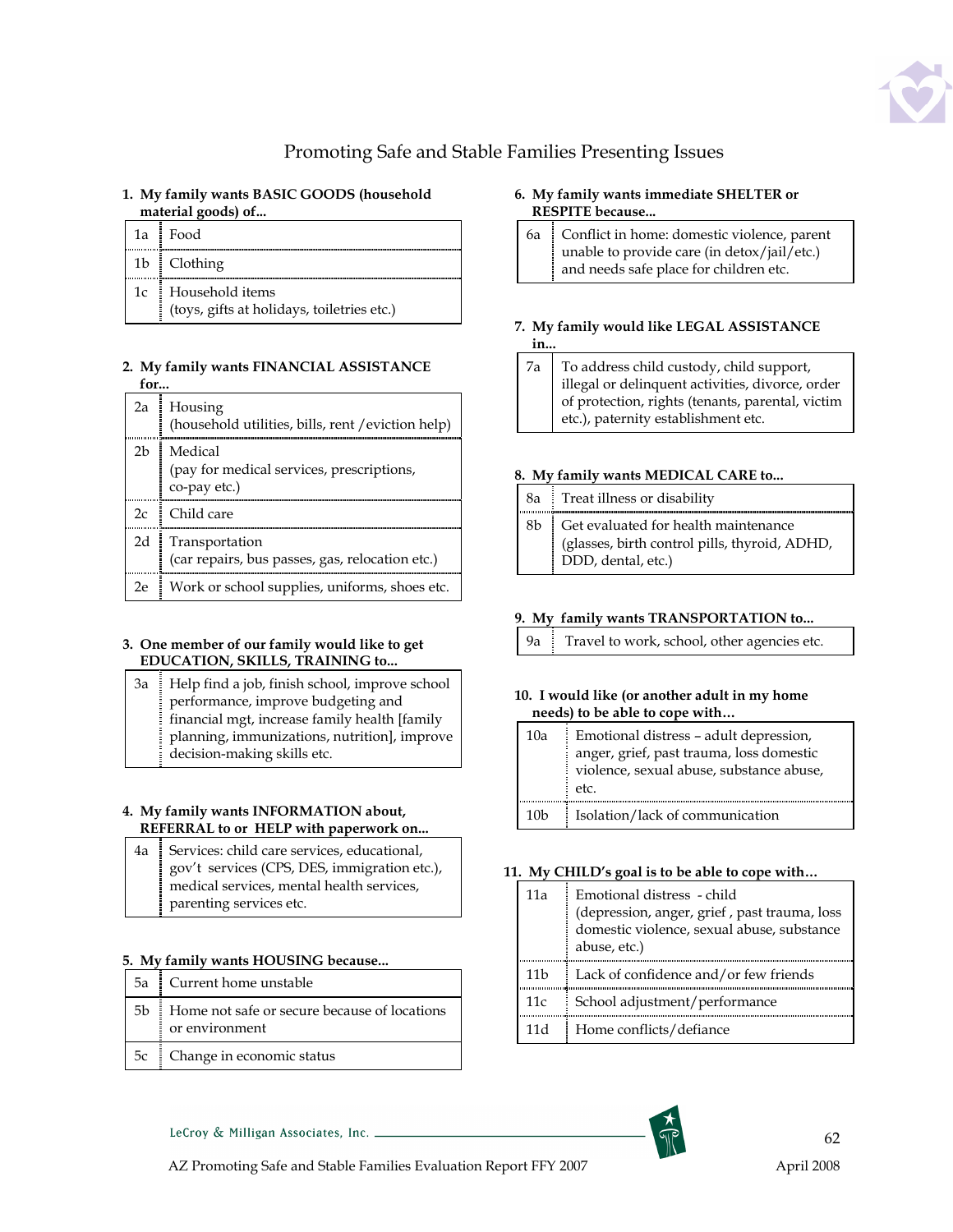

### 12. Our FAMILY wants help in dealing with stress from…

|     | 12a Isolation                        |
|-----|--------------------------------------|
| 12b | Family conflict                      |
| 12c | Communication problems within family |

### 13. As a PARENT(S), I/we want to learn how…

| 13a | To cope with unmanageable child due to<br>violence, aggressive, withdrawn, sexual,<br>running away, school performance, special<br>needs, negative influence from friends,<br>stealing etc. |
|-----|---------------------------------------------------------------------------------------------------------------------------------------------------------------------------------------------|
| 13b | To understand what to expect from my<br>child at this age, to learn how much<br>supervision is needed                                                                                       |
| 13c | To learn new discipline methods                                                                                                                                                             |
| 13d | To be more accepting/supportive of my<br>child                                                                                                                                              |
| 13e | To prepare for parenthood and how to care<br>for an infant                                                                                                                                  |

LeCroy & Milligan Associates, Inc.

 $\frac{1}{\sqrt{2}}$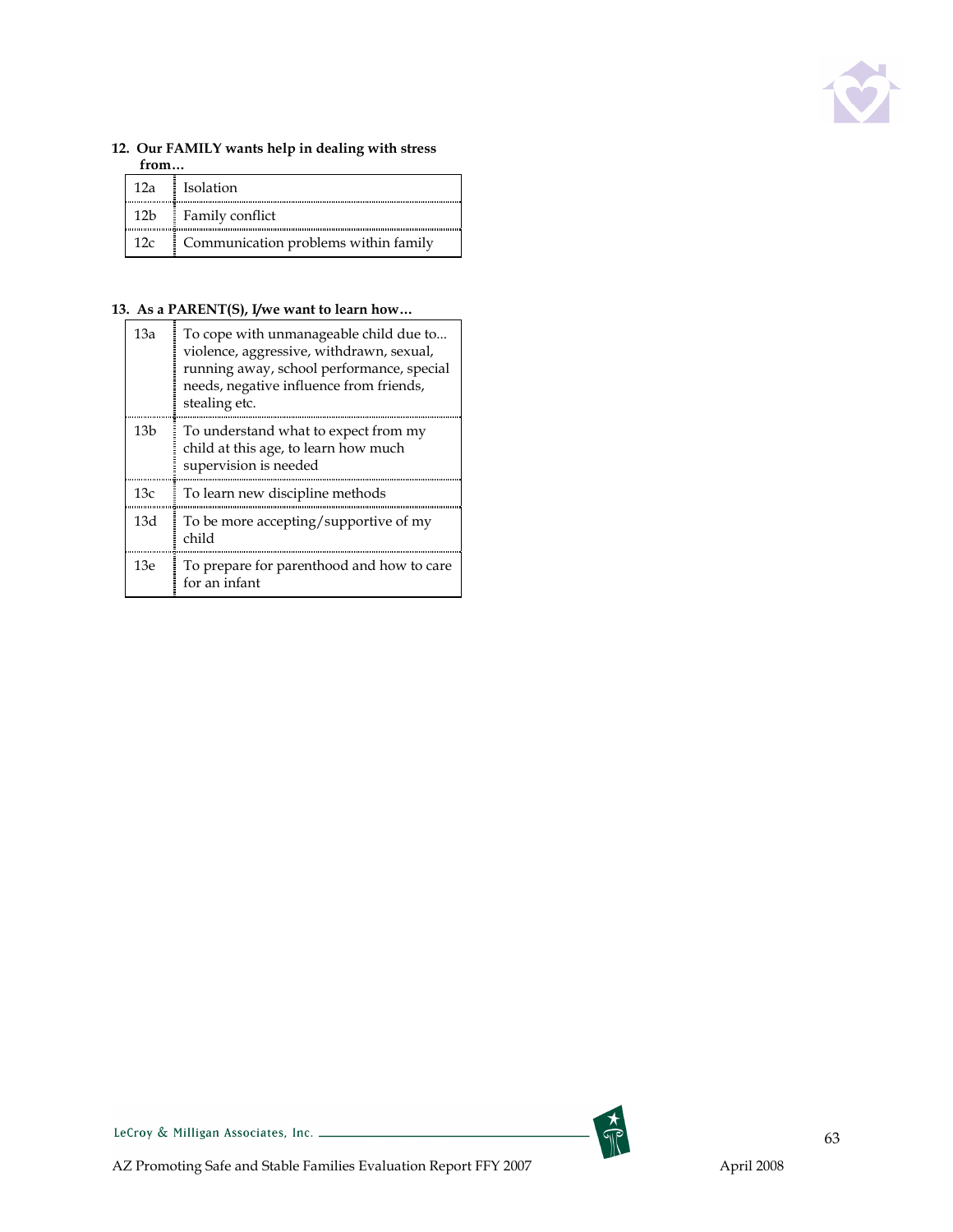

# Appendix E: Service List Definitions



LeCroy & Milligan Associates, Inc.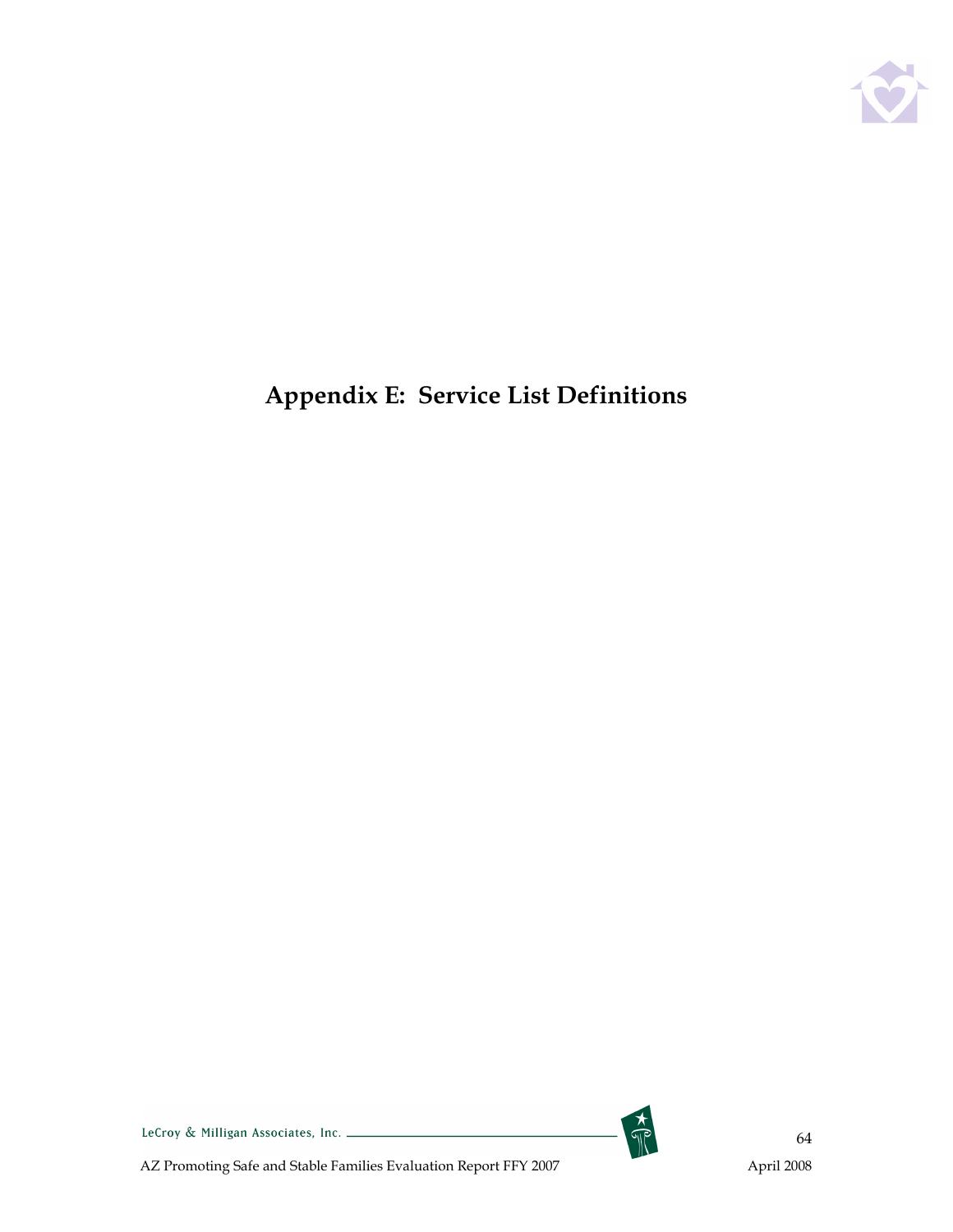

### Service Definitions

# Family Support Services

| <b>Type of Family</b>       |                                                            |
|-----------------------------|------------------------------------------------------------|
| <b>Support Service</b>      | <b>Explanation of Family Support Service</b>               |
| Assessment/Evaluation       | Services that provide an evaluation to identify and        |
|                             | analyze problems, needs and/or assets and may              |
|                             | recommend corrective action and/or treatment.              |
| <b>Basic Education</b>      | A service that provides instruction in educational areas   |
|                             | necessary for an individual to function effectively. The   |
|                             | emphasis of this service is literacy classes for families. |
| Case Management             | A service that determines the needs and eligibility of an  |
|                             | individual applying for/receiving services to enhance      |
|                             | effectiveness. For those individuals eligible, the         |
|                             | appropriate services and/or benefits are identified,       |
|                             | planned, obtained, provided, recorded, monitored,          |
|                             | modified when necessary, and/or terminated. This           |
|                             | includes assistance in finding necessary resources in      |
|                             | addition to covered services to meet basis needs;          |
|                             | communication and coordination of care, engagement,        |
|                             | and follow-up of crisis contacts or missed                 |
|                             | appointments.                                              |
| Child Care                  | A service that provides supervised planned care for        |
|                             | children during a portion of a 24-hour day.                |
| Early Intervention          | Services provide activities to meet and enhance the        |
|                             | developmental needs of children or families. Services      |
|                             | may include, but are not limited to: managed and/or        |
|                             | health care services, family support and preservation.     |
|                             | The emphasis for this service is early developmental       |
|                             | assessment and/or provision for intervention.              |
| <b>Exemplary Youth Work</b> | Services provide various employment-related training       |
| Program                     | activities for youth. Services may include, but are not    |
|                             | limited to: occupational/vocational education,             |
|                             | assessment, basic education, work experience,              |
|                             | counseling, case management and job placement.             |
| <b>Family Planning</b>      | A service that provides assistance to individuals to       |
|                             | voluntarily implement plans to determine the number        |
|                             | and spacing of children.                                   |
| Food & Nutritional          | Services that provide food and nutritional needs.          |
| <b>Services</b>             |                                                            |

LeCroy & Milligan Associates, Inc.



 $\frac{1}{\sqrt{2}}$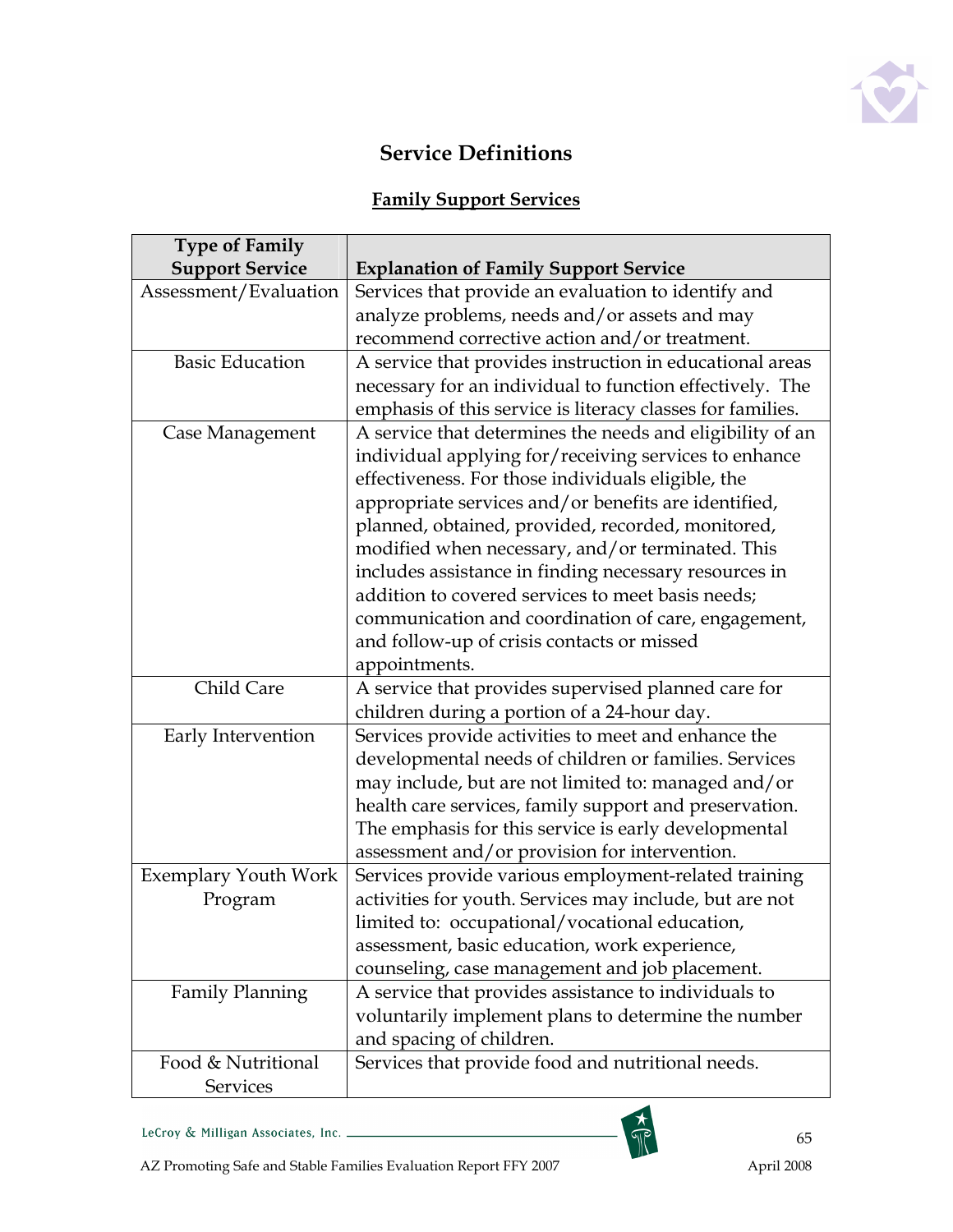

| <b>Type of Family</b>         |                                                            |  |
|-------------------------------|------------------------------------------------------------|--|
| <b>Support Service</b>        | <b>Explanation of Family Support Service</b>               |  |
| <b>Health Education</b>       | A service that provides interpersonal and daily living     |  |
|                               | skills training and counseling to prepare individuals for  |  |
|                               | independent living.                                        |  |
| Housing Support               | A service that provides services to locate and maintain a  |  |
| <b>Services</b>               | home.                                                      |  |
| <b>Independent Living</b>     | A service that provides help with interpersonal and        |  |
| Skills                        | daily living skills or counseling for independent living.  |  |
| Job Development/              | A service that provides assistance in obtaining            |  |
| Placement                     | employment for job-ready individuals.                      |  |
| Job Training                  | A service that develops specific vocational skills.        |  |
| Mentoring                     | A service that provides positive role models that          |  |
|                               | support and guide individuals to achieve personal          |  |
|                               | growth.                                                    |  |
| Nursing                       | A service that provides nursing intervention that may      |  |
|                               | include patient care, coordination, facilitation and       |  |
|                               | education.                                                 |  |
| Nutritional Education         | A service that provides individual or group instruction    |  |
|                               | about food to maintain or improve development.             |  |
| <b>Parent Skills Training</b> | A service that provides training that promotes specific    |  |
|                               | parent or caregiver skills. The emphasis of this service   |  |
|                               | is parenting education on skills, family planning, child   |  |
|                               | development, education, discipline, and                    |  |
|                               | communication.                                             |  |
| <b>Respite Care</b>           | A service that provides short-term care and supervision    |  |
|                               | consistent with the health needs of the person; to         |  |
|                               | supplement care; to provide a safe living environment;     |  |
|                               | and/or to support or relieve caregivers for the benefit of |  |
|                               | the person.                                                |  |
| Self-Help Groups              | A service that provides peer intervention in a group       |  |
|                               | setting.                                                   |  |
| Social Development            | Services that provide structure and instruction,           |  |
|                               | designed to promote improved social functioning.           |  |
| Socialization &               | A service that promotes mentally and emotionally           |  |
| Recreation                    | healthy interaction between participants and that may      |  |
|                               | be organized around leisure activities.                    |  |
| Supplemental                  | A service that provides supplemental food, clothing,       |  |
| Provisions                    | toys, vouchers or household supplies to individuals.       |  |
|                               | This service is intended to supplement individuals on a    |  |
|                               | non-emergency basis.                                       |  |

LeCroy & Milligan Associates, Inc.



FOR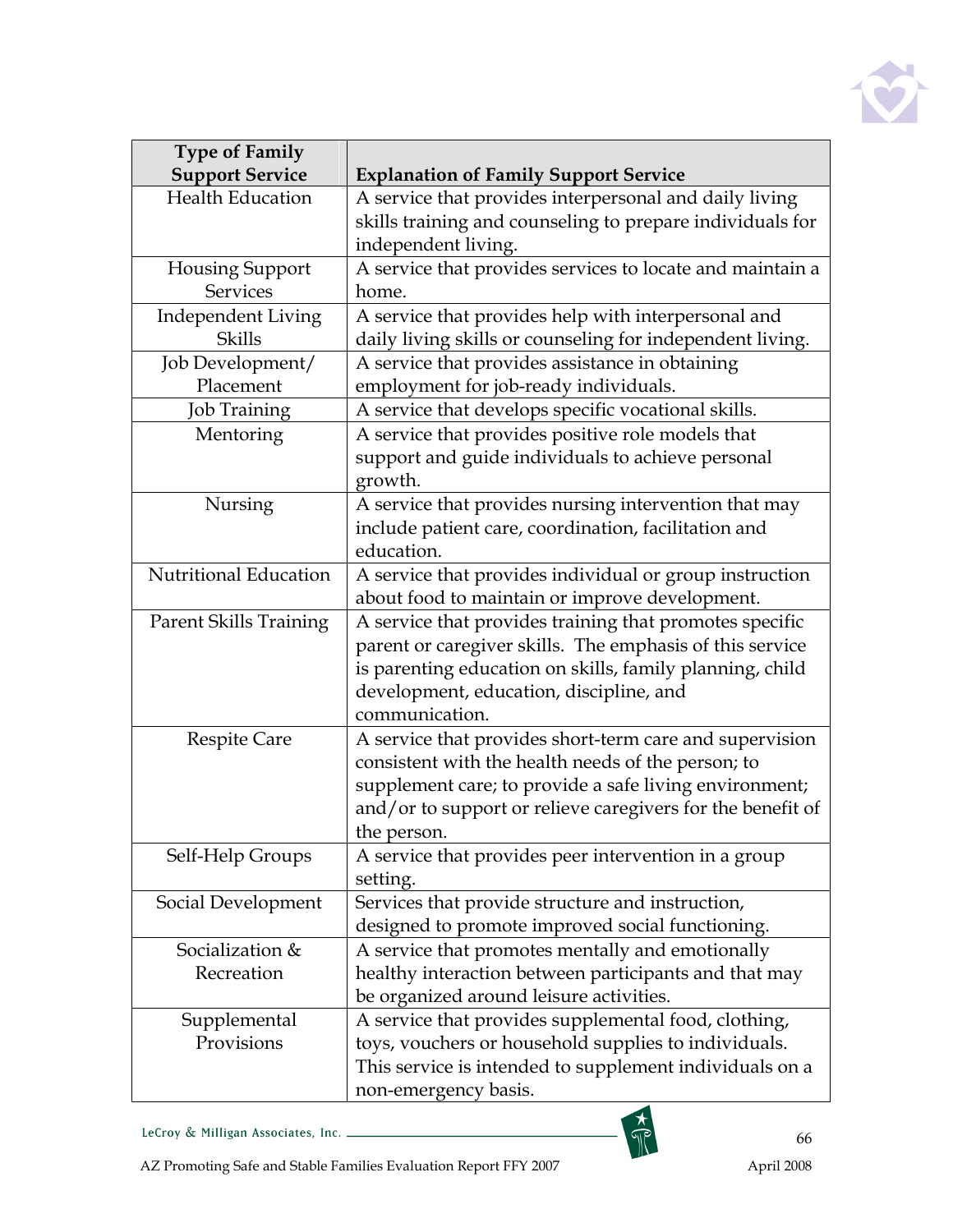

| <b>Type of Family</b>  |                                                        |
|------------------------|--------------------------------------------------------|
| <b>Support Service</b> | <b>Explanation of Family Support Service</b>           |
| Supportive             | A service that provides supportive intervention and/or |
| Intervention -         | guidance.                                              |
| Counseling             |                                                        |
| Transportation         | Services that promote or provide mobility.             |





67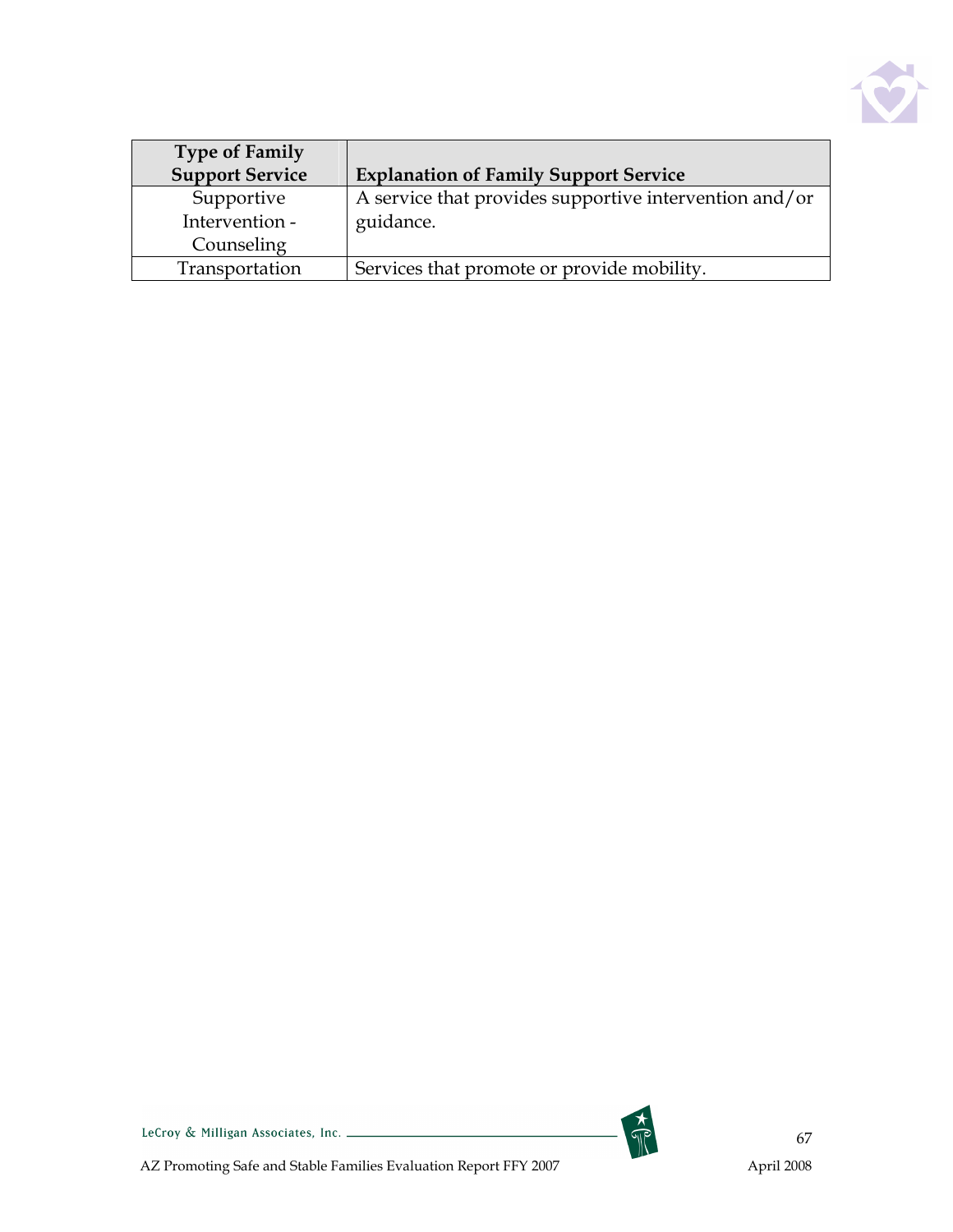

# Family Preservation Services

| <b>Type of Family</b>   |                                                                |
|-------------------------|----------------------------------------------------------------|
| Preservation            |                                                                |
| <b>Service</b>          | <b>Explanation of Family Preservation Service</b>              |
| Child care              | A service that provides supervised planned care for            |
|                         | children during a portion of a 24-hour day.                    |
| Crisis Shelter          | Services that provide assistance to abused individuals or      |
| Service                 | families. Services include but are not limited to: shelter and |
|                         | counseling.                                                    |
| <b>Emergency Human</b>  | Services respond to crises-related situations where there is   |
| <b>Services</b>         | an inability to provide for the basic needs. Services may      |
|                         | include, but are not limited to: case management, financial    |
|                         | services, and referral.                                        |
| Information &           | A service that provides or arranges for assistance to          |
| Referral                | individuals to enable them to gain access to services          |
|                         | through the provision of accurate and current information      |
|                         | and referral to appropriate resources. Referral may involve    |
|                         | short-term supportive assistance and follow-up. This           |
|                         | service may include a 24-hour hotline.                         |
| <b>Intensive Family</b> | Service provides intensive crisis-oriented activities to       |
| Preservation &          | families whose children are at significant risk of out-of-     |
| Reunification           | home placement due to abuse and/or neglect in order to         |
|                         | allow those children to safely remain in their own homes.      |
|                         | Services may include, but are not limited to: counseling,      |
|                         | communication and negotiation skills, parenting skills         |
|                         | training, home management skills, job readiness training,      |
|                         | case management, development of linkages to community          |
|                         | resources.                                                     |
| Parent Aide             | A service that provides instruction and assistance for         |
| Training                | parents or caregivers in improving their skills and ability to |
|                         | fulfill parenting roles and responsibilities.                  |
| <b>Respite Care</b>     | A service that provides short-term care and supervision        |
|                         | consistent with the health needs of the person; to             |
|                         | supplement care; to provide a safe living environment;         |
|                         | and/or to support or relieve caregivers for the benefit of the |
|                         | person.                                                        |
| Self-Help Groups        | A service that provides peer intervention in a group setting.  |
|                         | The emphasis of this service is peer/self-help groups in a     |
|                         | crisis situation.                                              |
| <b>Shelter Services</b> | Services that provide for care, refuge and protection.         |



H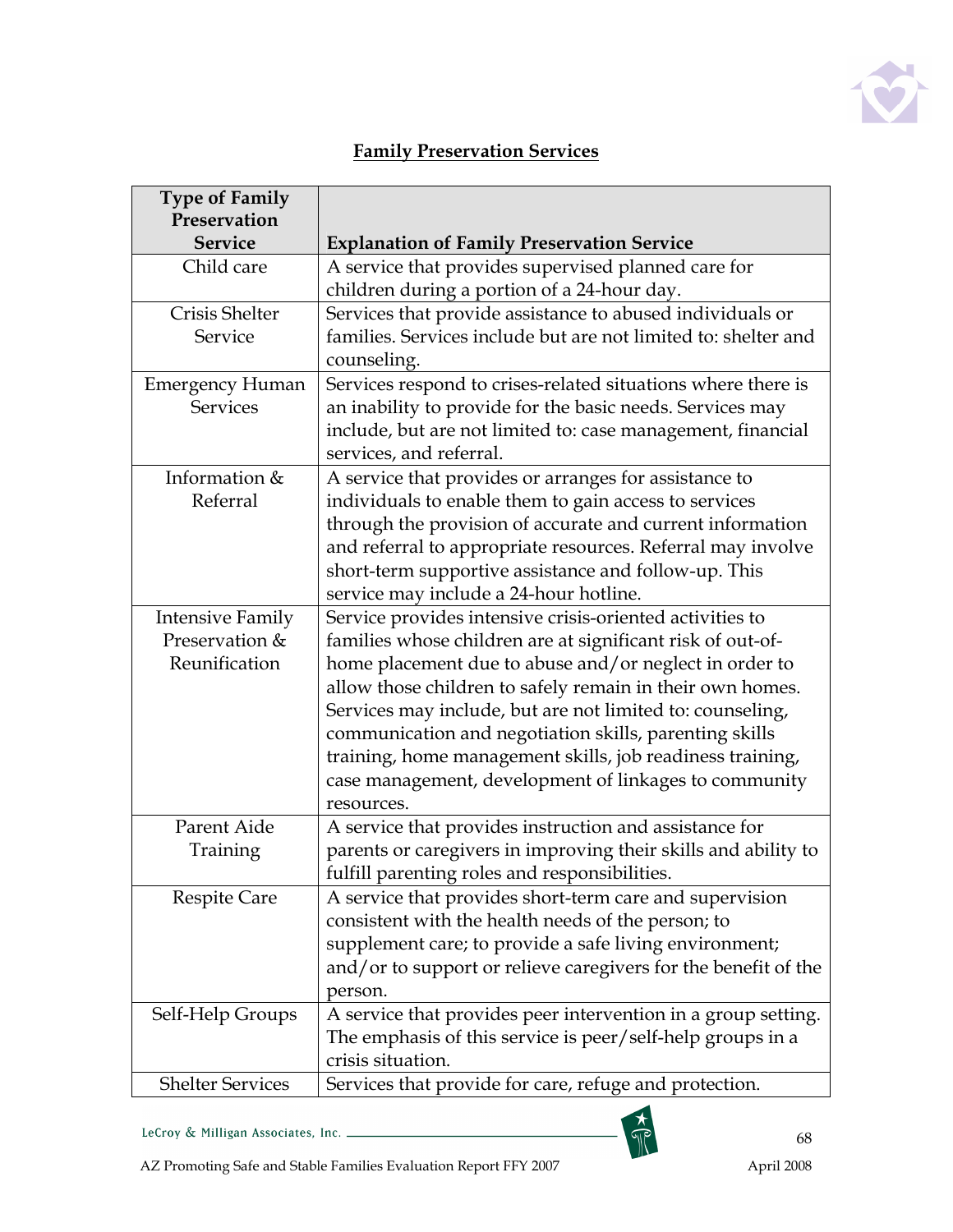

| <b>Type of Family</b> |                                                        |
|-----------------------|--------------------------------------------------------|
| Preservation          |                                                        |
| <b>Service</b>        | <b>Explanation of Family Preservation Service</b>      |
| Supportive            | A service that provides supportive intervention and/or |
| Intervention-         | guidance.                                              |
| Counseling            |                                                        |
| Transportation        | Services that promote or provide mobility.             |

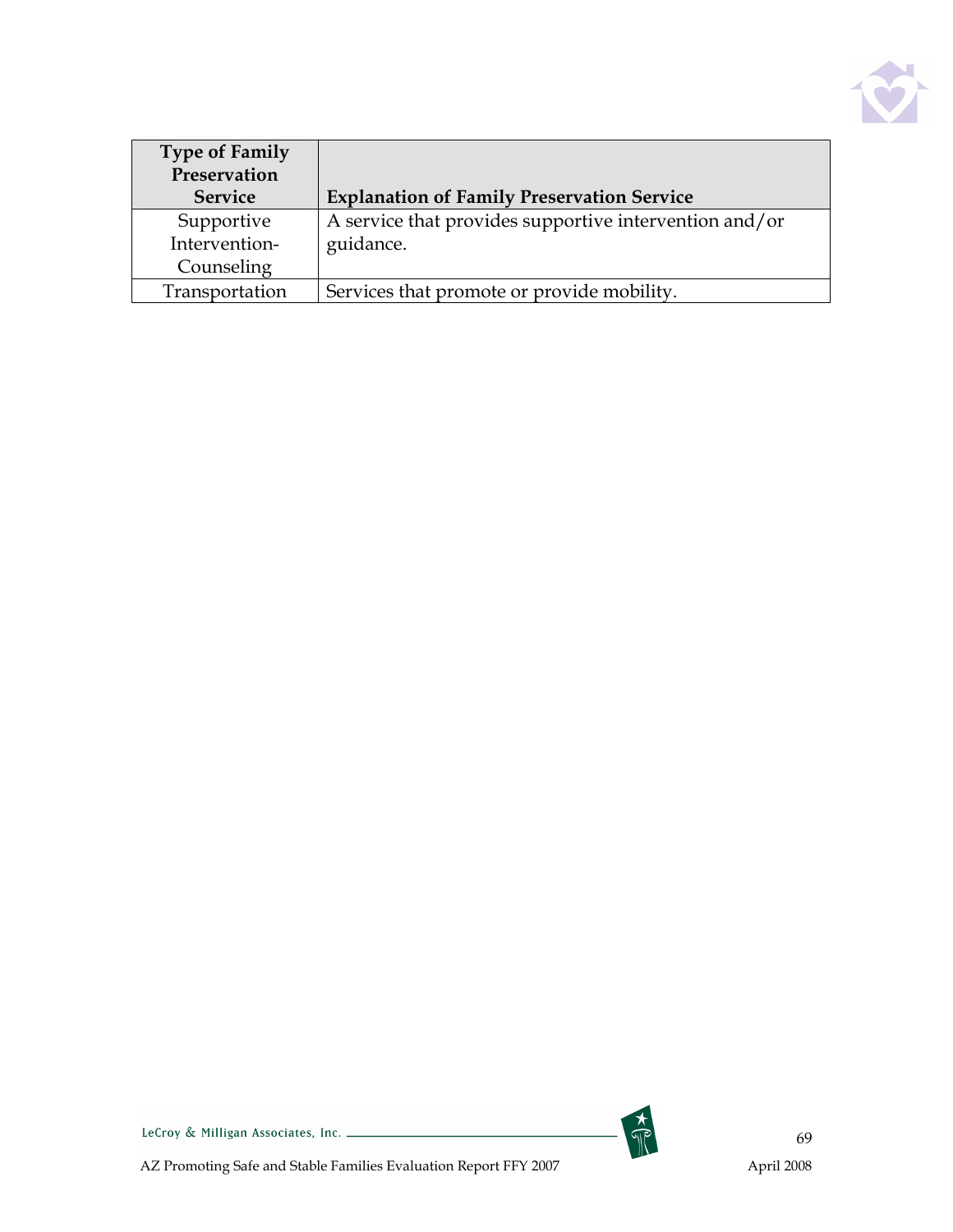

# Appendix F: Services Received



LeCroy & Milligan Associates, Inc.

AZ Promoting Safe and Stable Families Evaluation Report FFY 2007 April 2008

70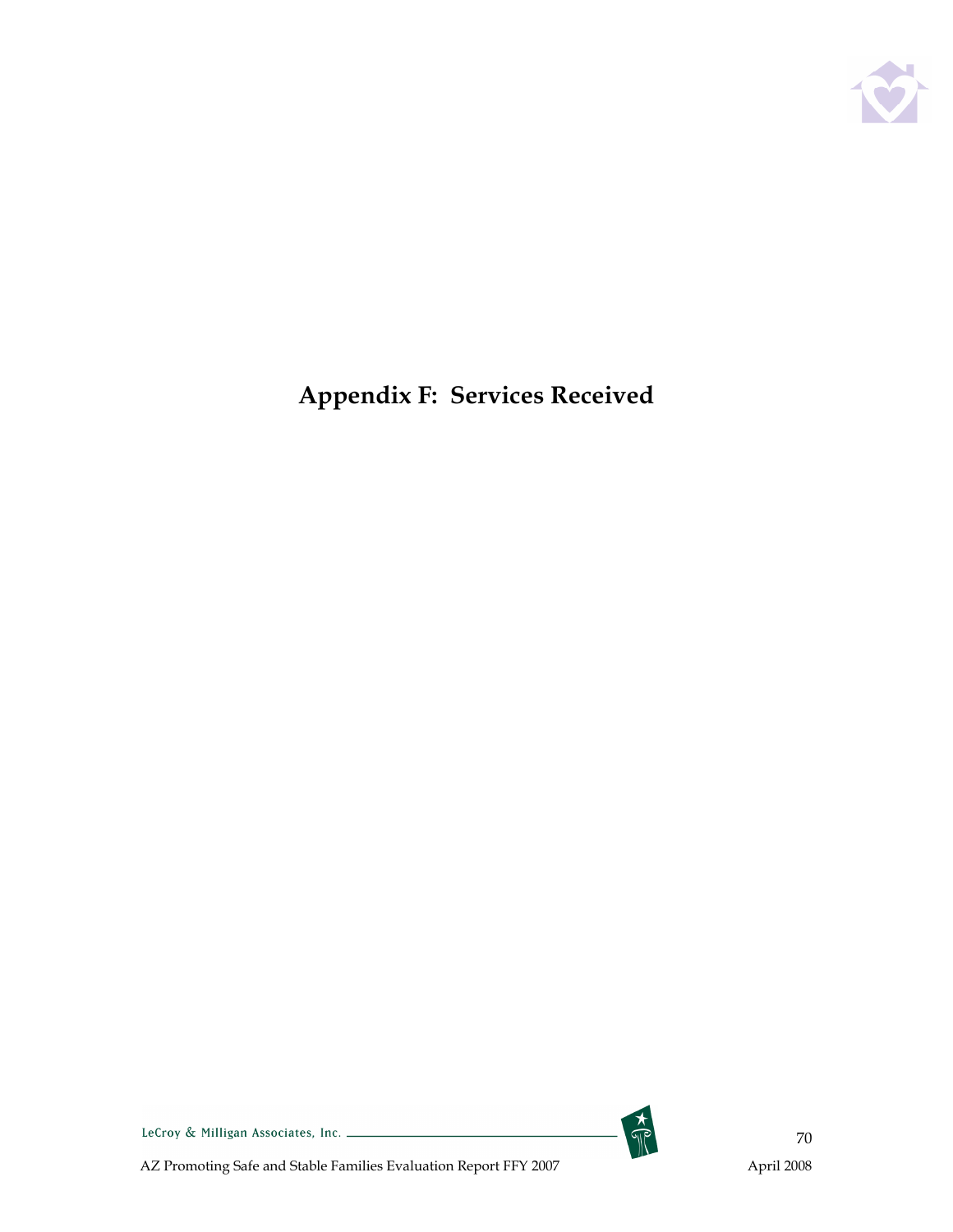

|                                             |                    | <b>Median Time</b> |
|---------------------------------------------|--------------------|--------------------|
| <b>Service Type</b>                         | Percent (# Served) | Spent (in hours)   |
| Assessment/Evaluation                       | 63% (2,219)        | 7.0                |
| <b>Basic Education</b>                      | 8% (281)           | 11.5               |
| Case Management                             | 61% (2,164)        | 7.0                |
| Child care                                  | 3% (90)            | 99.8               |
| Crisis Shelter Services - Domestic Violence | 4% (128)           | 53.8               |
| Early Intervention                          | 20% (715)          | 4.0                |
| <b>Emergency Human Services</b>             | 8% (271)           | 6.3                |
| <b>Exemplary Youth Work Program</b>         | $1\%$ (8)          | 95.0               |
| <b>Family Planning</b>                      | 2% (58)            | 100.0              |
| Food & Nutritional Services                 | $6\%$ (201)        | 13.0               |
| Health Education                            | 3% (88)            | 34.0               |
| <b>Housing Support Services</b>             | 4% (130)           | 11.1               |
| Independent Living Skills                   | 2% (76)            | 19.8               |
| Information & Referral                      | 48% (1704)         | 5.0                |
| Intensive Family Preservation &             | $1\%$ (43)         | 35.5               |
| Reunification                               |                    |                    |
| Job Development/Placement                   | 4% (150)           | 13.8               |
| Job Training                                | $<1\%$ (24)        | 26.0               |
| Mentoring                                   | 5% (176)           | 14.9               |
| Nursing                                     | $1\%$ (3)          | 26.0               |
| Nutrition Education                         | 2% (80)            | 41.4               |
| Parent Aide Training                        | 6% (198)           | 17.3               |
| <b>Parent Skills Training</b>               | 26% (938)          | 10.5               |
| <b>Respite Care</b>                         | 12% (413)          | 25.0               |
| Self-Help Groups                            | 4% (141)           | 15.0               |
| <b>Shelter Services</b>                     | 6% (218)           | 326.5              |
| Social Development                          | 3% (94)            | 22.5               |
| Socialization & Recreation                  | 8% (266)           | 12.0               |
| <b>Supplemental Provisions</b>              | 5% (190)           | 14.0               |
| Supportive Intervention - Counseling        | 27% (976)          | 12.0               |
| Transportation                              | 4% (158)           | 53.9               |
| LeCroy & Milligan Associates, Inc. .        |                    | 71                 |

All Program Services with Median Time Spent, FFY 2007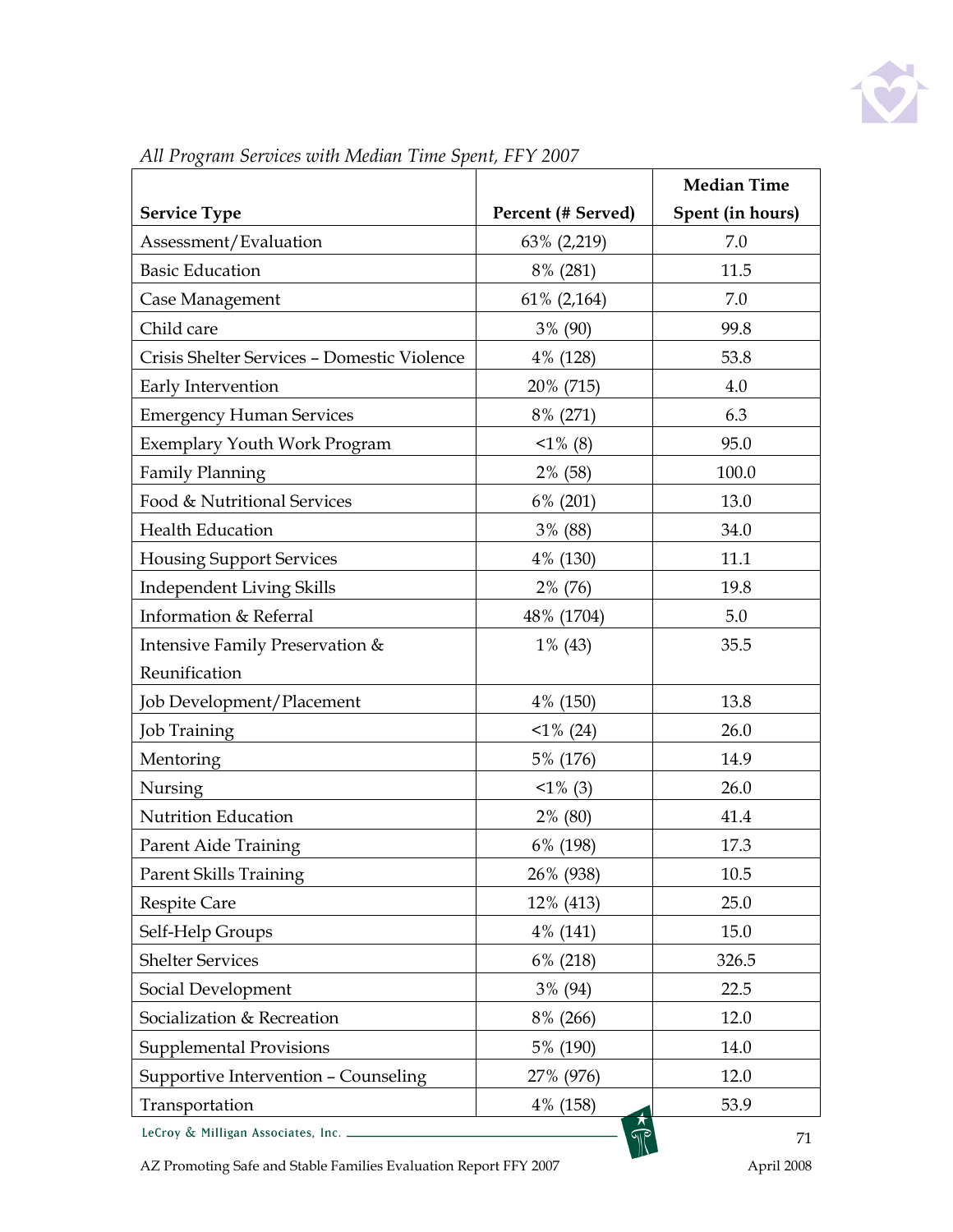

# Appendix G: Select Success Stories from PSSF

# Participants

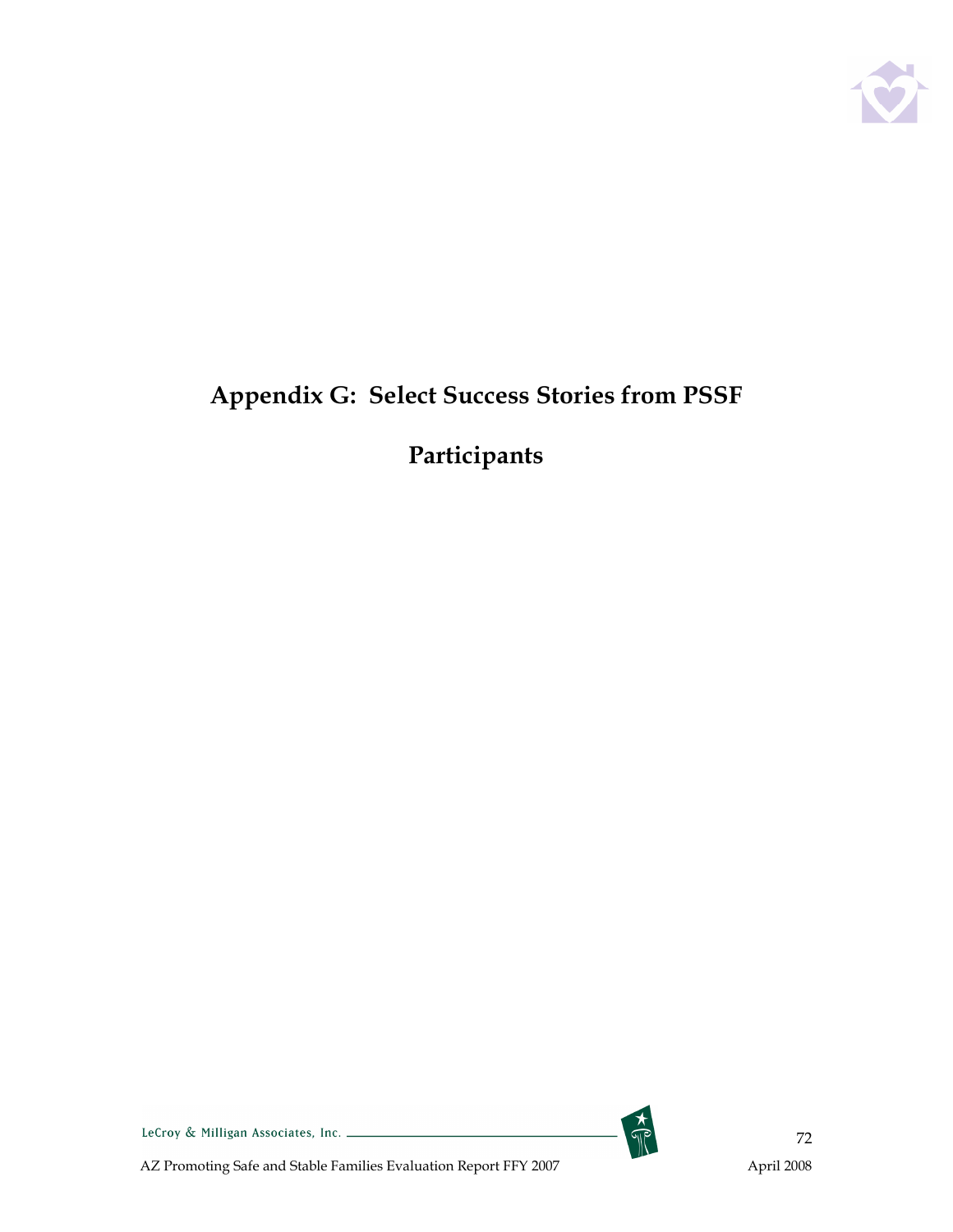

## Select Participant Success Stories from FY 2007<sup>7</sup>

Story 1: After delivering a premature baby boy with a congenital heart defect, one new mother was overwhelmed by her situation. With a history of depression and suicide attempts, the mother was referred to a Promoting Safe and Stable Families site for additional support. The program's Family Support Specialist helped the mother open up and deal with her many challenges of getting steady employment, attending school, and receiving help for her mental illness. Through the support provided through PSSF, the family became more selfreliant and now lives in their own home.

Story 2: One mother and her two preteen sons were living in transitional housing provided by a domestic violence shelter when they found one PSSF site. The family came to the program in need of financial stability, medical care, and food. With her caseworker's help and encouragement, the family began getting child support checks and became more self-sufficient through participating in the program.

Story 3: A single mother of two young boys came to the program in need of counseling services. By receiving PSSF services, the woman became a more empowered parent and a better advocate for her children. This advocacy led to identifying one son's speech delay, addressing the other son's developmental needs by finding a more suitable school, and having the mother go back to college.

Story 4: A mother enrolled in PSSF parenting classes was able to regain custody of her son, who had been in CPS custody for a year. Her son stopped bedwetting, improved his grades in school, and demonstrated better self-esteem. The mother was so grateful to the program that she wrote a letter to explain her progress and gratitude.

 $\overline{a}$ 



 $<sup>7</sup>$  The following sites provided the success stories listed: Child and Family Resources – Tucson, Marley</sup> House, Parenting Arizona – Yavapai Resource Center, Child and Family Resources – Yuma, Child Crisis Center, and Nuestra Familia.

LeCroy & Milligan Associates, Inc. \_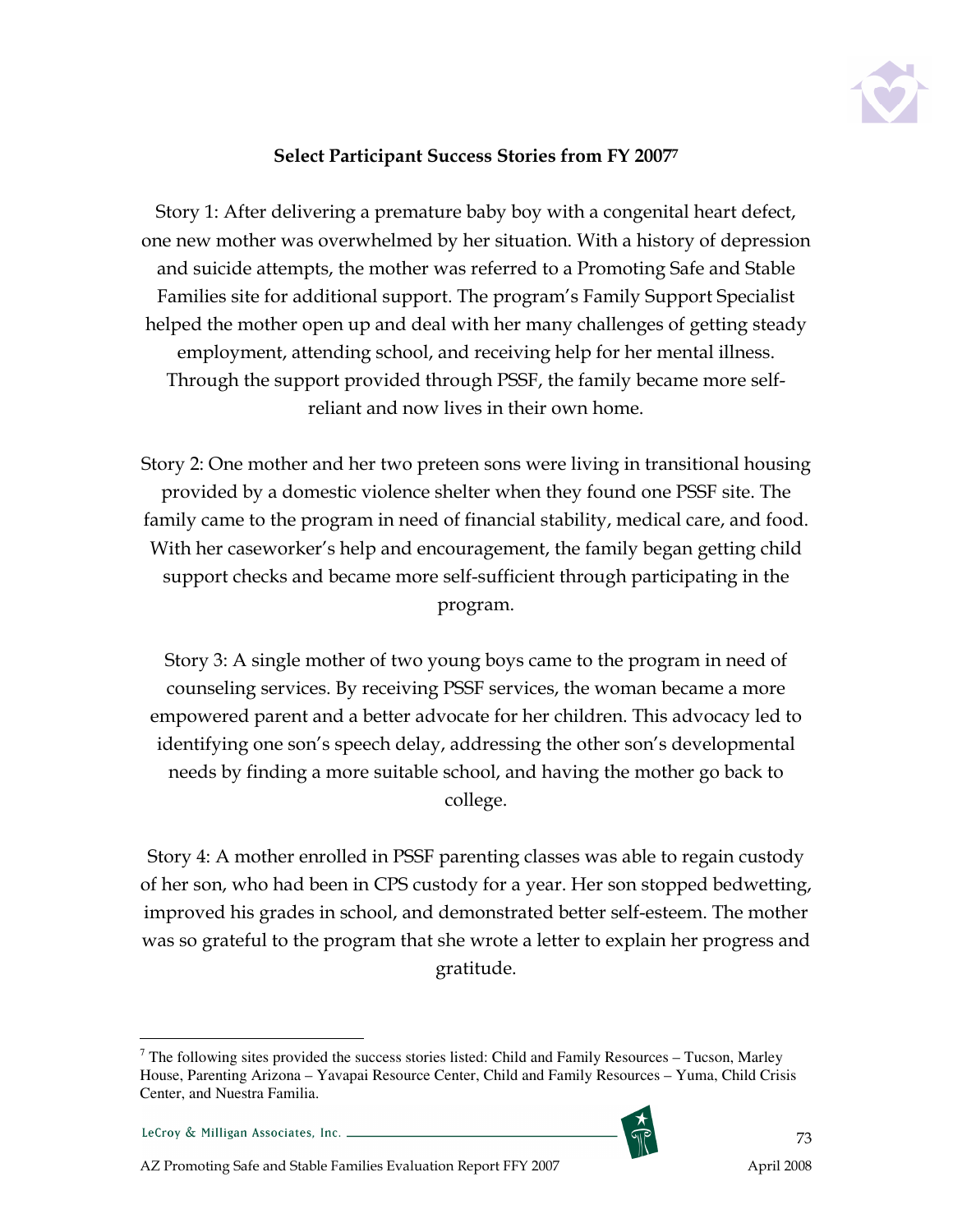

Story 5: PSSF helped a mother who was being abused by her boyfriend. The program helped the mother get court-imposed protection for her and her child. The mother completed her GED and worked full-time to support her family.

Story 6: "Not only did the [PSSF] program help me but it helped my whole family," said one mother who received program services. Follow up with this mother revealed that her daughter behaved much better after the family attended the program's parenting classes. The mother reflected that she felt "much more relaxed and capable of reaching the overall change we have been working towards" as a result of being in the program.

74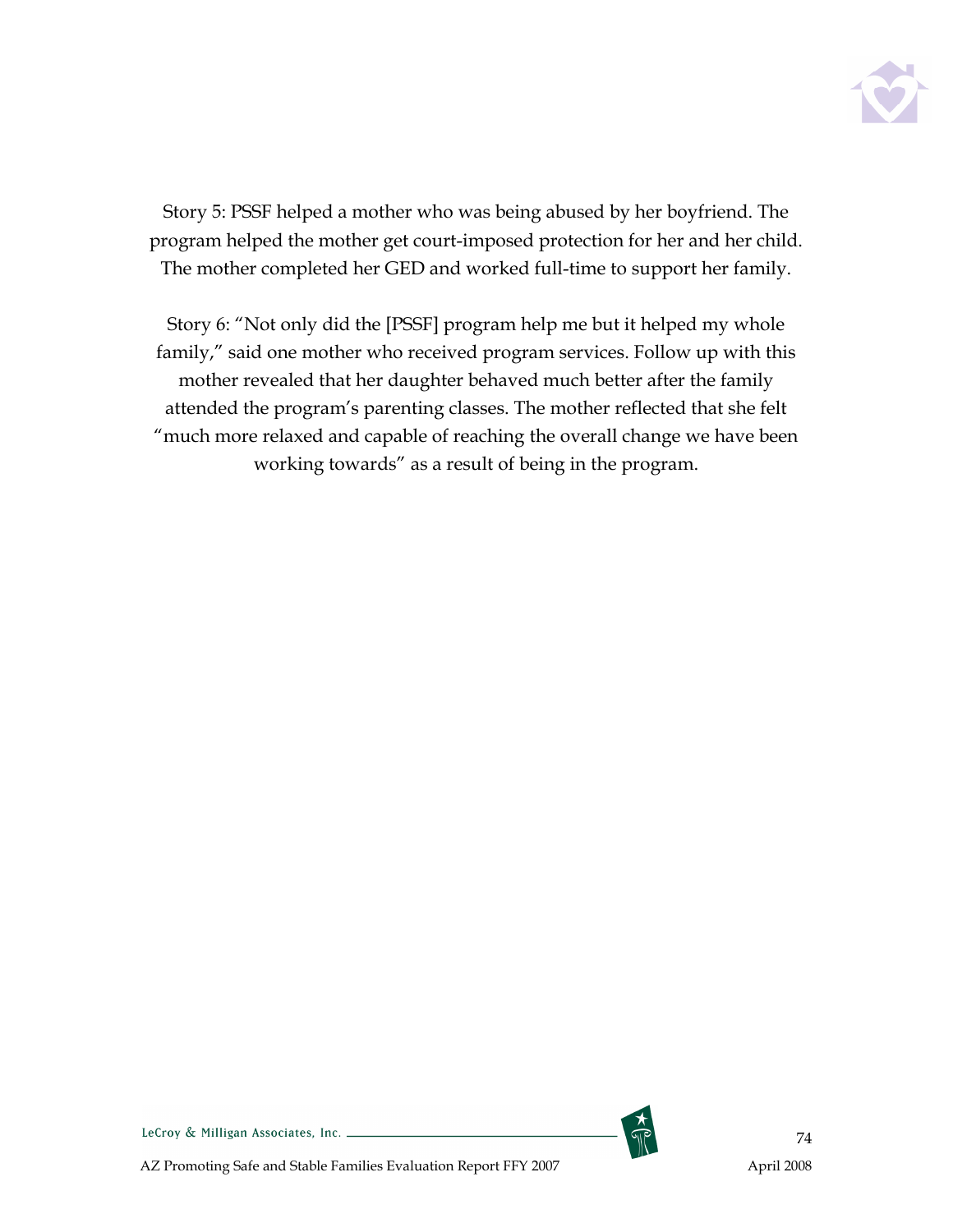

## Appendix H: Map of CPS-referred Families



 $rac{1}{\sqrt{2}}$ 

75

LeCroy & Milligan Associates, Inc.

AZ Promoting Safe and Stable Families Evaluation Report FFY 2007 April 2008